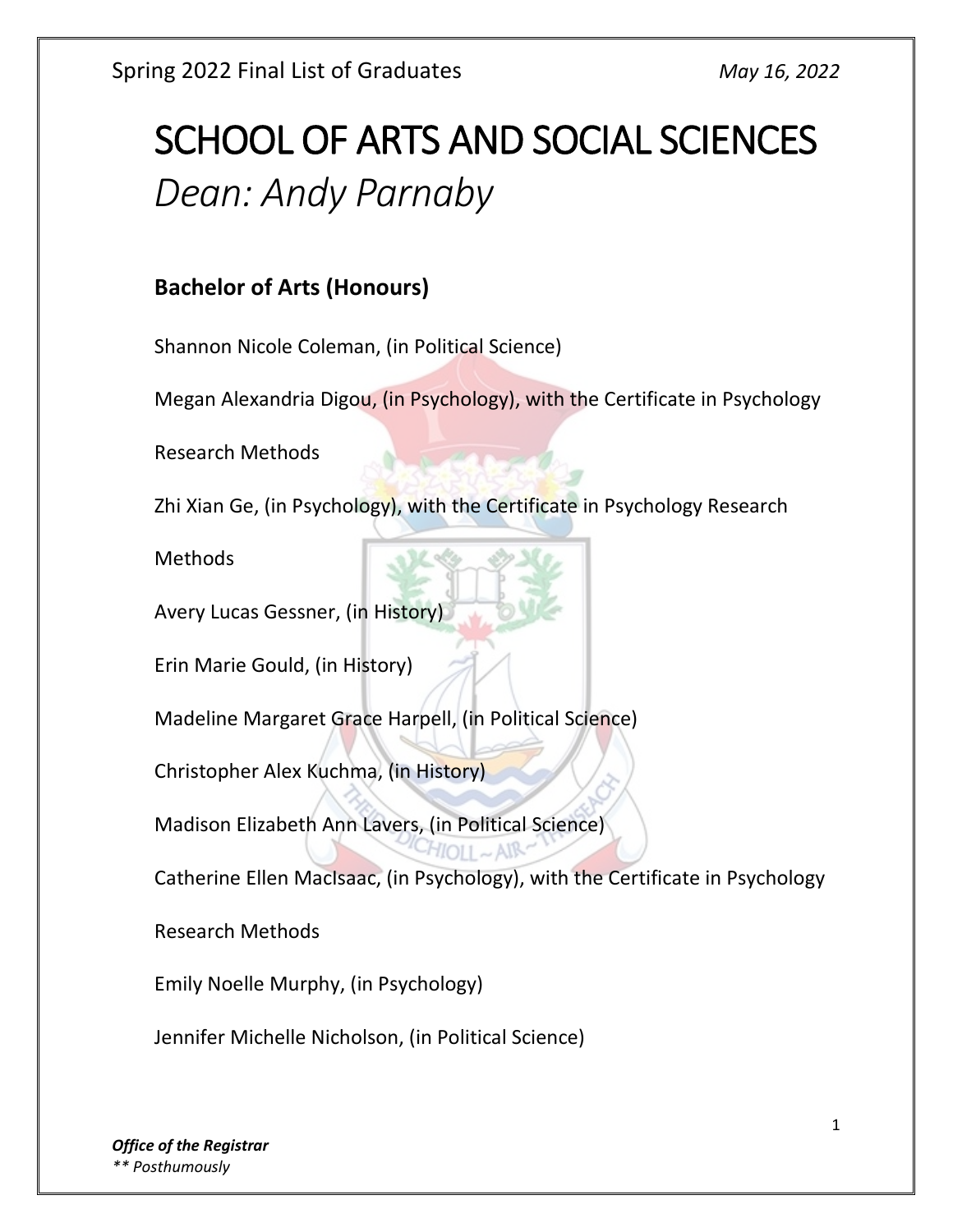Alora Grace Phillipo, (in Political Science)

Ethan Alexander Usher, (in Psychology), with the Certificate in Mental

Health Support, and the Certificate in Psychology Research Methods

# **Bachelor of Arts (Major)**

Helen Emily Margaret Buchanan, (Psychology)

Danielle Alexandra Burns, (Political Science)

Amelia Maria Carlini, (Communication)

Jodi Lauren Dauphinee, (Psychology)

Benjamin Fraser Forsyth, (History)

Margaret Catherine Kennedy, (Anthropology/Sociology)

Alexa Marie MacInnis, (Psychology)

Logan Brant McGowan, (Political Science)

Bethany Svetlana Mulo Farenkia, (Communication)

Natalia Jade Parsons, (Psychology), with the Certificate in Mental Health

Support

Brooke Serena Ramsey, (Communication, with Co-operative Education option)

Sumiran Shrestha, (Psychology)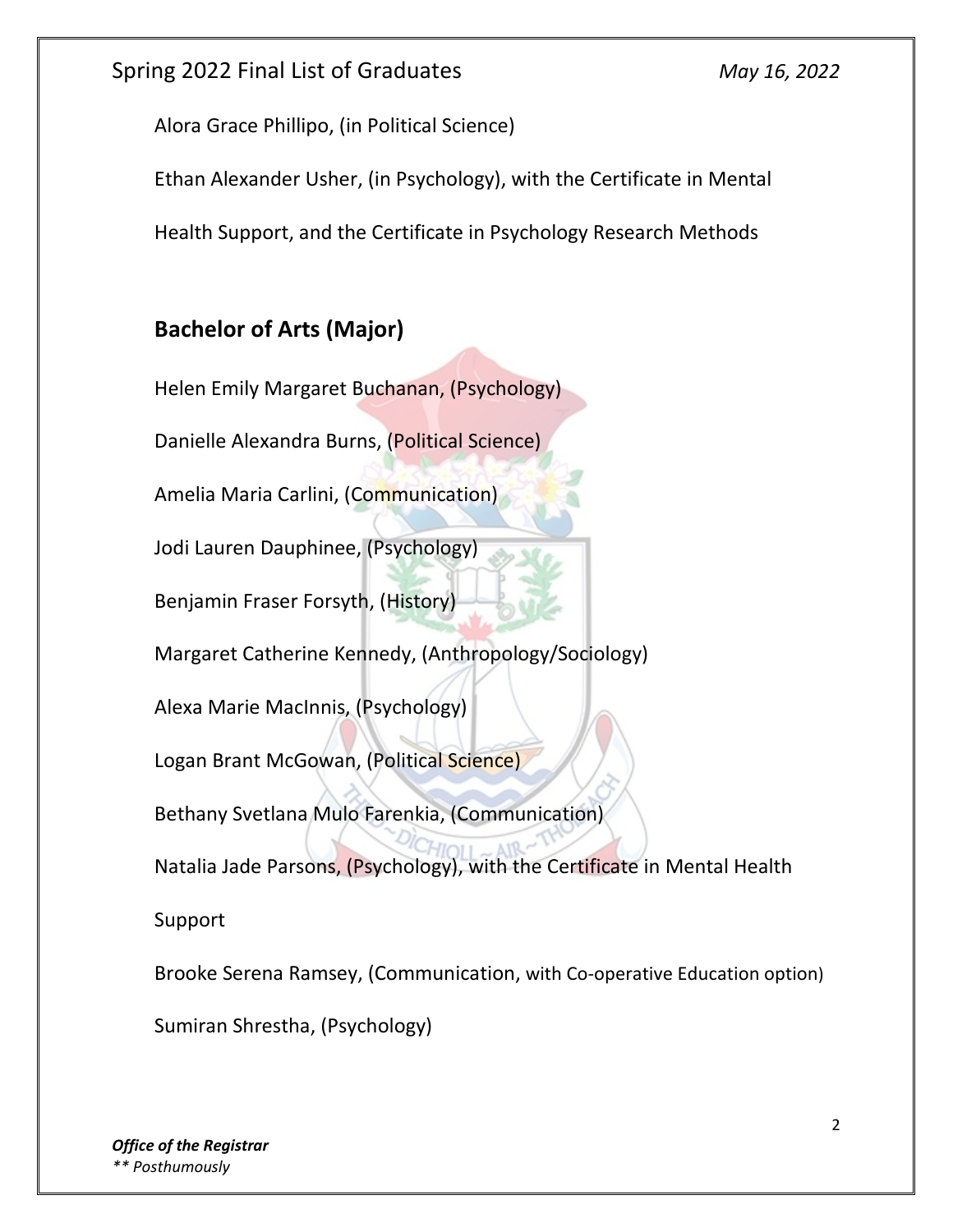Jonathan Rockwood Stevens, (Communication)

Holly Rae Steylen, (English and History)

Christine Louise Delparte Wilson, (Folklore and History)

 $H$ IO11

Emma Chedell Wilson, (Psychology)

# **Bachelor of Arts**

Alaa Osama Mohamed El Shoura Abozaid

Shalynn Morgan Bates

Rashawn William Bernard

Emily Anna Brogan

Lindsey Marie Brown

Robert William Casey III

Victoria Franklyn Chapman

Charlotte Adele Clarke

Madison Kate Coleman

Macey Rebecca Ditzel

Paige Krystina Dupe

Kayden Marie Francis

*Office of the Registrar \*\* Posthumously*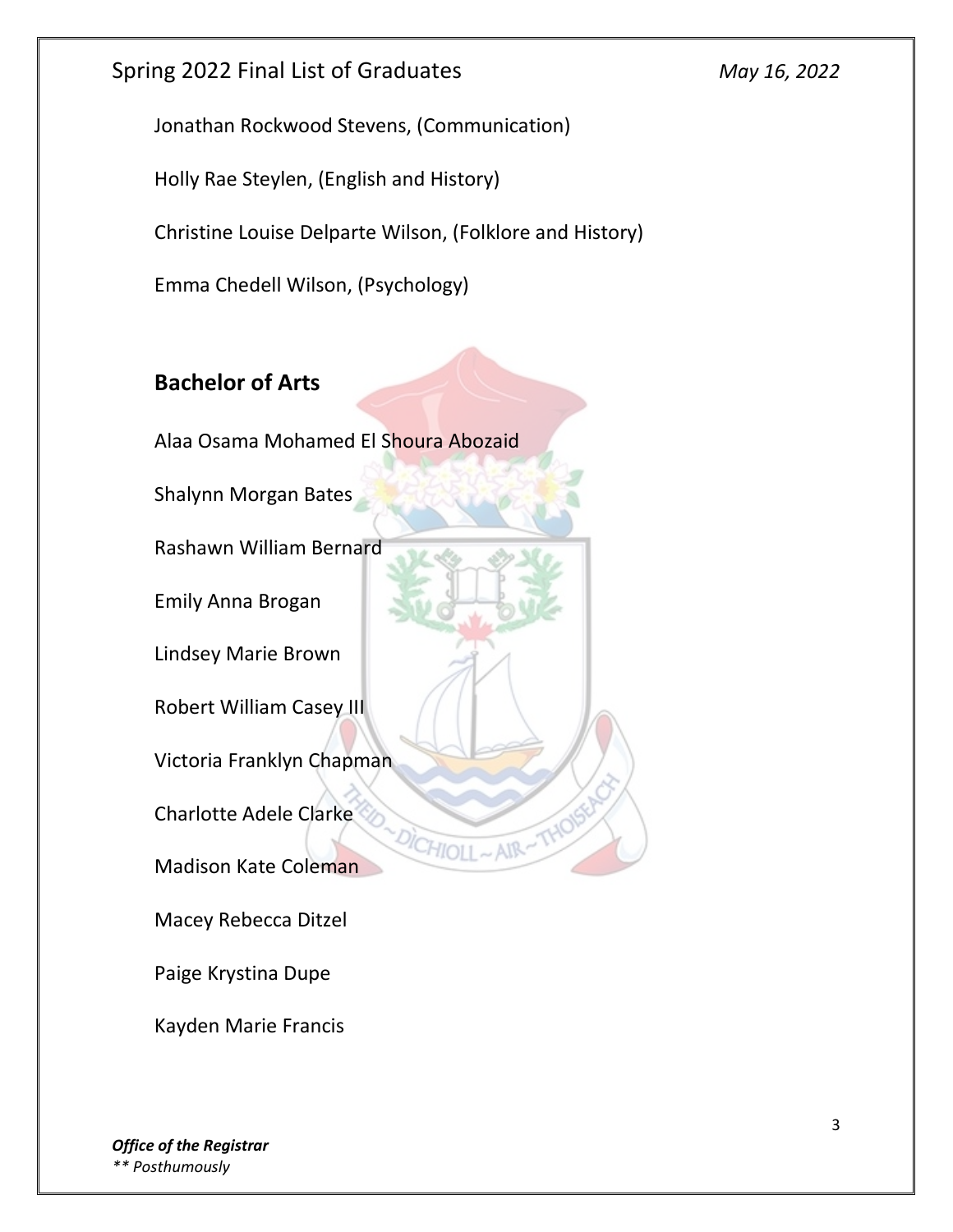Erin Freeman

Skylar McBride Gardner

Joel Dennis Gloade

Jacqueline Kundai Karoro

Jessica Christine Kelly

Rachel Anne Leck

Robyn Mary MacIntyre

Francis James MacKenzie

Anna Gracie MacNeil

Meaghan Alexis McNeil

Madlyn Laurel O'Brien

Brandi Darian Ann Peck

Ryan Chelsey Peinsznski

DICHIOLL

Emma Julia Penney

James Blair Raoul

Rochelle Reece

Darcy Allan Ryder

Hailey Dawn Sanipass

*Office of the Registrar \*\* Posthumously*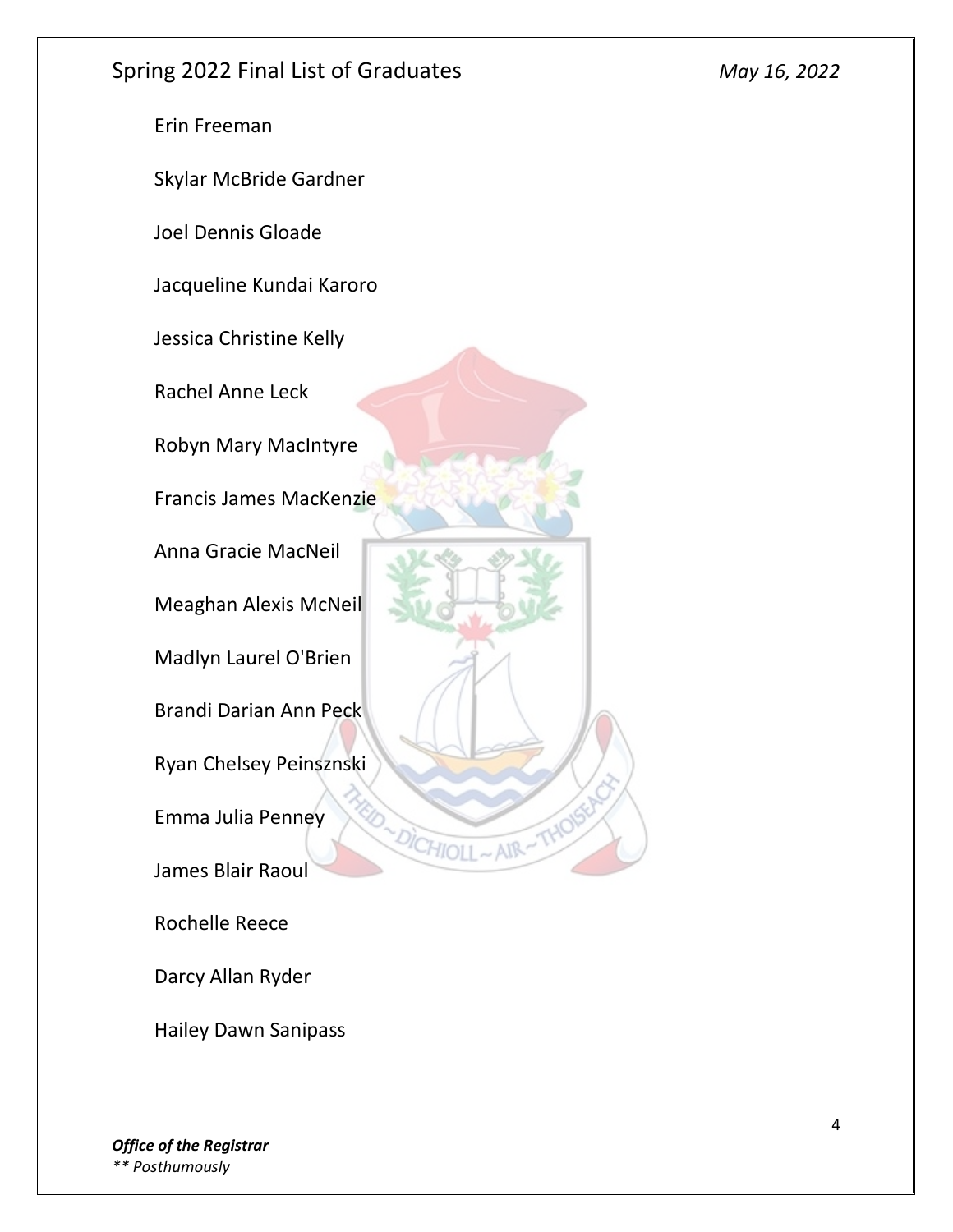Wynter Dianne Sanipass

Mary Theresa Sharpe

Lauren Elizabeth Sleep

Danielle Kateri Stevens

Amanda Mary Rose Sylliboy

Jaylene Kelley Sylliboy

Hannah Elizabeth Tarling

Adam Stewart Thorn

Mansi Tomar

Shashwat Ketan Trivedi

Emma Marie Wrathall



# **Bachelor of Arts Community Studies (Major)**

Jacob Joseph Arsenault, (Sport Physical Activity & Leadership) Euan William Bauld, (Sport Physical Activity & Leadership) Jonathan Tyler Cromwell, (Sport Physical Activity & Leadership) Robert Daniel Harroun, (Sport Physical Activity & Leadership) Daniel Joseph Johnston, (Sport Physical Activity & Leadership)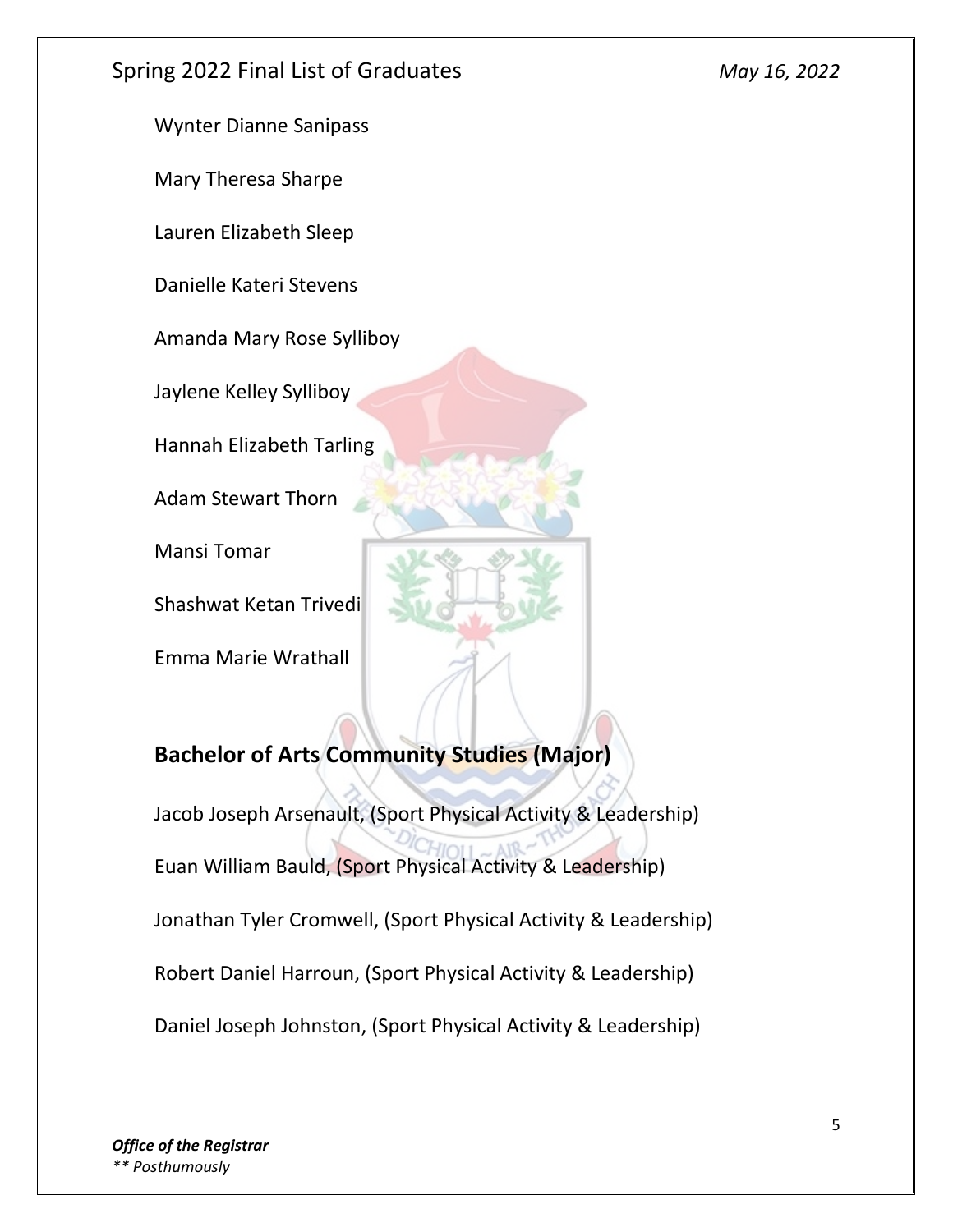Harry Liu, (Sport Physical Activity & Leadership)

Josh William MacKay, (Sport Physical Activity & Leadership)

Michael G. MacKenzie, (Multidisciplinary in Psychology, Political Science &

Communication)

William Noah MacLean, (Sport Physical Activity & Leadership)

Brendan James Smith, (Sport Physical Activity & Leadership)

HIO

Megan Jeannette Sutherland, (Psychology)

# **Bachelor of Arts Community Studies**

Amber Jessie Chrunyk

Samantha Collins

Angela Robyn Dalesandro

Chelsey Dawn Deveaux

Kate Alexandra Devoe

Brittany May Fitzpatrick

Tedi Lisi

Karly Lynn MacDonald

Madison Gold Manzer

*Office of the Registrar \*\* Posthumously*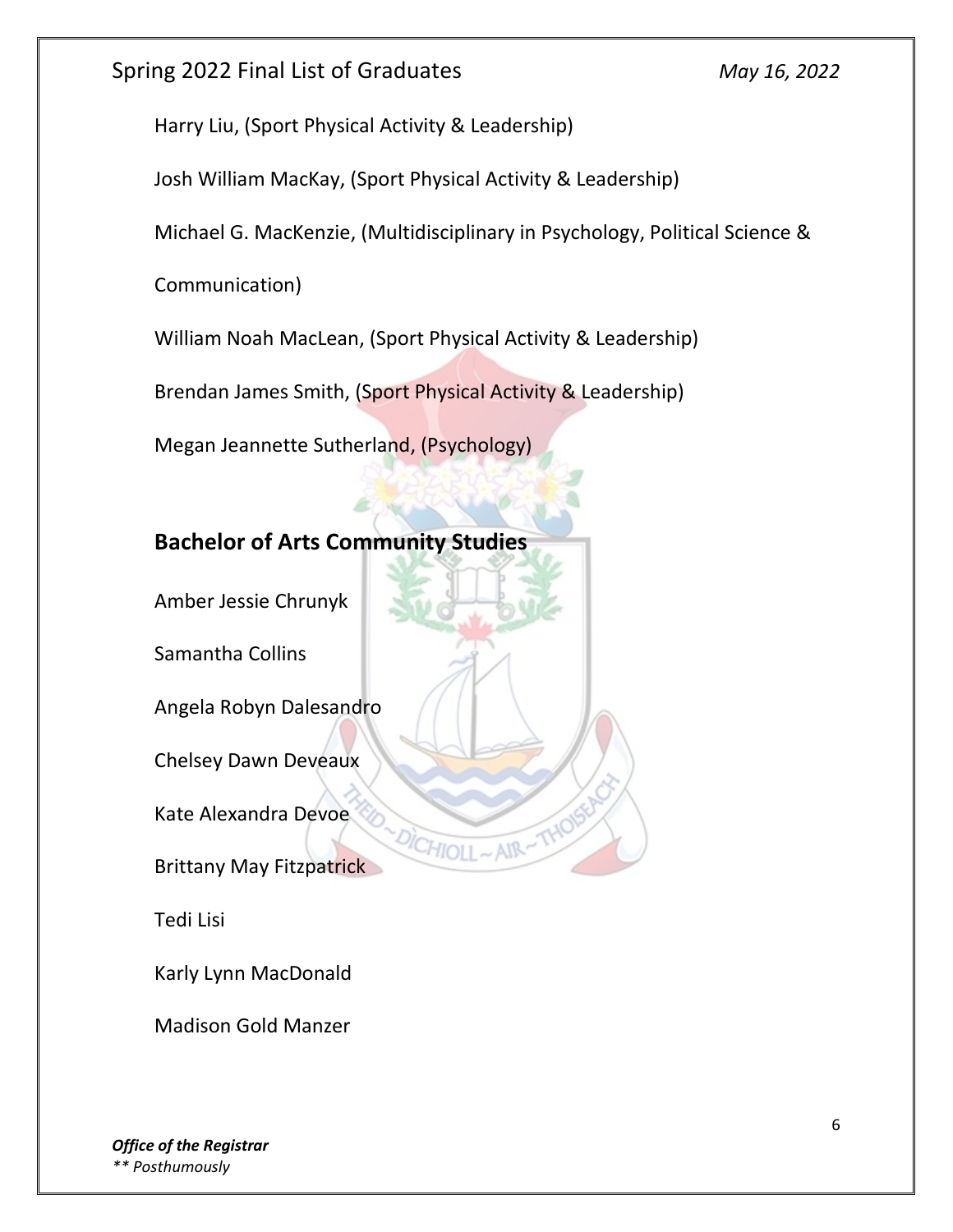Allison Lynn Martell

Melissa Dawn Mayo

Eva Christine McDougall

Samuel Alexander McDow

Lauchlan Ian McKinnon

Troy Joseph Oneil

Dawson Parnell

Marcy Dawn Raynard

Whitney Vanda Angel Roberts

Rayanne Elizabeth Rogers

Muskan Sehgal

Nicolas Lawrence Seymour

Jessica Ann Sheppard

Makayla Tonya Snow

Daniel Stephen Sylliboy

David Michael Raymond Thomas

Joseph Kyle Townsend

Vanessa Marie Walker

*Office of the Registrar \*\* Posthumously*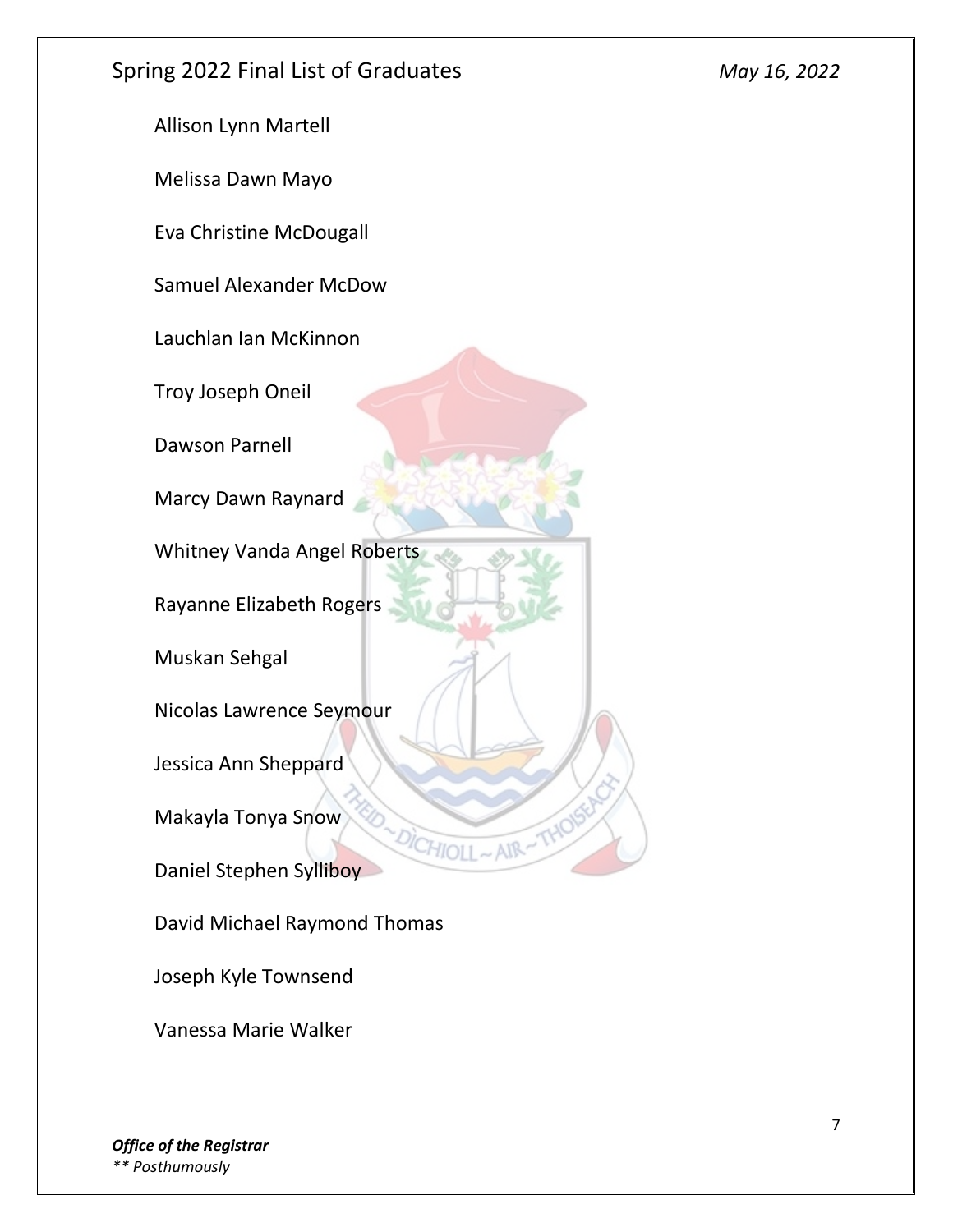Jennifer Michelle Walsh

# **Bachelor of Arts and Science in Environment (Honours)**

Emma MacKenzie Kerr, (in Environmental Studies, with Cooperative

Education)

Claire Marie Maxwell, (in Environmental Studies, with Cooperative

Education)

# **Diploma in Public Administration & Management**

DICHIOLL

AIR

Subham Chauhan

Shannon Nicole Coleman

Harman Singh Gulati

Manu Joy

Gurbir Kaur

Kirandeep Kaur

Simranjit Kaur

Joel David Meleppuram

Rushali

Bhupinder Saini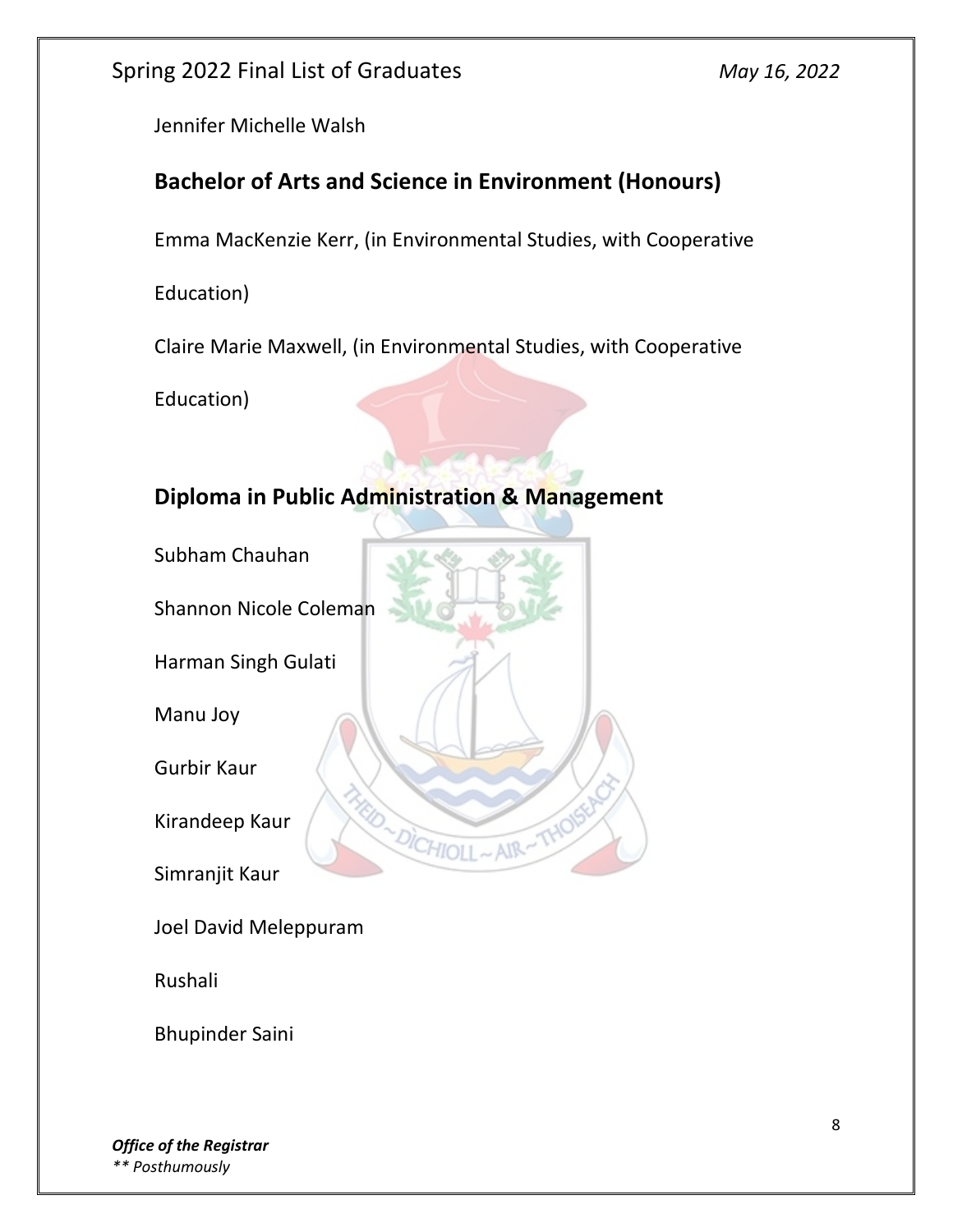Gurpreet Singh Sandhu

Bhisham Sharma

Arsh Deep Singh

Gurmehar Singh

Gurpreet Singh

Manjot Singh

Paramjeet Singh

Sakshi Shital Upadhyay

# **Certificates**

Kate Alexandra Devoe, (Theatre Arts)

Robie Gregory Francis Hillier, (Ethnomusicology)

D-DICHIOLL-AIR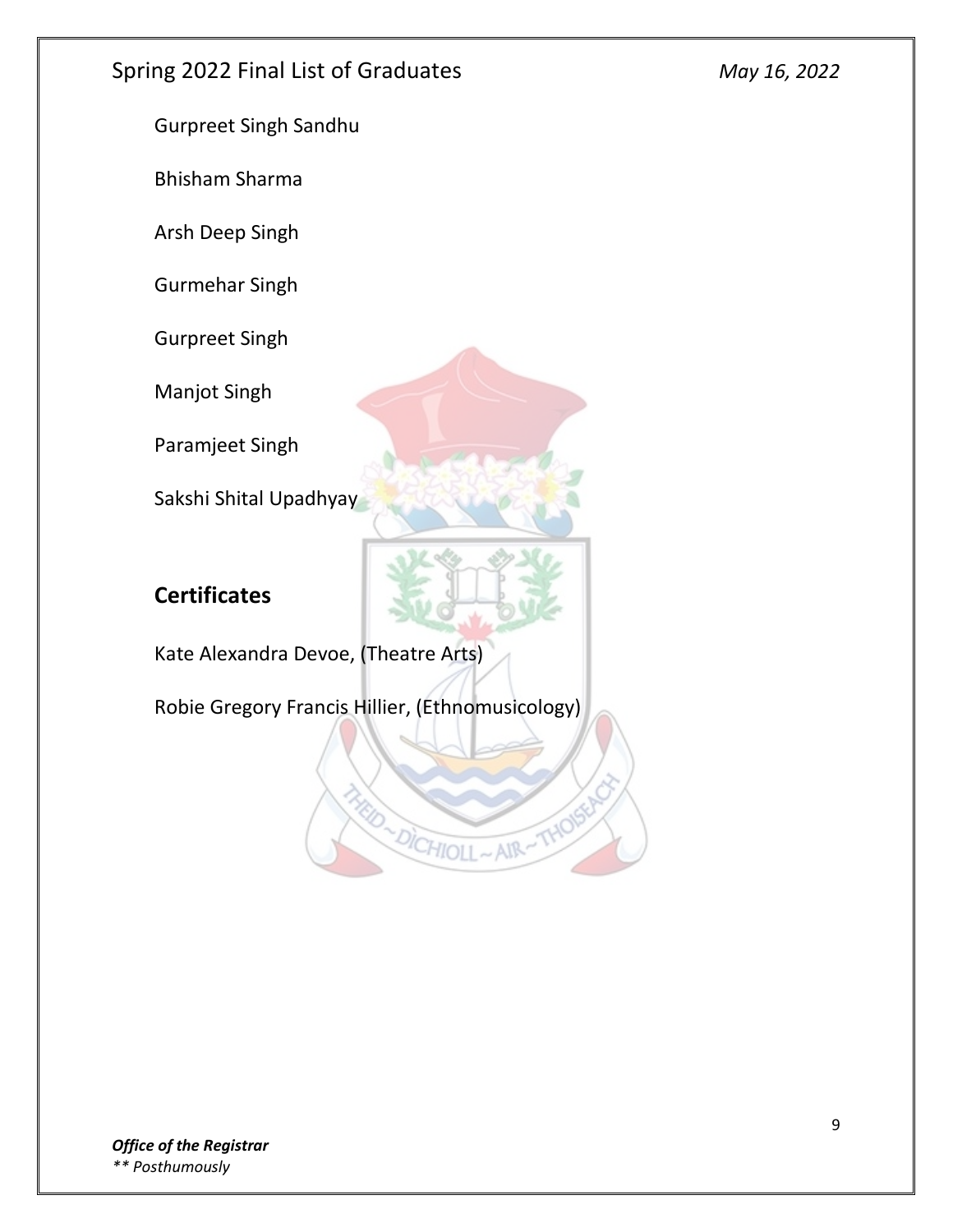# Shannon School of Business *Dean: George Karaphillis*

#### **Master of Business Administration (CED)**

Kamalini Achchuthan, (Community Economic Development), Strategic Leadership Option Anthony Edem Agu, (Community Economic Development) Rachel Elizabeth Allan, (Community Economic Development) Zhida Bai, (Community Economic Development) Rebecca Sunshine Barrington, (Community Economic Development) Michael Chad Bicklmeier, (Community Economic Development) Ken N Caisse, (Community Economic Development) Xuanyi Cao, (Community Economic Development) Chloe Anne Cartwright, (Community Economic Development) Haolun Chang, (Community Economic Development) Hong Chen, (Community Economic Development) Qian Chen, (Community Economic Development) Ruiting Chen, (Community Economic Development)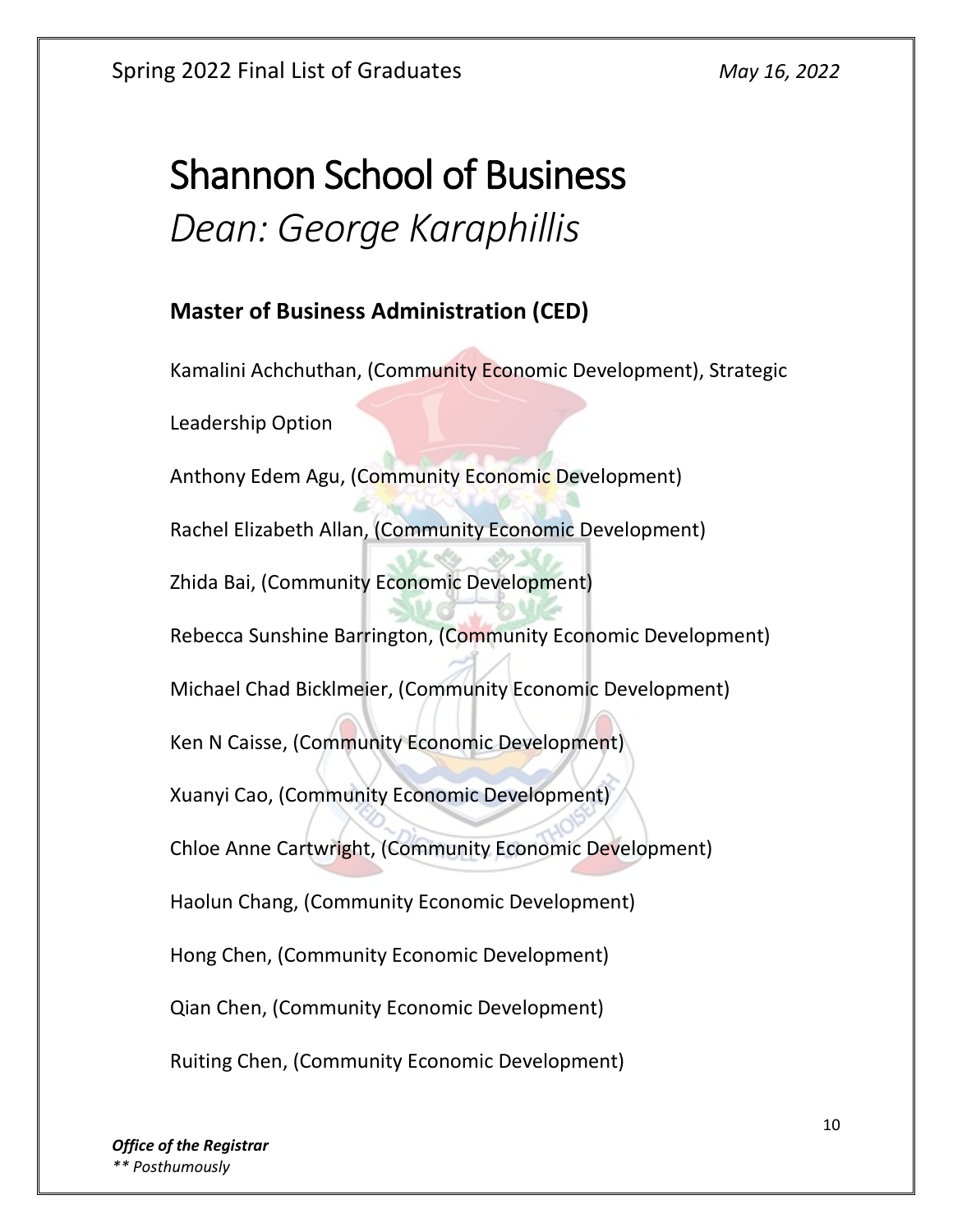Wenhao Chen, (Community Economic Development)

Xiaoxuan Chen, (Community Economic Development)

Christopher Kenneth Corley, (Community Economic Development)

Xiao Zhong Cui, (Community Economic Development), Marketing Option

Zhe Cui, (Community Economic Development)

Gordon Thomas Curran, (Community Economic Development)

Aijia Deng, (Community Economic Development), Public Administration

Option

Scott Darnell Archie Alexander Dakiniewich, (Community Economic Development)

Ciera Disipio, (Community Economic Development)

Yadan Du, (Community Economic Development)

Huifeng Duan, (Community Economic Development), Marketing Option

Jillian Deborah Dyson, (Community Economic Development)

Benny Mathew Eapen, (Community Economic Development), Strategic

Leadership Option

Jiayi Gao, (Community Economic Development)

Jing Gao, (Community Economic Development), Strategic Leadership Option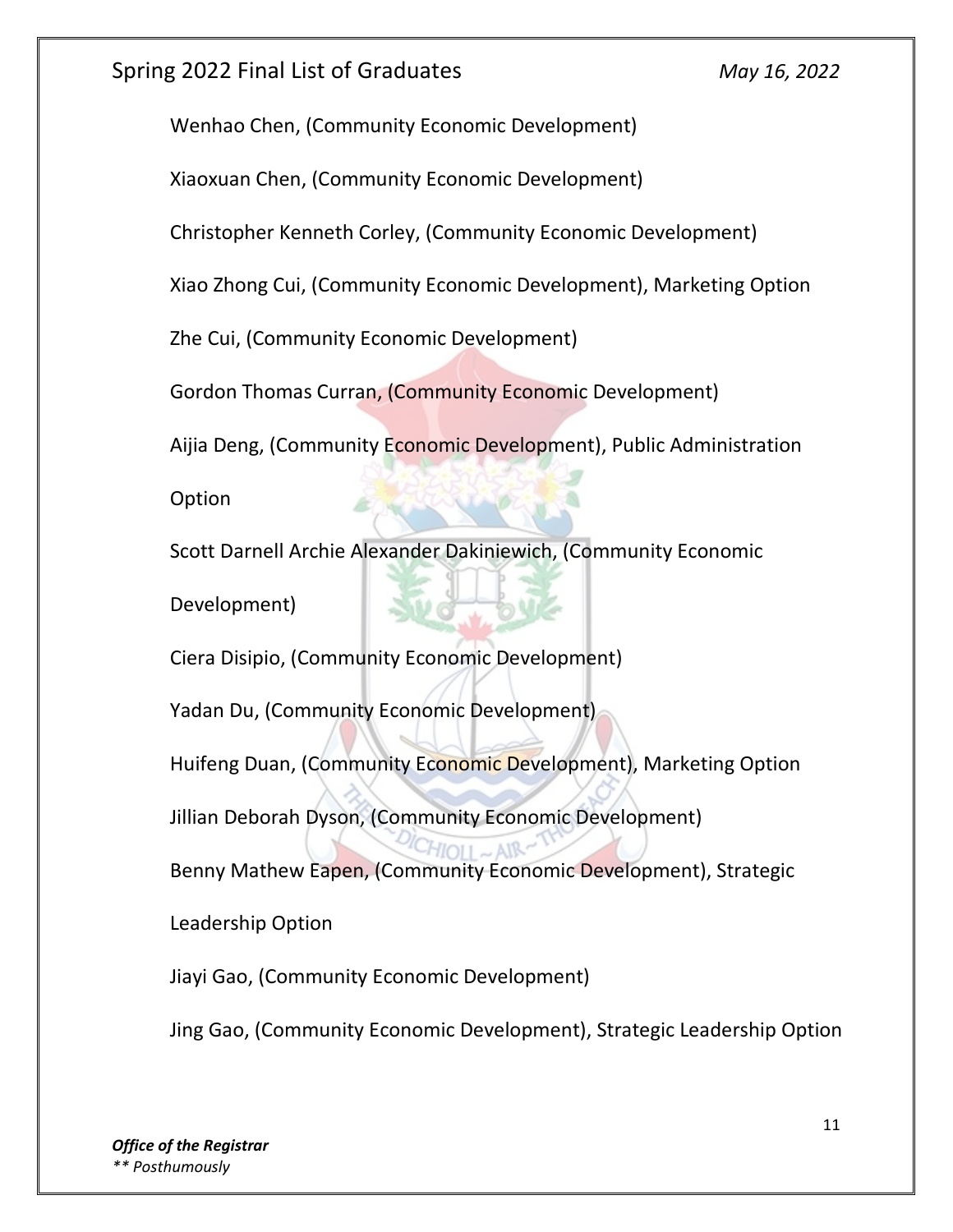Ziyu Guan, (Community Economic Development), Marketing Option Zhenghao Guo, (Community Economic Development), Marketing Option Khyati Gupta, (Community Economic Development) Tianxiao Han, (Community Economic Development) Kyle Daniel Hankins, (Community Economic Development) Chenglin Hao, (Community Economic Development) Shaoxuan He, (Community Economic Development) Yunlei He, (Community Economic Development) Ryan Alexander Hector, (Community Economic Development) Dantong Hu, (Community Economic Development), Marketing Option Zheyuan Hu, (Community Economic Development) Houyi Huang, (Community Economic Development) Teresa Marie Humeniuk, (Community Economic Development), Strategic Leadership Option Rene Sylvester Jeddore, (Community Economic Development), First Nations Option Haotian Jiang, (Community Economic Development), Marketing Option Hankun Jiao, (Community Economic Development)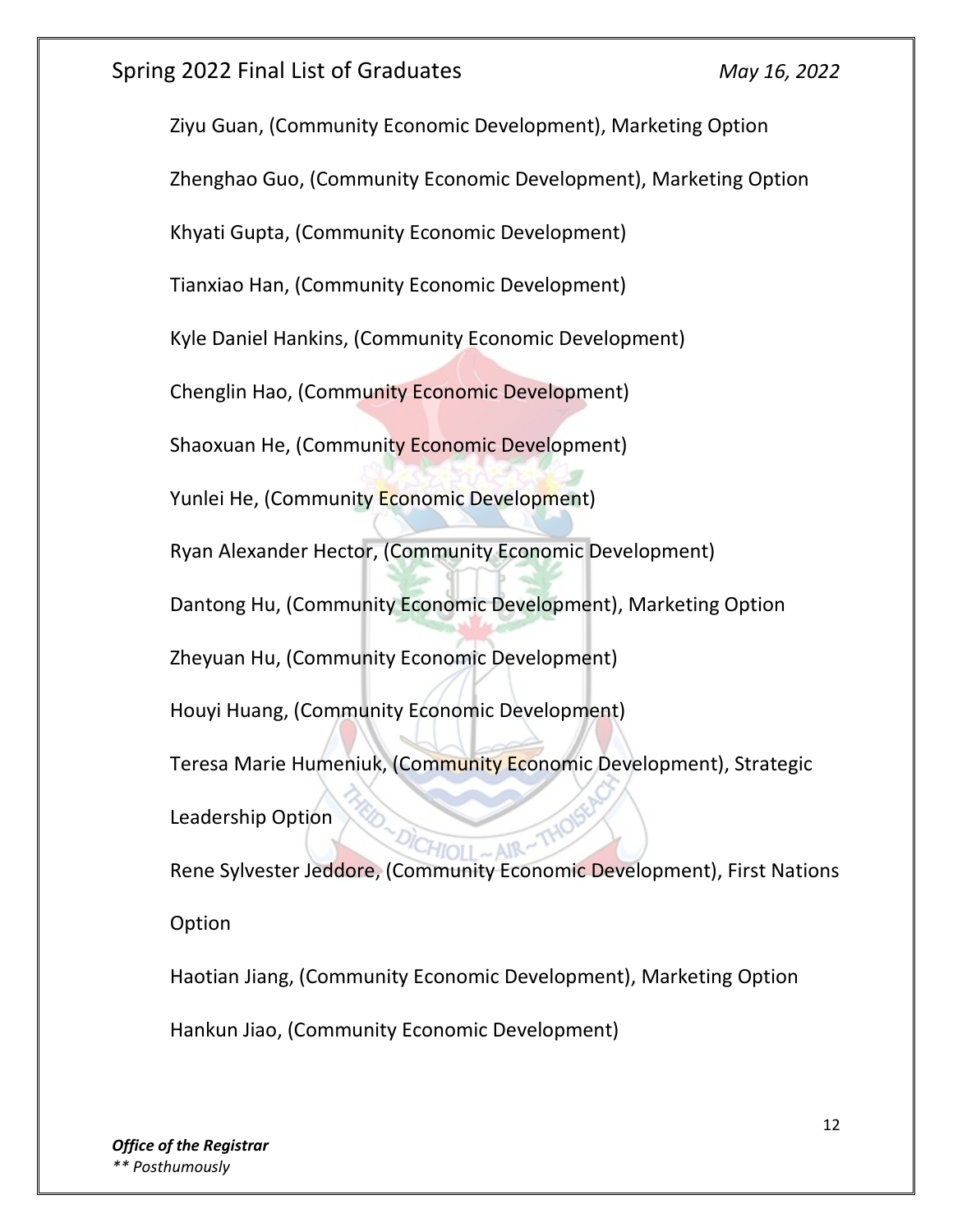Yixiao Kang, (Community Economic Development), Marketing Option Natasha Kochhar, (Community Economic Development) Kimberly Colleen Kroll-Goodwin, (Community Economic Development Thi Anh Nguyen Lam, (Community Economic Development), Tourism Option Qi Lei, (Community Economic Development) Aaron Ching Wai Li, (Community Economic Development) Hechong Li, (Community Economic Development) Mengxue Li, (Community Economic Development) Muyang Li, (Community Economic Development) Muye Li, (Community Economic Development), Strategic Leadership Option Xiaoshan Li, (Community Economic Development) Xinglin Li, (Community Economic Development), Marketing Option Xuan Li, (Community Economic Development), Marketing Option Yixuan Li, (Community Economic Development), Marketing Option Zihao Li, (Community Economic Development) Zhixuan Li, (Community Economic Development) Zihe Li, (Community Economic Development), Marketing Option Ziyu Li, (Community Economic Development)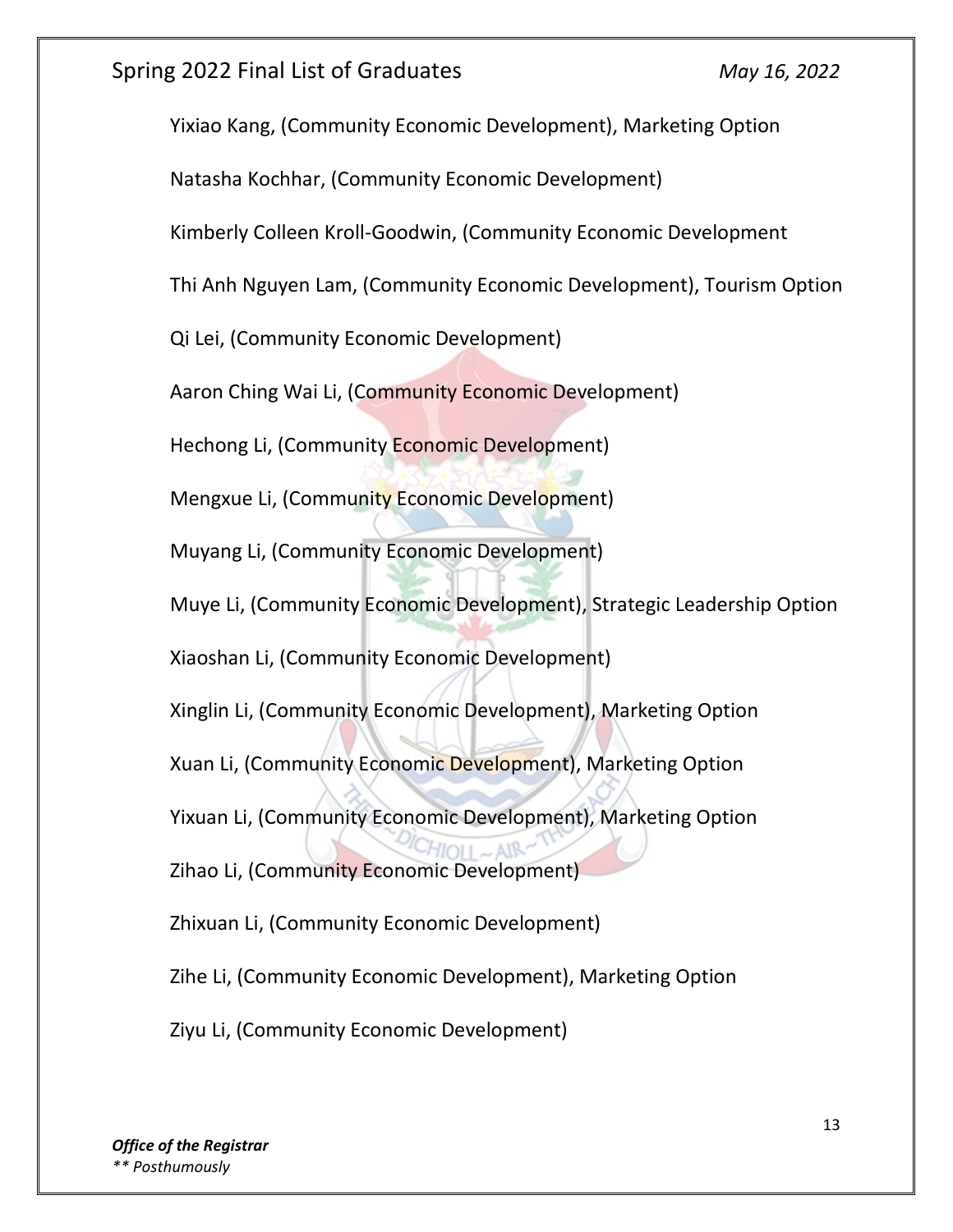Hanbing Liang, (Community Economic Development), Marketing Option Xingcong Liang, (Community Economic Development), International Business **Option** Xuhao Lin, (Community Economic Development), Marketing Option Yu Lin, (Community Economic Development), Marketing Option Jinyu Liu, (Community Economic Development) Siyang Liu, (Community Economic Development), Marketing Option Xiangxin Liu, (Community Economic Development), Marketing Option Xiaoyang Liu, (Community Economic Development) Yanting Liu, (Community Economic Development), Marketing Option Yao Liu, (Community Economic Development), Marketing Option Meixin Lu, (Community Economic Development), Marketing Option Qiaosen Luan, (Community Economic Development) Bolei Ma, (Community Economic Development) Jing Ma, (Community Economic Development) Tracey Elizabeth MacNeil, (Community Economic Development) Lingwei Meng, (Community Economic Development), Marketing Option Zan Meng, (Community Economic Development)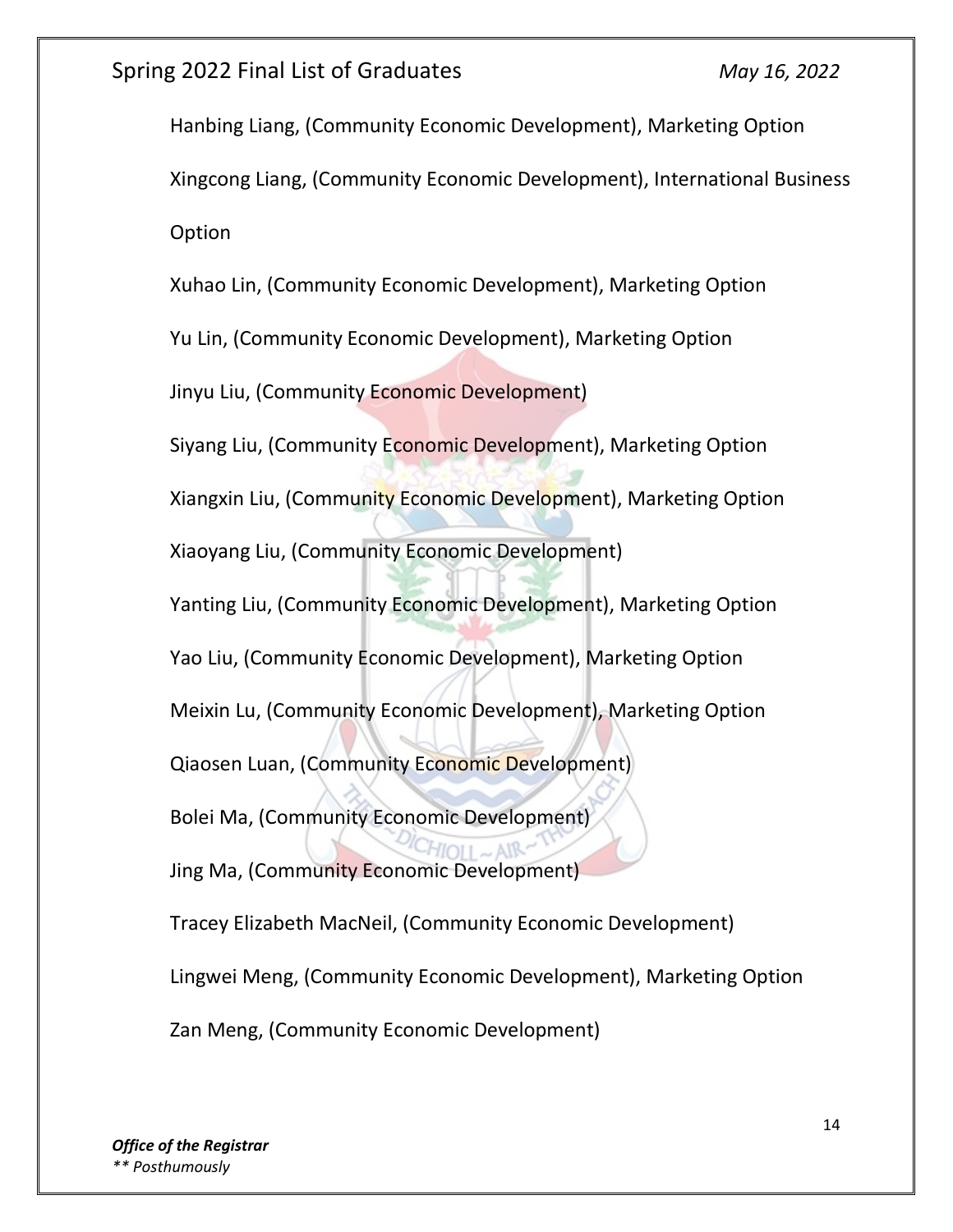Tim Mouzaffar, (Community Economic Development)

Sikhumbuzo Ndhlovu, (Community Economic Development), Public

Administration Option

Olayemi Matthew Olabiyi, (Community Economic Development)

Amarachukwu Mercy Onyeakusi, (Community Economic Development)

Bo Pang, (Community Economic Development), Marketing Option

Jiacheng Peng, (Community Economic Development)

Jiaxin Peng, (Community Economic Development)

Loan Mai Pham, (Community Economic Development), International

Business Option

Lu Qi, (Community Economic Development)

Qingyuan Ren, (Community Economic Development), Marketing Option

Courtney Alexis Rippin Kaufman, (Community Economic Development)

Qile Sa, (Community Economic Development)

Vandell Benjamin Sequeira, (Community Economic Development)

Mingmin Shang, (Community Economic Development)

Elizabeth Justine Shearer, (Community Economic Development)

Qing Shi, (Community Economic Development)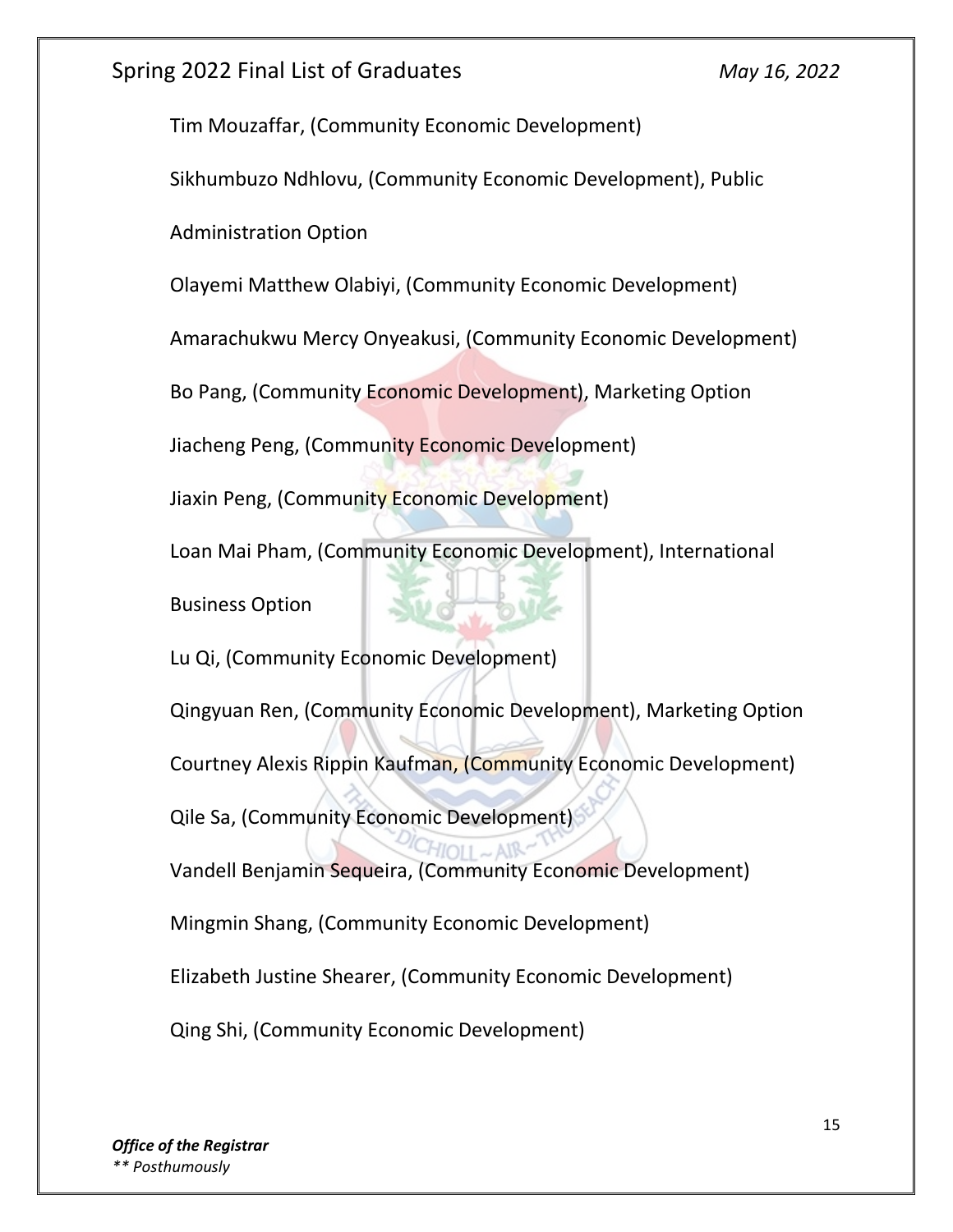Xiongke Shi, (Community Economic Development)

Bulei Sun, (Community Economic Development), Marketing Option

Haiyang Sun, (Community Economic Development), Marketing Option

Jiuwei Sun, (Community Economic Development), Marketing Option

Chen Tao, (Community Economic Development), Marketing Option

Loni Ivana Vicaire, (Community Economic Development), First Nations

Option

Botao Wang, (Community Economic Development), International Business Option

Gongbo Wang, (Community Economic Development) Hao Wang, (Community Economic Development) Kai Wang, (Community Economic Development), Marketing Option Liboer Wang, (Community Economic Development), Marketing Option Qi Wang, (Community Economic Development), Marketing Option Qiming Wang, (Community Economic Development), Marketing Option Rui Wang, (Community Economic Development), Marketing Option Shihang Wang, (Community Economic Development) Wenbo Wang, (Community Economic Development)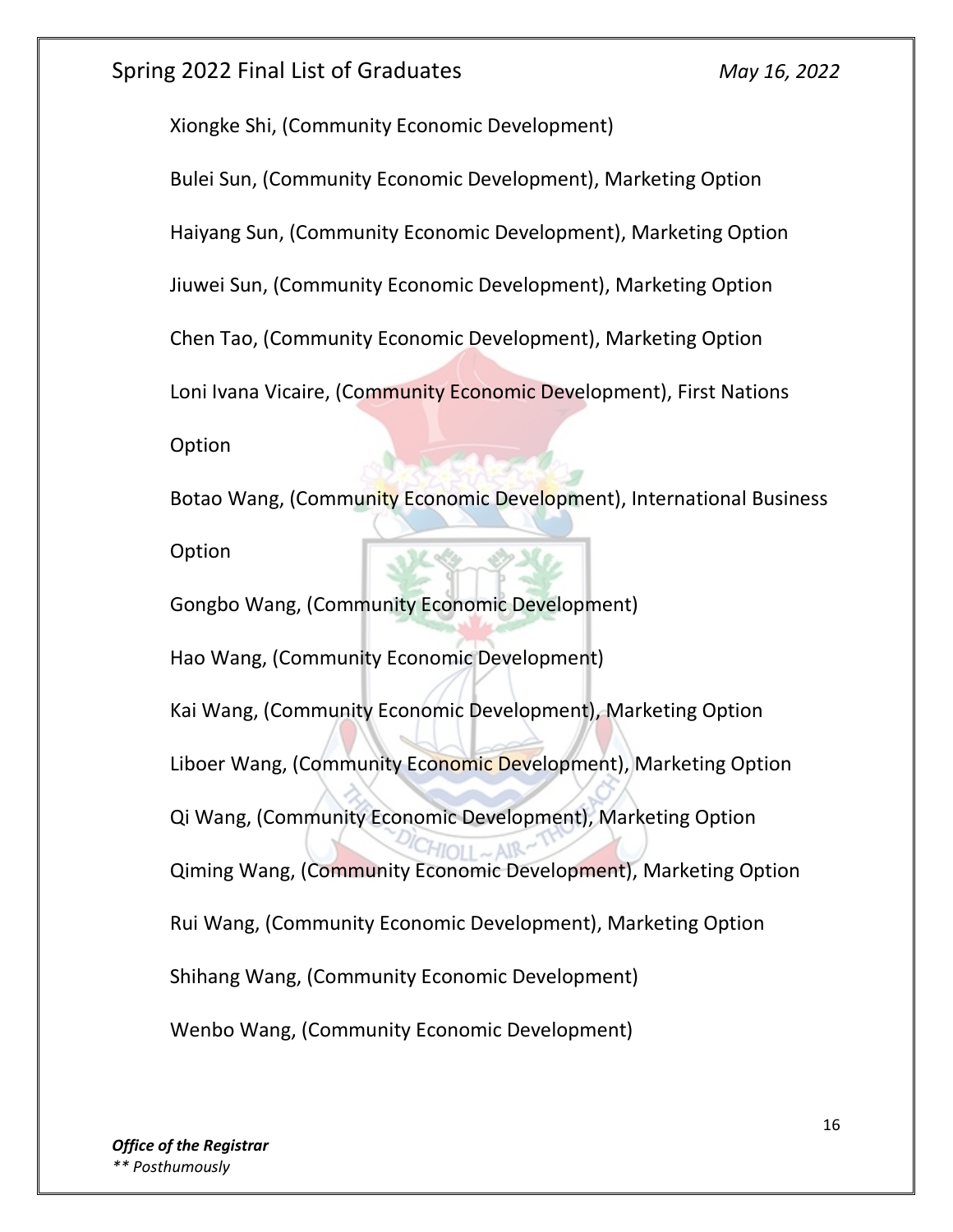Xiaonan Wang, (Community Economic Development) Xuecong Wang, (Community Economic Development), Marketing Option Xuefei Wang, (Community Economic Development), Marketing Option Xueying Wang, (Community Economic Development), Marketing Option Yizhe Wang, (Community Economic Development) Zeming Wang, (Community Economic Development) Hao Wu, (Community Economic Development), Marketing Option Qian Wu, (Community Economic Development), Marketing Option Qiongxin Wu, (Community Economic Development), Marketing Option Zhen Wu, (Community Economic Development), Marketing Option Linxi Xia, (Community Economic Development) Shenze Xia, (Community Economic Development) Yingzi Xia, (Community Economic Development) Shouzhi Xiang, (Community Economic Development) Linke Xiao, (Community Economic Development), Marketing Option Hang Xu, (Community Economic Development), Marketing Option Jingyan Xu, (Community Economic Development) Tianfangfei Yan, (Community Economic Development)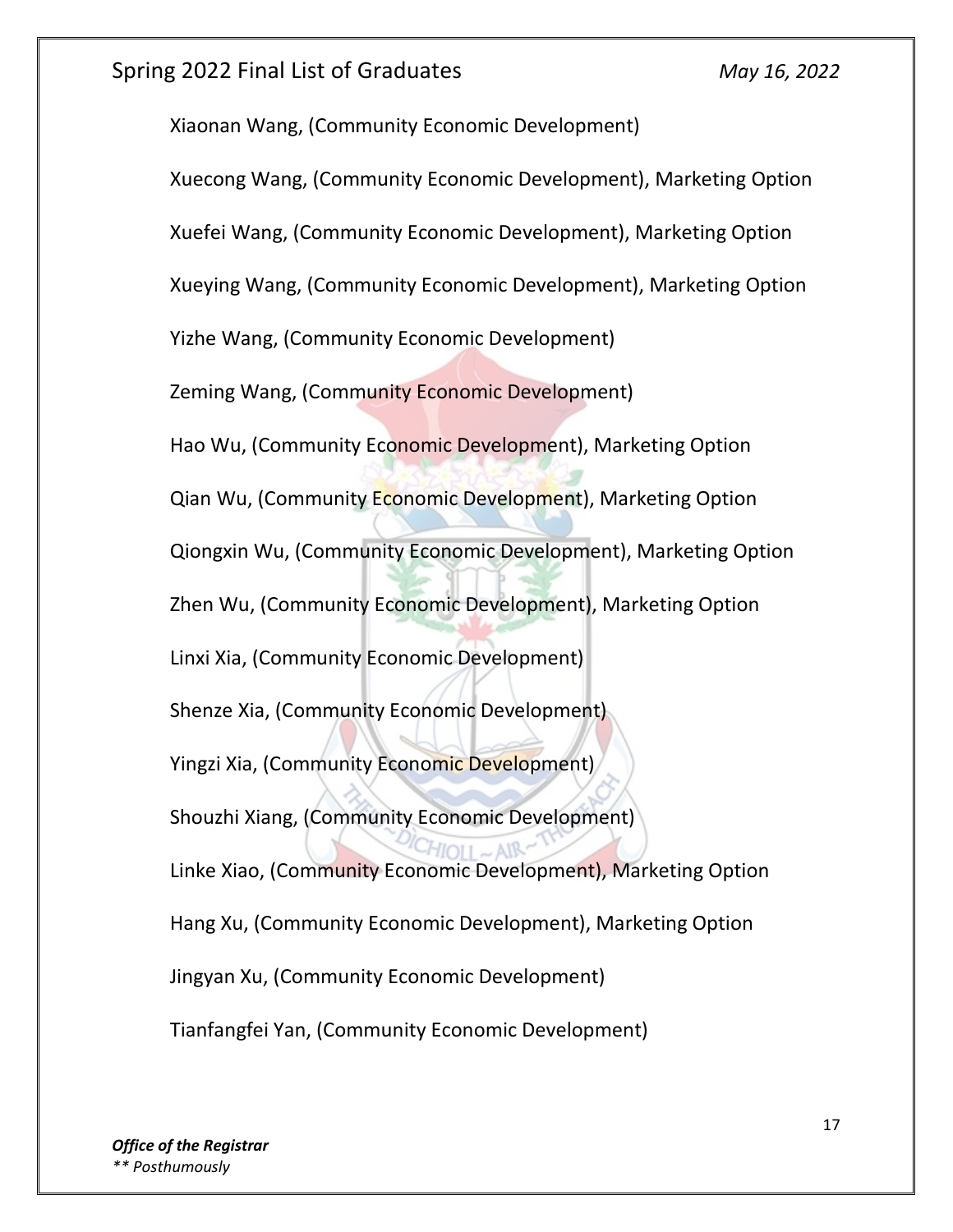Boya Yang, (Community Economic Development) Jingjie Yang, (Community Economic Development) Min Yang, (Community Economic Development), Marketing Option Yichen Yang, (Community Economic Development) Ziheng Yang, (Community Economic Development) Yizhuo Yin, (Community Economic Development) Jingwen Yu, (Community Economic Development), Marketing Option Li Yuan Yu, (Community Economic Development), Marketing Option Wenze Yu, (Community Economic Development) Zehua Yu, (Community Economic Development), Marketing Option Yuxin Zeng, (Community Economic Development) Guoling Zhang, (Community Economic Development), Marketing Option Peiwei Zhang, (Community Economic Development) Tailun Zhang, (Community Economic Development), Marketing Option Weiyao Zhang, (Community Economic Development), Marketing Option Xinyuan Zhang, (Community Economic Development) Yan Zhang, (Community Economic Development) Yuhao Zhang, (Community Economic Development)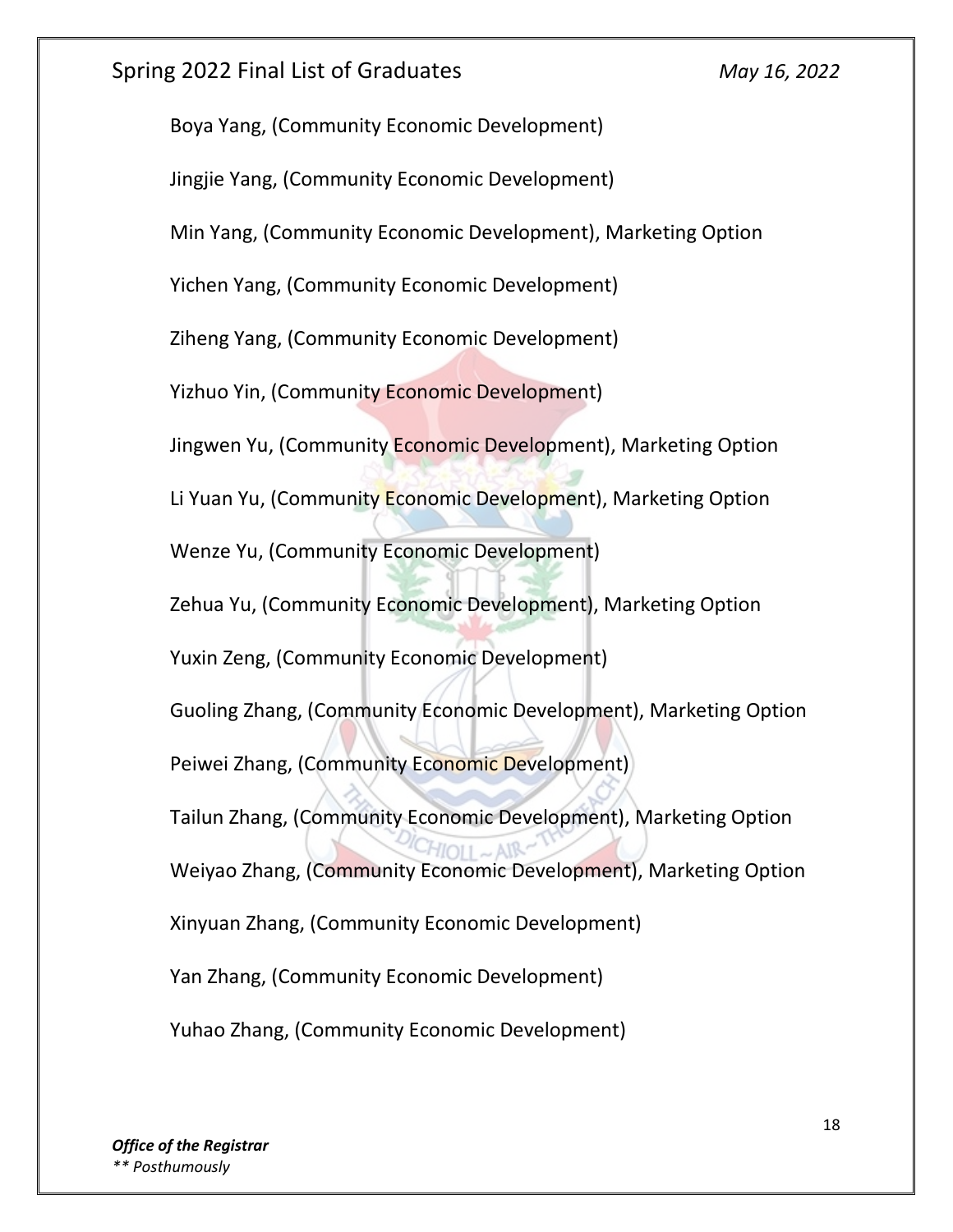Zewei Zhang, (Community Economic Development), Marketing Option

Ziwei Zhang, (Community Economic Development), Marketing Option

Ge Zhao, (Community Economic Development), Marketing Option

Zeming Zhao, (Community Economic Development), International Business

Option)

Bin Zhou, (Community Economic Development)

Shengkun Zhou, (Community Economic Development)

Haining Zhu, (Community Economic Development)

Jing Zhu, (Community Economic Development), Marketing Option

AIR

Renda Zou, (Community Economic Development)

# **Bachelor of Business Administration (Major)**

Omar Youssef Edris Abdelhafez, (Marketing)

James Mfonobong Akhiwu, (Marketing)

Arshdeep, (Accounting)

Mark Anthony Bates, (Marketing)

Tara Elizabeth Borden, (Accounting)

Brett Harry Campbell, (Marketing)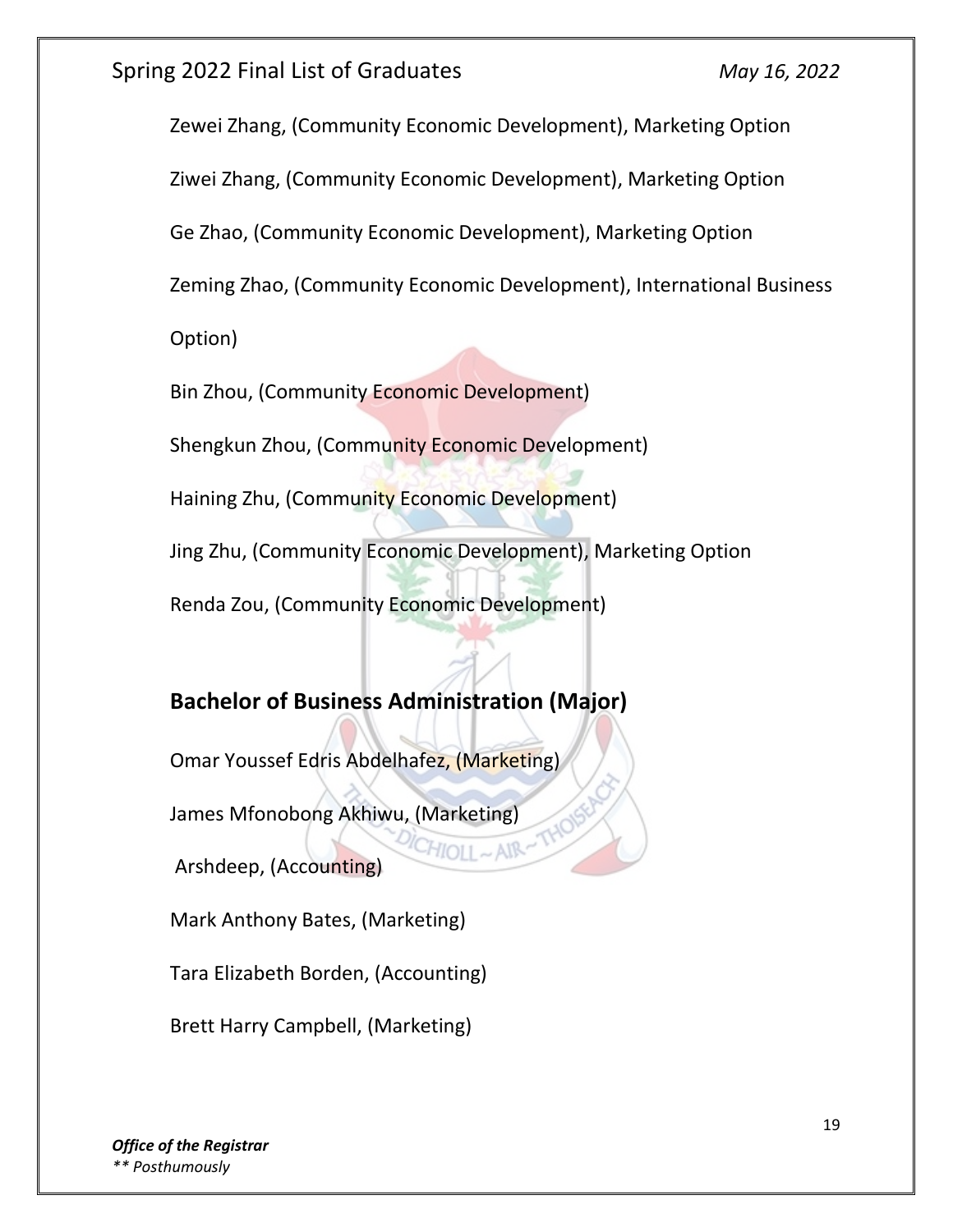Katherine Nicole Donovan, (Accounting), with Cooperative Education Option Noah Dunn, (Accounting), with Concentration in Finance Victoria Lyndsey Erickson, (Accounting) Erin Freeman, (Marketing) Tianxiang Gao, (Accounting) Marcus William Gartland, (Accounting) Devon Kurtis Gouthro, (Accounting) Ibrahim Gosselin-Diawara, (Marketing) Robie Gregory Francis Hillier, (Accounting) Ali Diaaeldin Hussein Kamel, (Accounting) Neil Camdon Langlois, (Accounting) Rachel Anne Leck, (Marketing) Hang Li, (Accounting) Shengwei Li, (Accounting) Cong Liu, (Accounting) Nicholas William MacGillivary, (Marketing) Kelsey Ann MacLean, (Accounting)

Devon Cordell MacLean, (Accounting)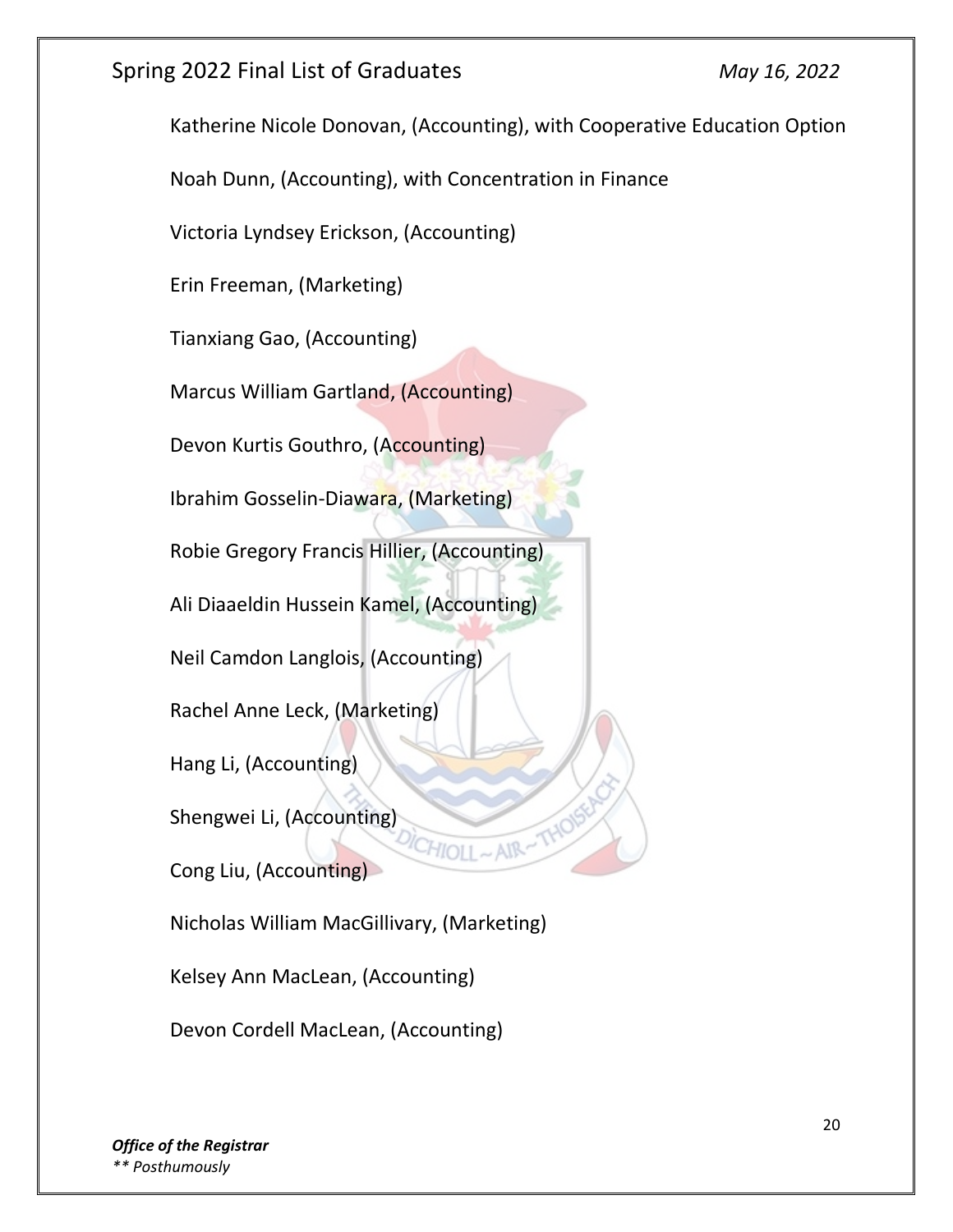Emily Claire MacNeil, (Accounting)

Felicia Nadara McNeil, (Accounting)

Nathan Scott MacNeil, (Accounting)

Owen Wilfred Joseph MacPhee, (Accounting), with Cooperative Education

Option

Ryan Thomas Magee, (Accounting)

Michael Douglas Morrison, (Accounting)

Bavly Osama Hakim Shafik, (Marketing)

Seanna Leigh Alexandra Voutier, (Marketing)

Mariam Wahba Ibrahim Wahba, (Marketing)

Chrystal Lynn Walcott, (Accounting)

# **Bachelor of Business Administration (Concentration)**

Keroles Hany Anton, (Finance)

Warren Russell Cantwell, (Legal Studies)

Sarah Mohamed Yousef Yousef Elbarbary, (Finance)

Nafizul Islam, (Finance)

Ali Medhat Hassan Mowafi, (Finance)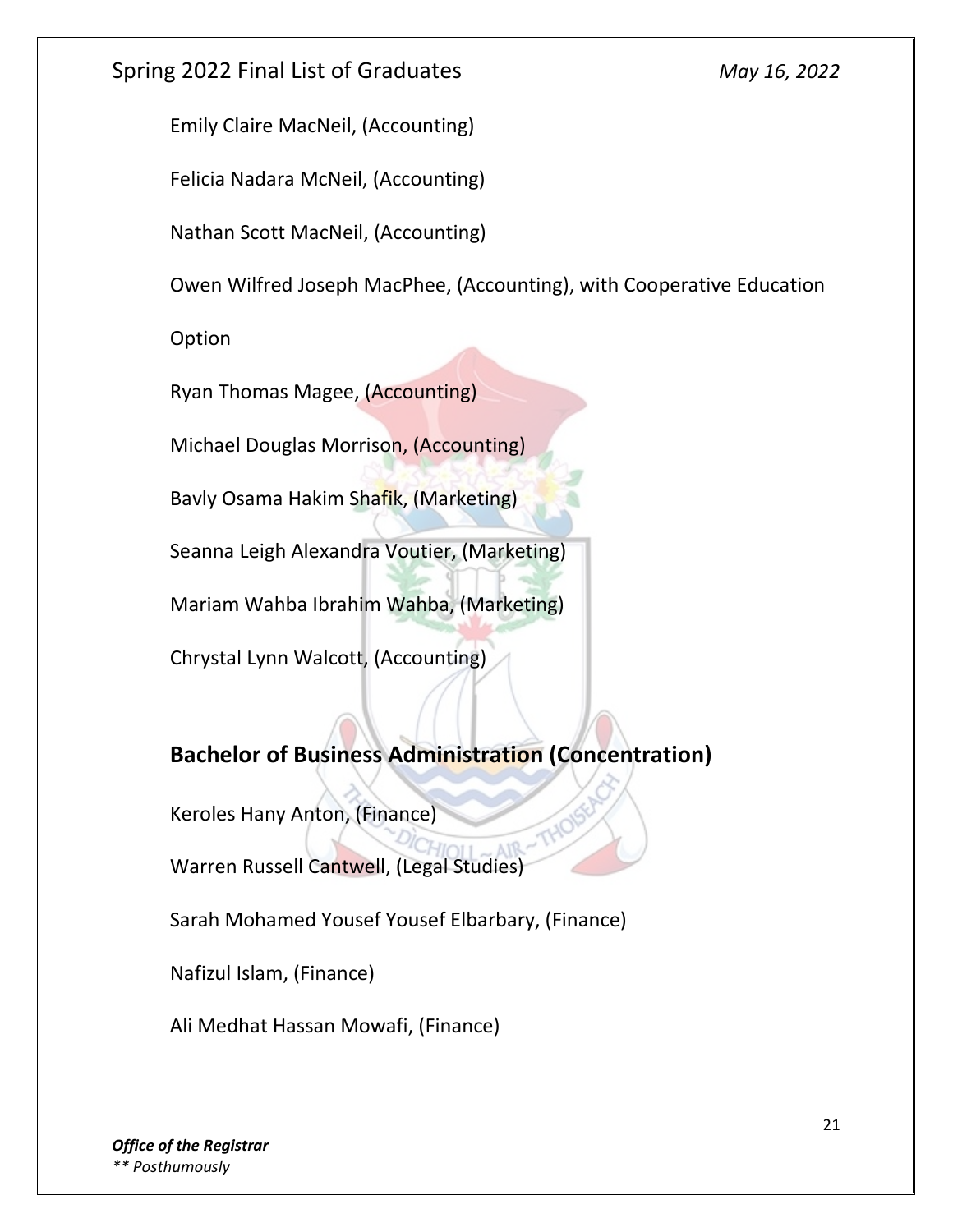Mitchell Anthony Wong, (Legal Studies)

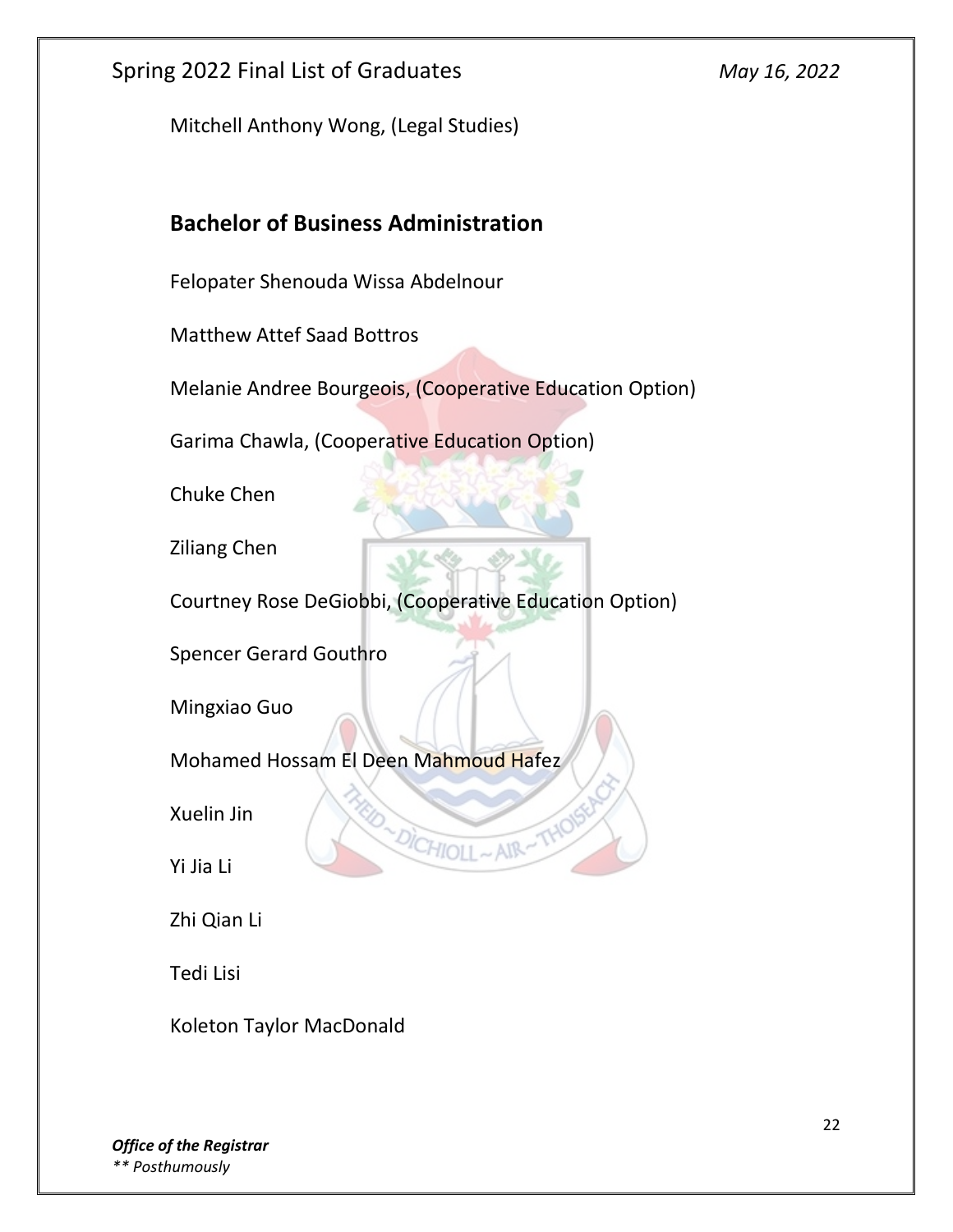

Michael Dennis MacEachern

Trevor William MacLean

Christopher Bailey Mouland

April Dawn Newell

Akan Jotham Okung

Maruf Rahaman Ove

Anesti Pejo

Kyrillos Gabriel Habashy Rofaiel

Abdelrahman Mohamed Shawky Salem

Sheilla Gugulethu Sithole

Pham Nhu Ngoc Tran

Quynh Ngoc Nhu Vo

Yu Zhao

Junyao Zhou

#### **Bachelor of Technology Information**

Mohamed Saied Hamdy Abdelmoaty, (Information Management)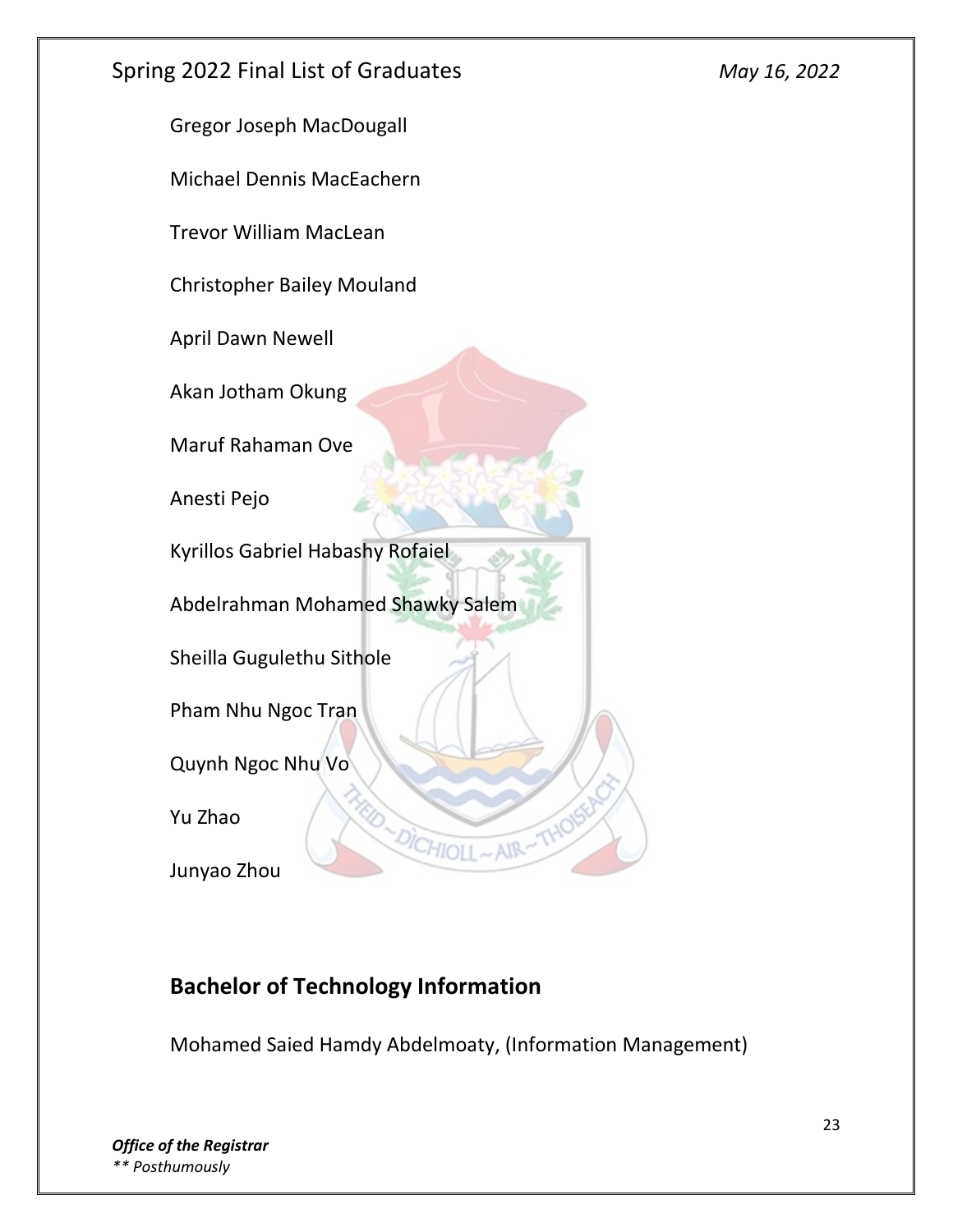Haneen Ahmed Amaar Mohamed Khaled Elasstah Information Management

Nour El Dein Sayed Mohamed Hussien Information Management

# **Bachelor of Hospitality Tourism Management**



Sachin Foujdar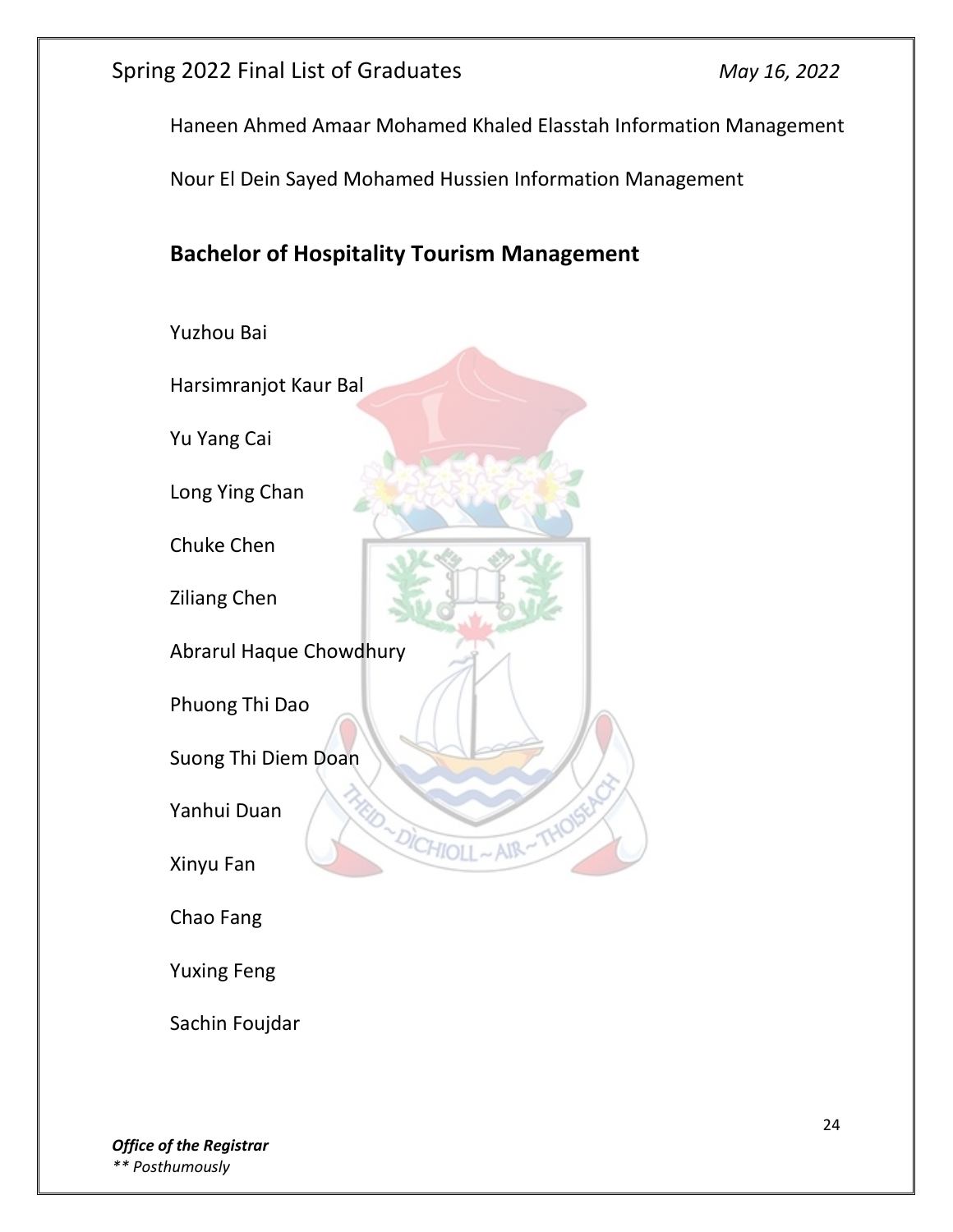Rachelle Mae Cortes Gandionco Harsh Garg Ziqiang Ge Hau Trung Hoang Mijin Kochuparambil James Yingyi Jiang Xuelin Jin Duan Jingli Jettin John Paulson Jose Jatin Joshi Adarsh Kannan Ishmeet Kaur **RID ~ DICHIOLL** Amal Krishna  $-MR$ Zhen Ping Li Zhenxi Li Qian Yi Liang Ying Lin

*Office of the Registrar \*\* Posthumously*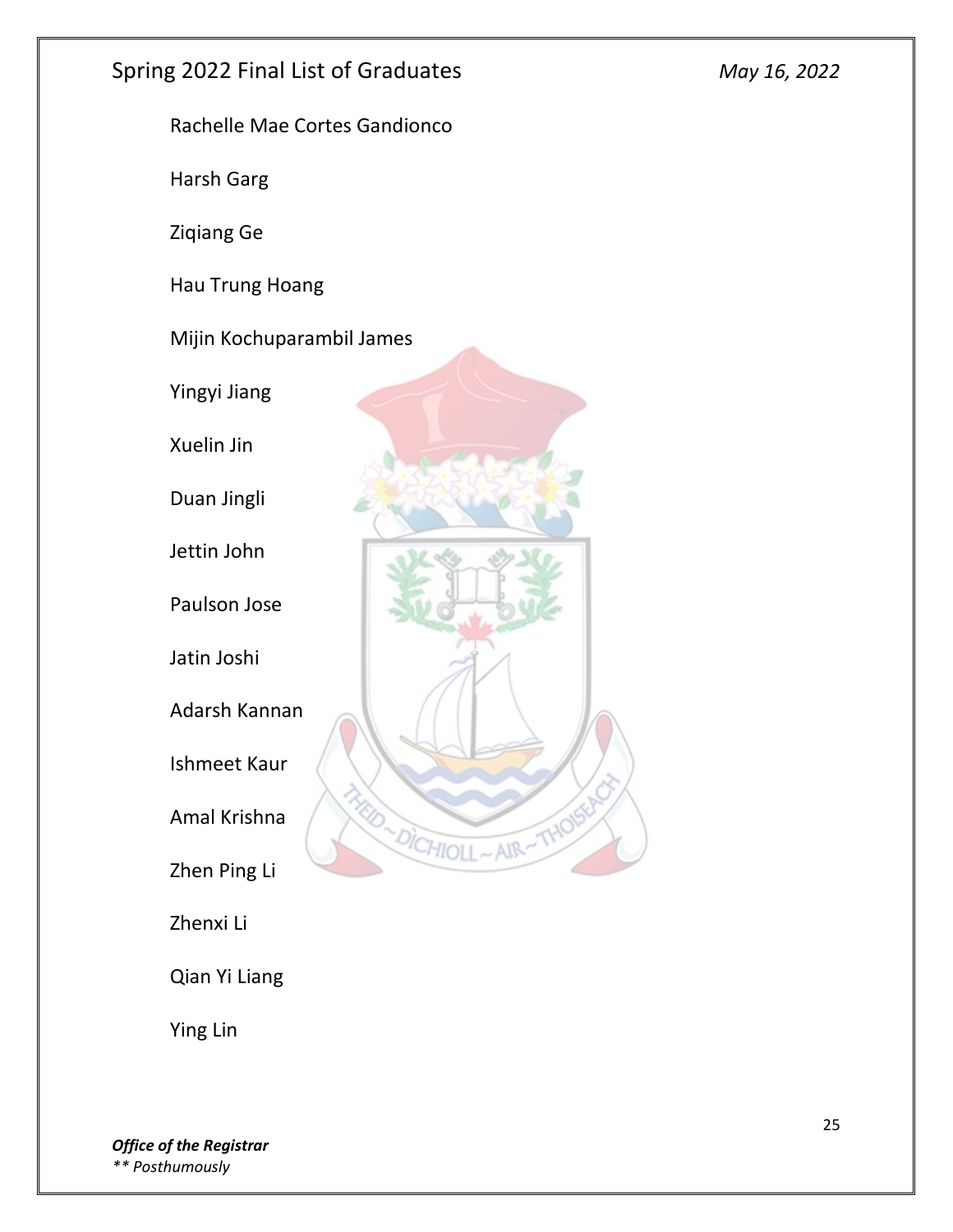Jiyang Liu Qiqi Liu Zhikai Liu Si Jia Luo Xinyuan Lu Xuezhao Lyu Danna Agnes Ferguson Fathima Kanavath Muhammed Rafeek Hyfa Ann Ouseph Nedumparambil Dung Thuy Nguyen Nghia Ngoc Doan Nguyen Nhi Thi Phuoc Nguyen Pha Xuan Nguyen Thanh Mai Nguyen AIR: George Mathew Palackamthundathil Hemil Harkeshbhai Patel Mitkumar Suresh Patel Linh Thi Nhat Pham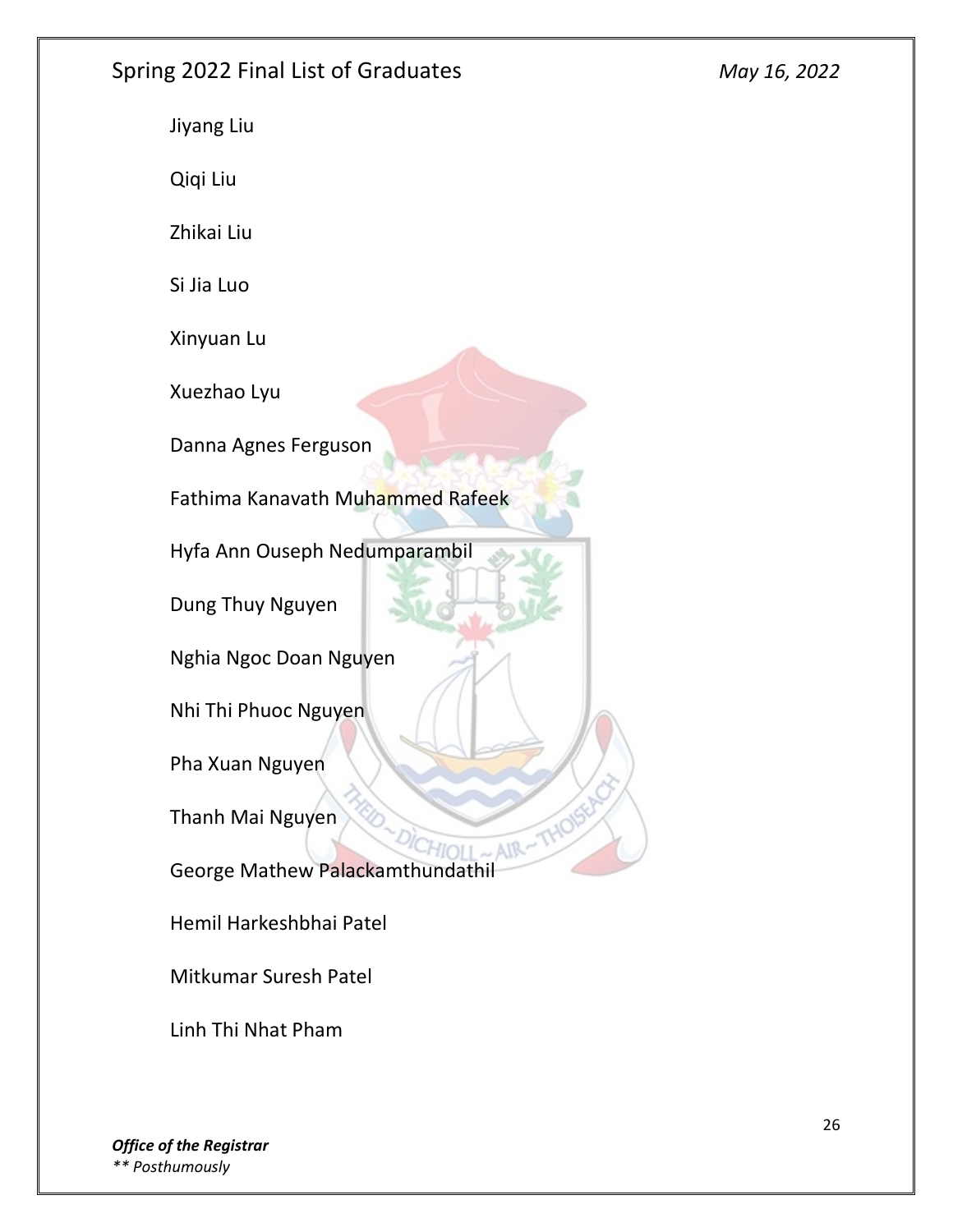![](_page_26_Picture_2.jpeg)

Yang Wang

Yan Yin Wu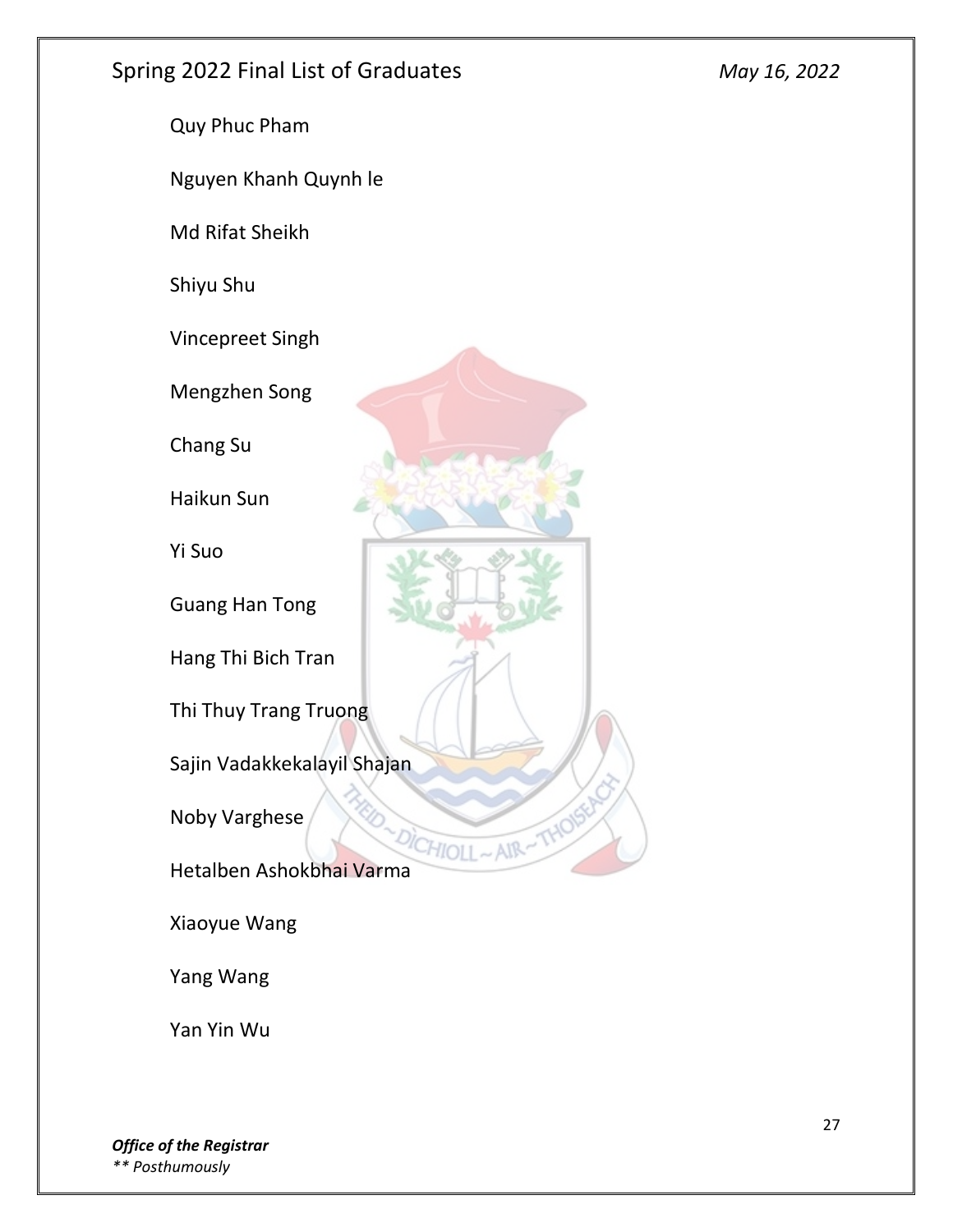![](_page_27_Picture_2.jpeg)

# **Post-Baccalaureate Diploma in Business Analytics**

DICHIOLL~AIR

Varun Kumar Alapati

Ankit Anand

Shreyabahen Shantilal Banker

Mansi Bhatt

Devika Biju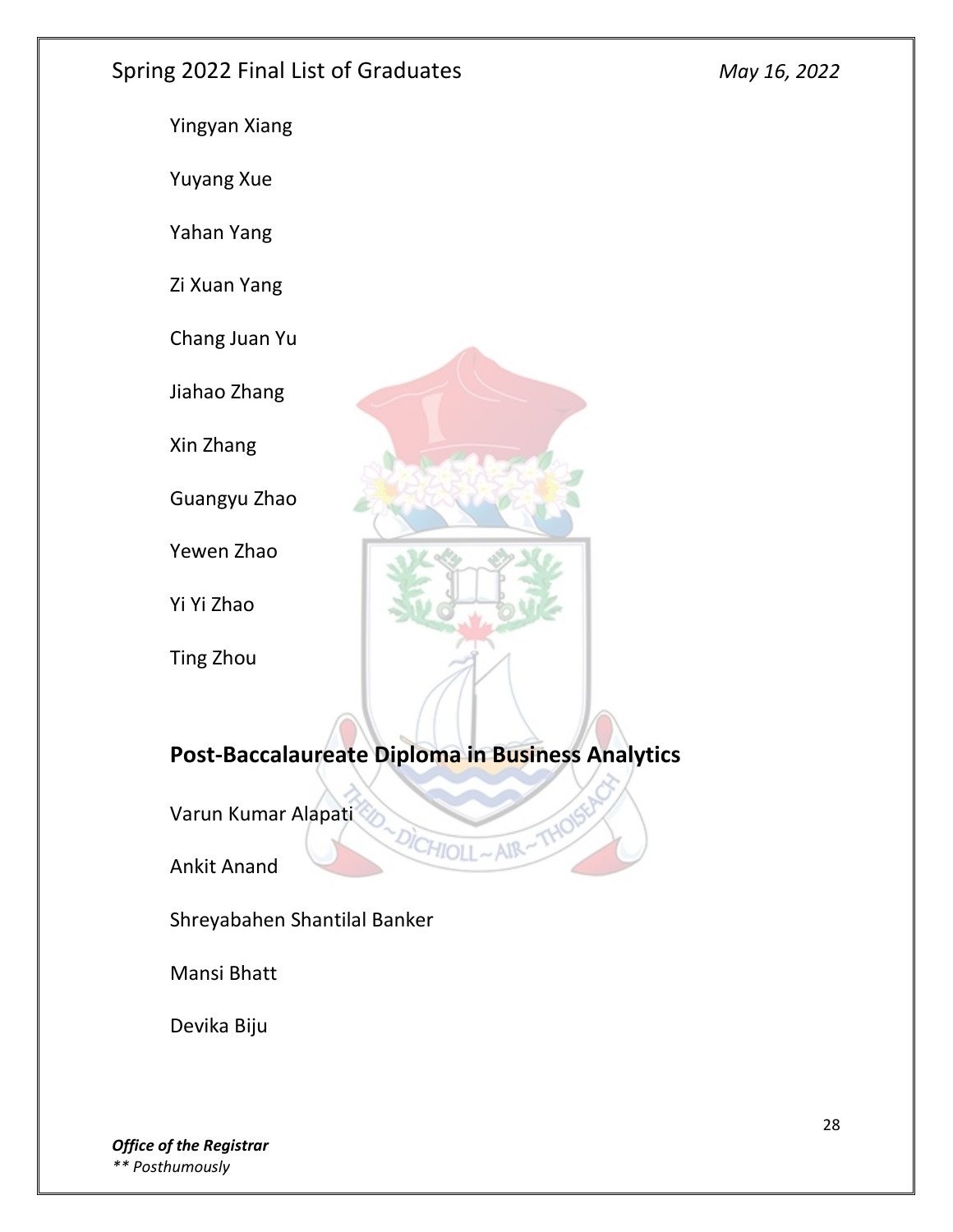![](_page_28_Picture_2.jpeg)

Smriti Kalra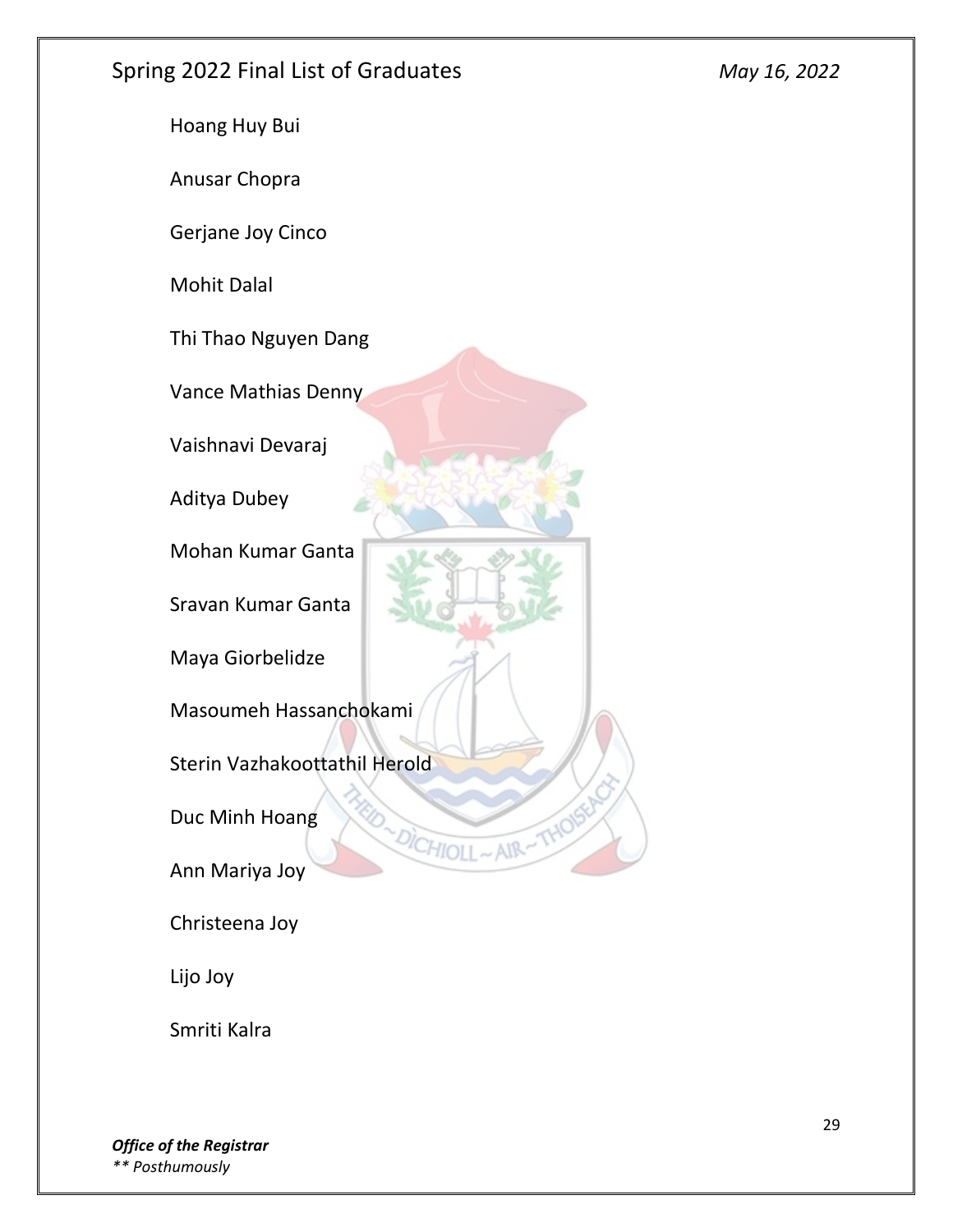![](_page_29_Picture_0.jpeg)

Hoshang Seth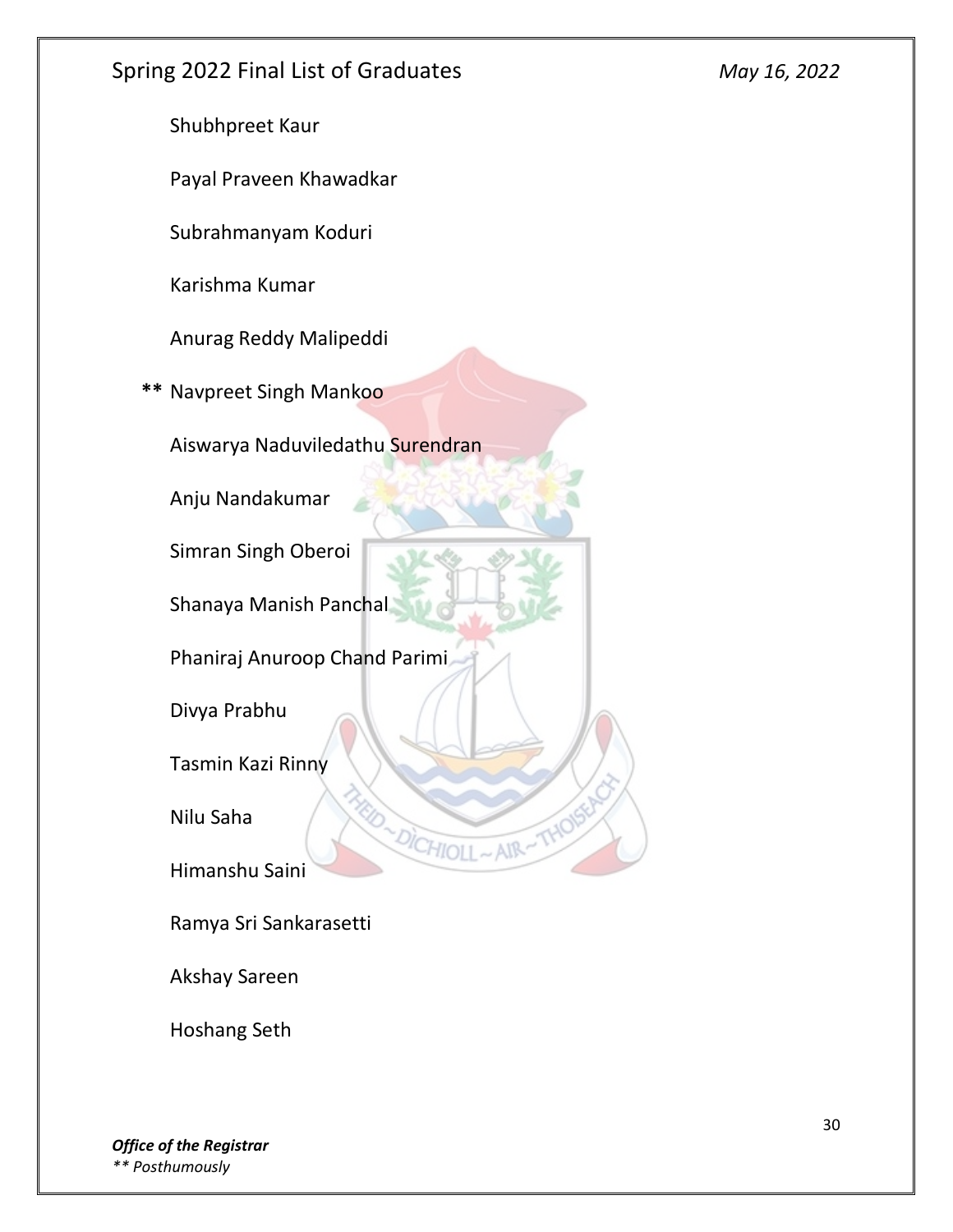![](_page_30_Picture_2.jpeg)

Mukul Verma

Neha Aggarwal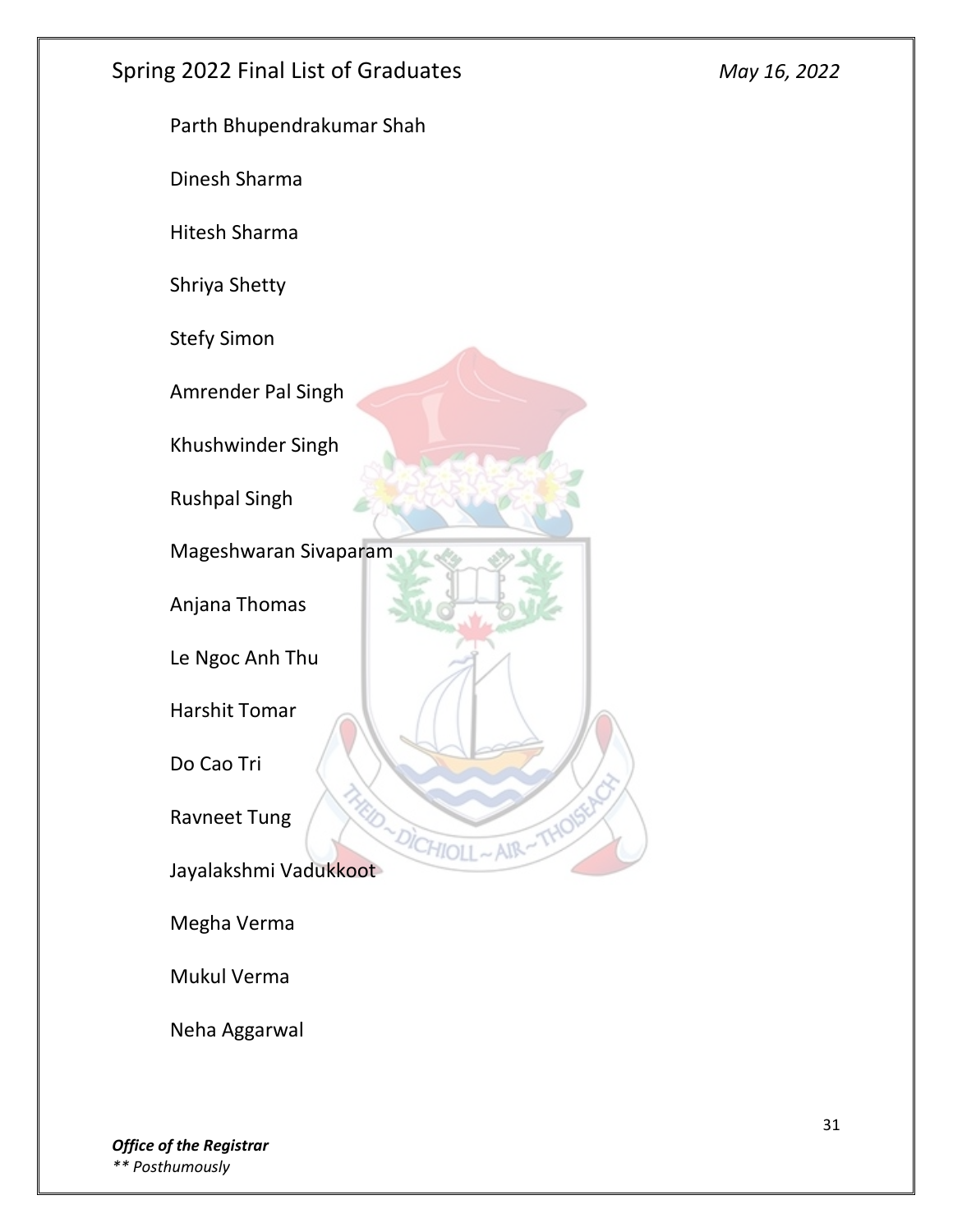![](_page_31_Picture_2.jpeg)

Lais Chalithodi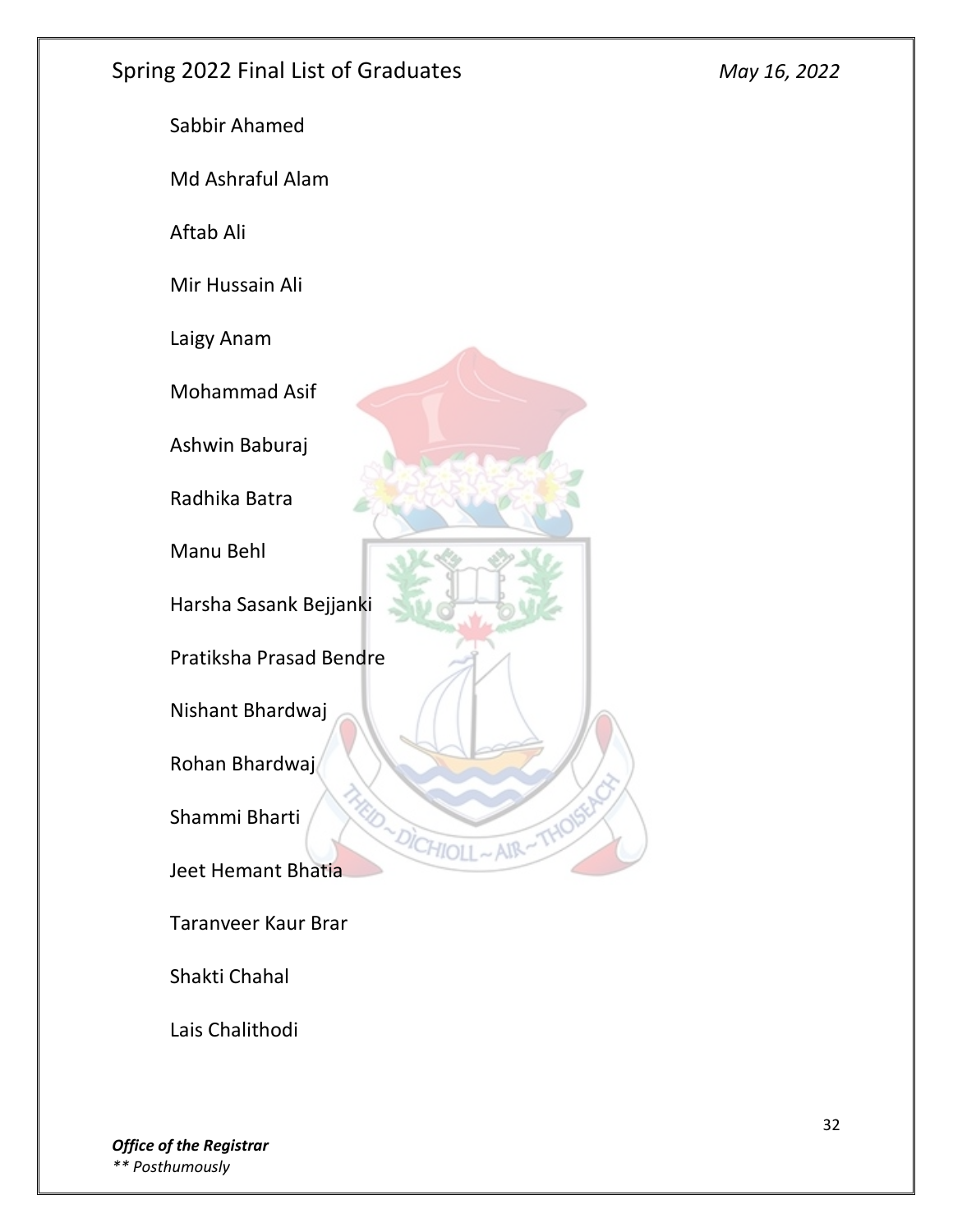![](_page_32_Picture_0.jpeg)

Aquib Hasan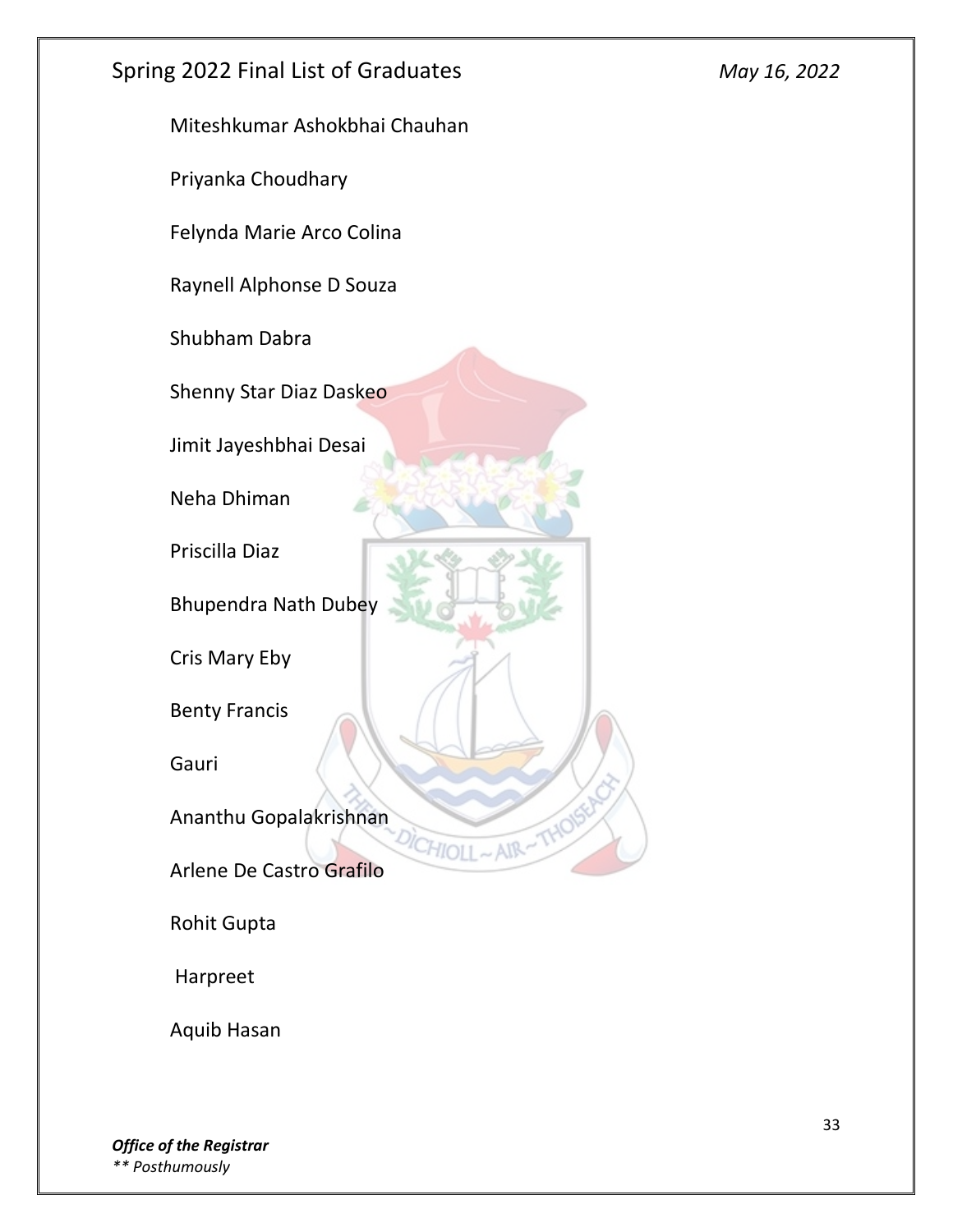![](_page_33_Picture_2.jpeg)

Jaspreet Kaur

Jaspreet Kaur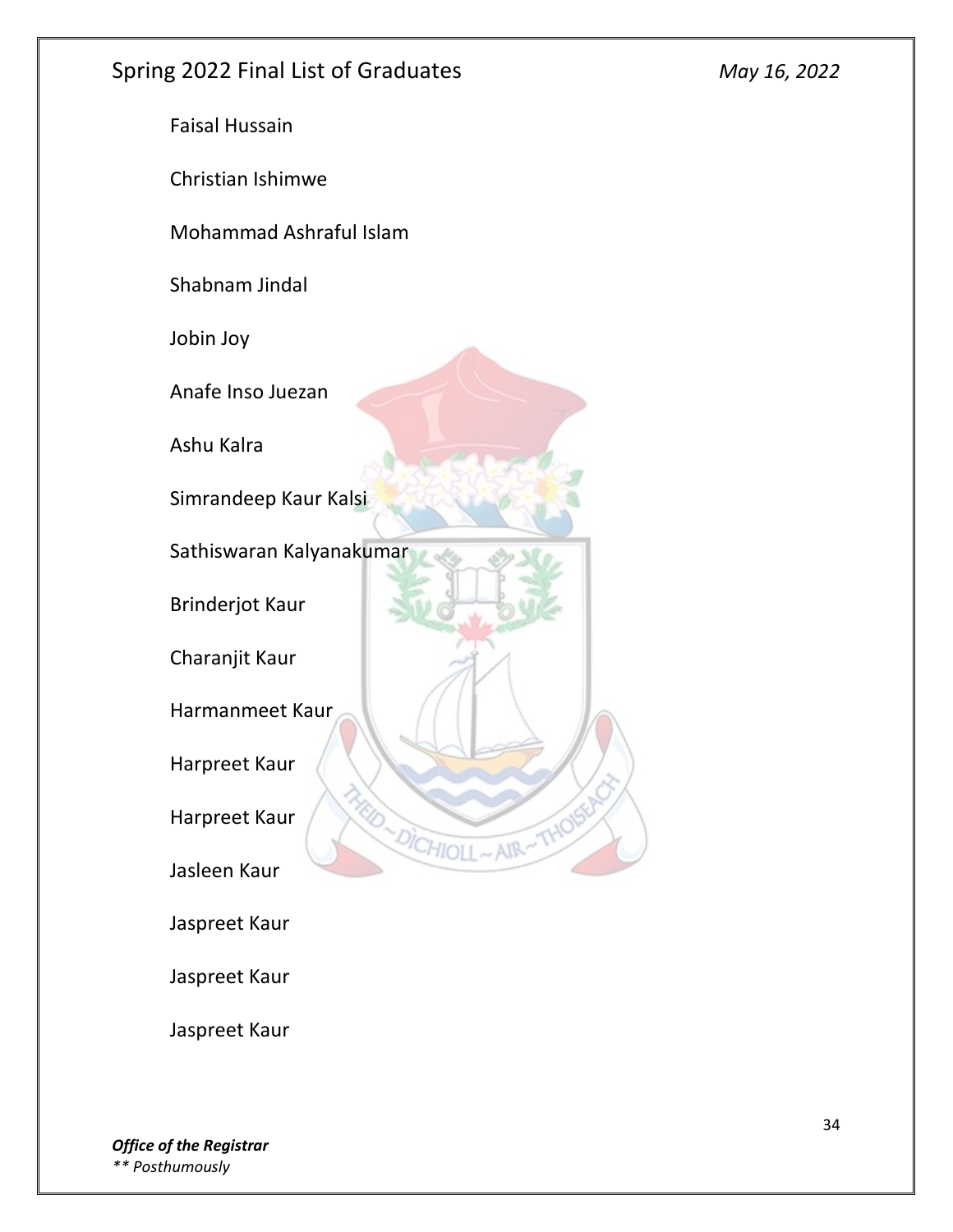Kirandeep Kaur Mandeep Kaur Rajbir Kaur Ramandeep Kaur Simranjit Kaur Manav Khanna Surbhi Khatri Parth Kohli Pooja Krishnabhavan Madhusudhanan Mukul Kumai Danesh Kumar Snitha Santhosh Kumar Joseph Kurian Akhil Soman Madhav AIR Chintan Hundrajbhai Maheshwari Joshua Malik Sarvani Manthri

Amit Mehta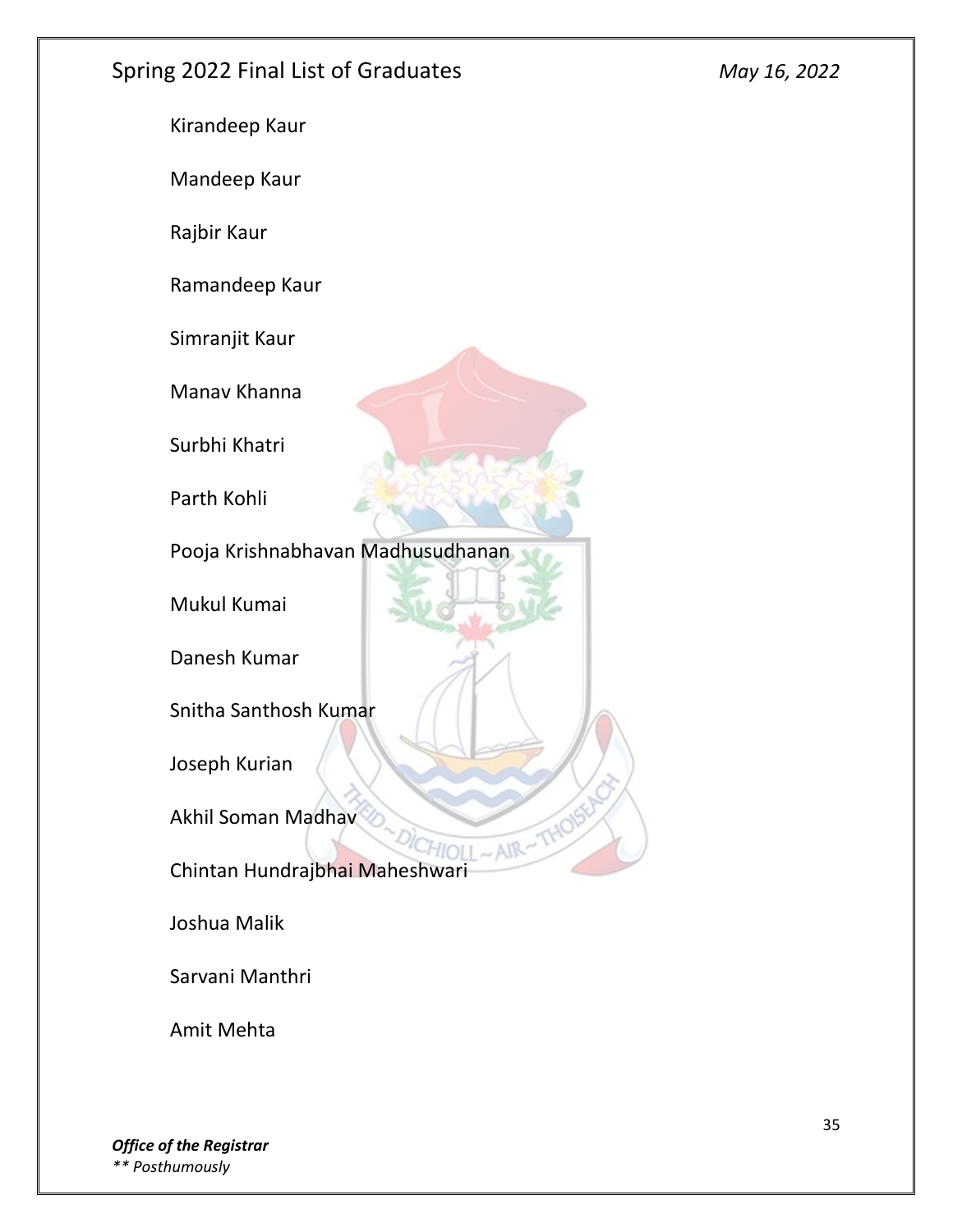Dharmesh Jivrajbhai Miyani

Vipindas Mohandas

Ajay Murali

Sai Chandu Nannapaneni

Sathish Malagi Neelakantappa

Poonam Oza

Sourav Padam

Gangadhar Chowdary Padamati

Deepti Pandey

Mansi Sunilkumar Panikar

Santoshi Panwar

Chandreshkumar Ramniklal Parsaniya

AIR-

Astha Harshad Patel

Harish Jitendrakumar Patel

Meet Yudhishthirbhai Patel

Nikunjkumar Kiritbhai Patel

Sahil Sunil Patel

Sapna Nainesh Patel

*Office of the Registrar \*\* Posthumously*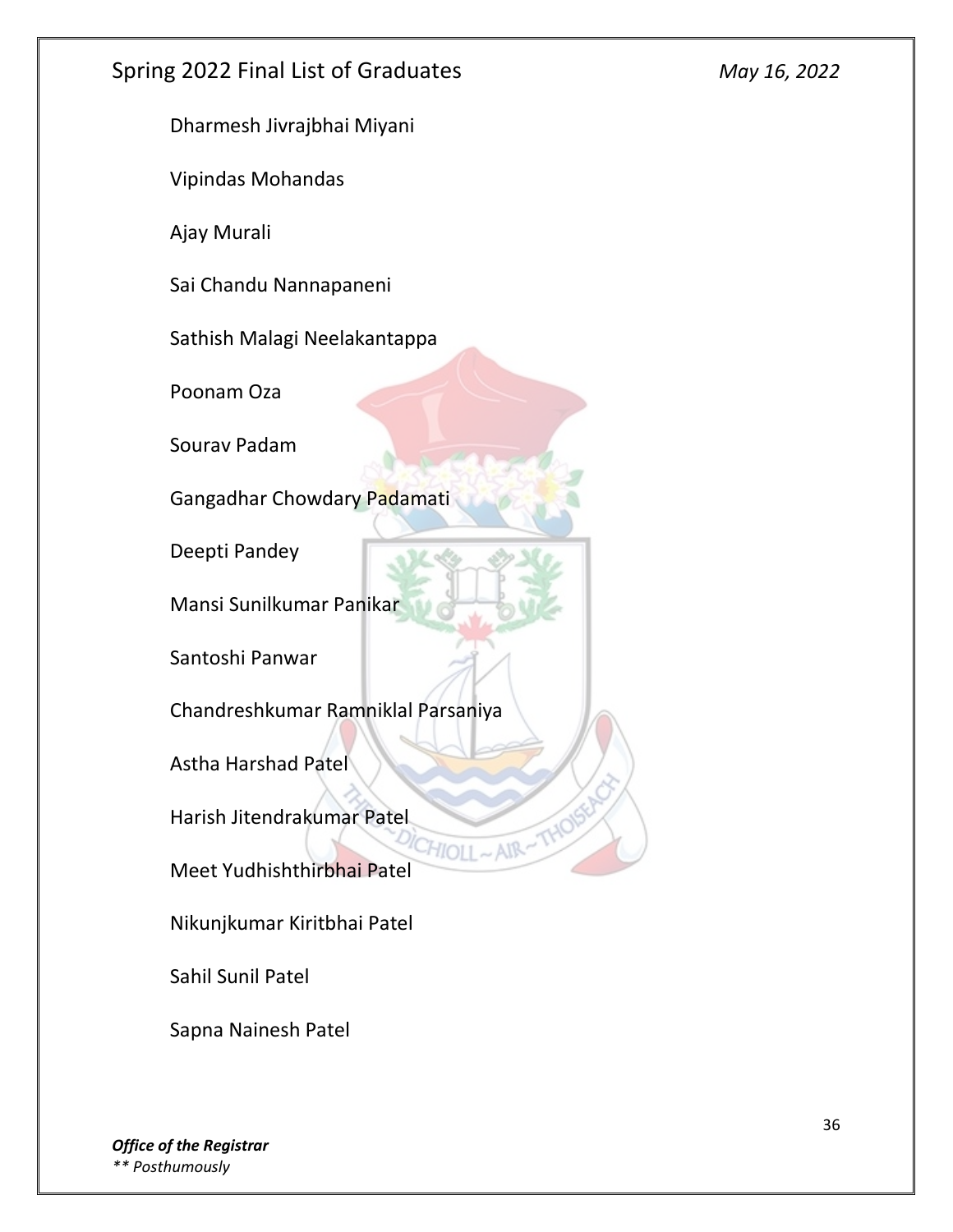Olson Johnson Pereira Magnus Philip Blessy Poothampilly Philip Lancy Prince Archana Radhakrishnan Jenina Ruth Cansancio Reyes Mary Shincy Robert Manpreet Saini Vaishali Saini Samriti Saitiya Simi Sara Saji Talvindersingh Jagdipsingh Samra Madhav Sethumadhavan Nidhi Chetankumar Shah CHIOLL **AIR** Devashish Sharma Neha Sharma

Nikita Sharma

Raveena Sharma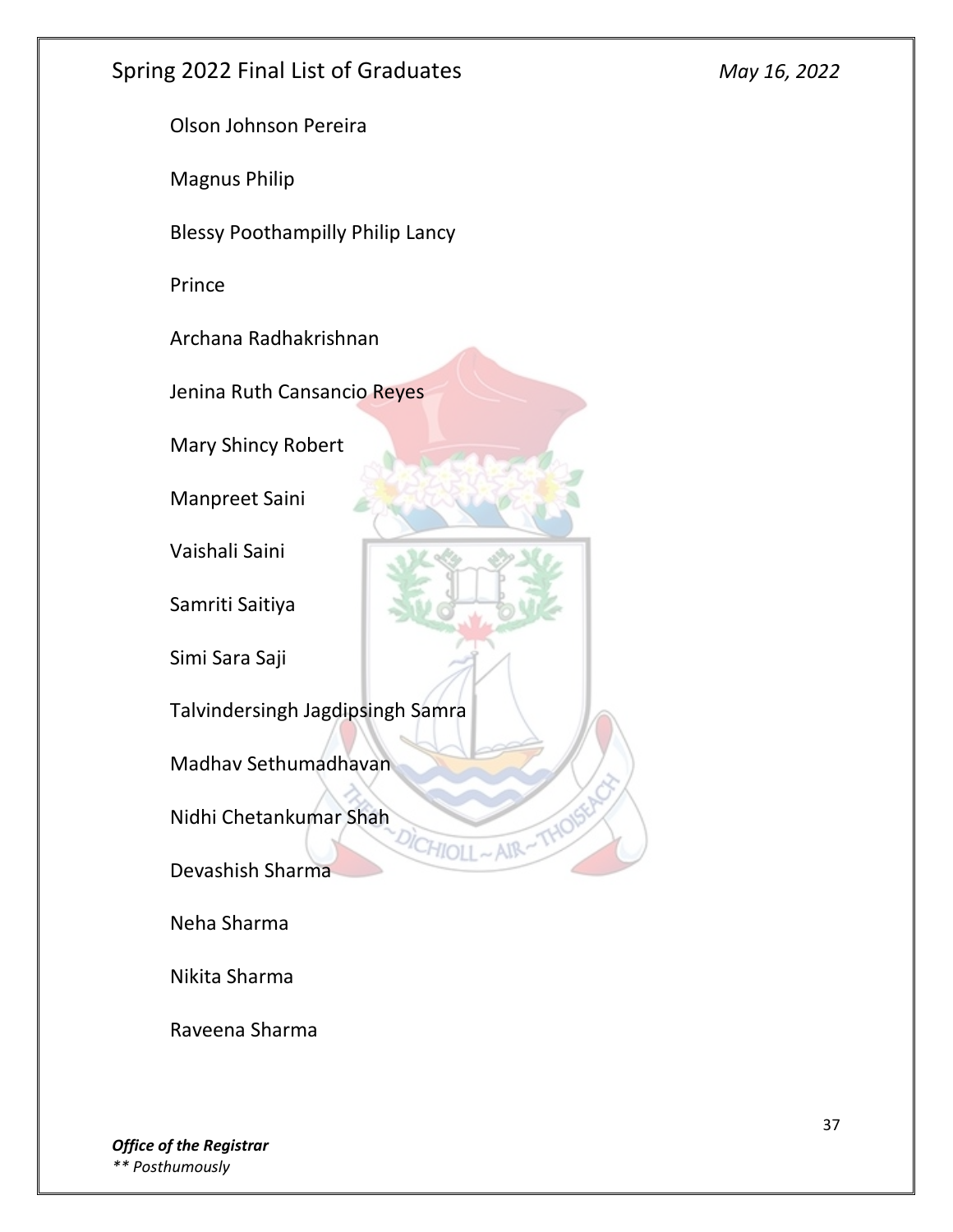![](_page_37_Picture_2.jpeg)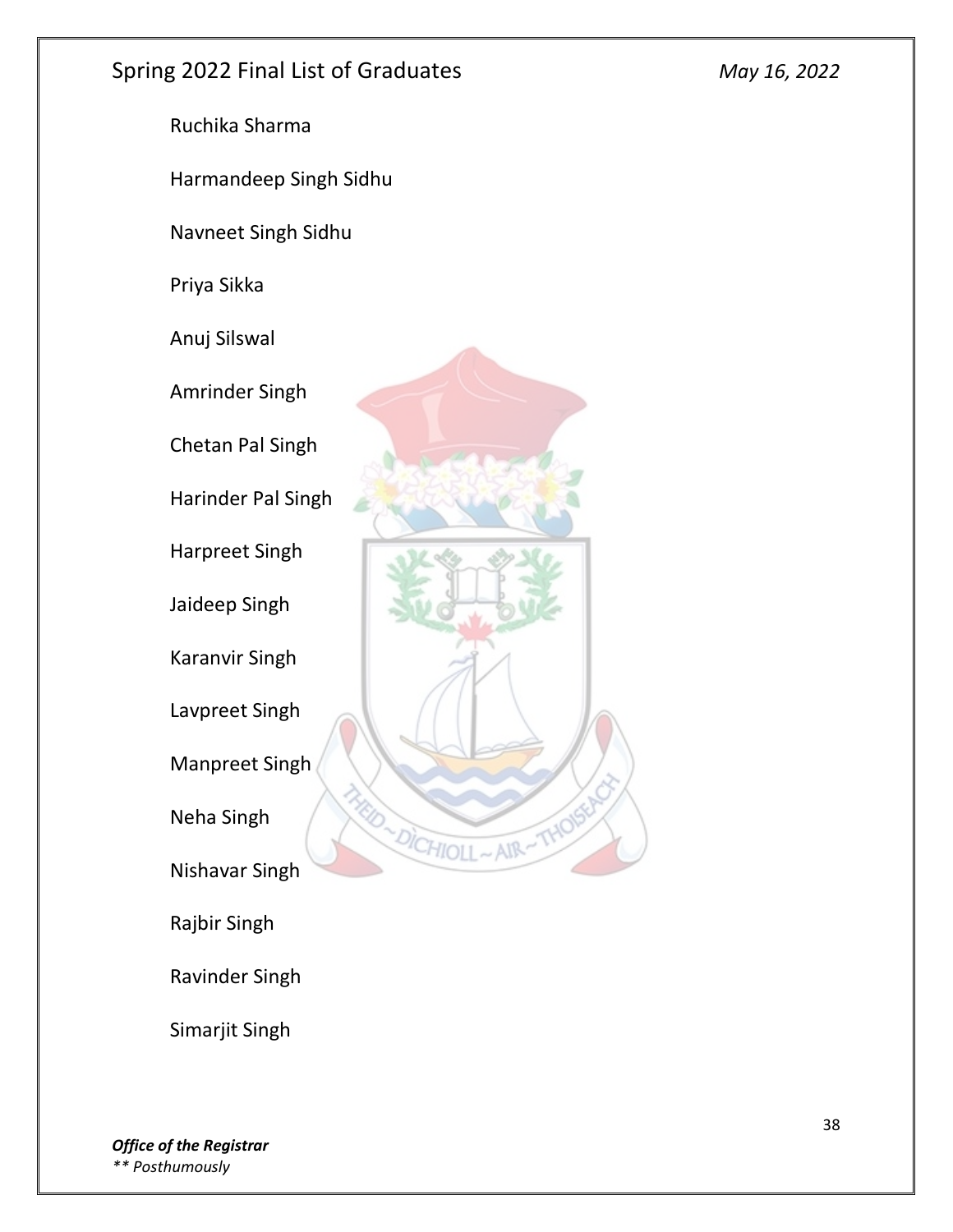![](_page_38_Picture_2.jpeg)

Deewakar Vats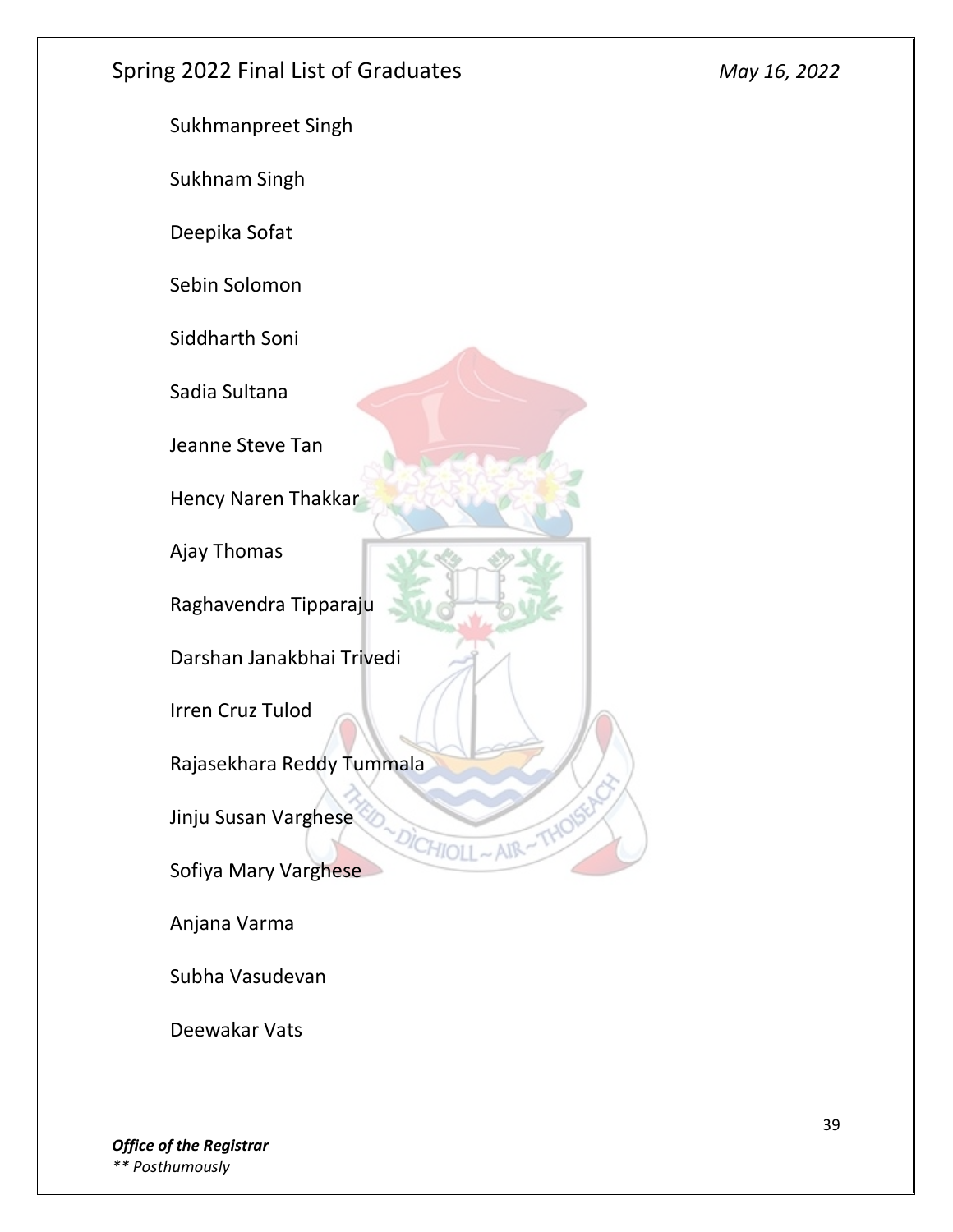Rabia Verma

# **Post-Baccalaureate Diploma in Supply Chain Management**

HIOI

Simran Aggarwal

Sahil Agnihotri

Mohammad Shakil Ahmed

Hamza Abdelraham Danial Ali

Pravin Arunthathi Palanisamy

Akshay Ayinipully Madhusudhan

Amal Babu

Anju Babu

Ambika Bali

Gopurajan Baskaran

Aswathy Beena

Kunal Bhan

Shashi Kant Bhardwaj

Jeet Hareshkumar Bhatt

Varinder Singh Bhatti

Shravya Bojini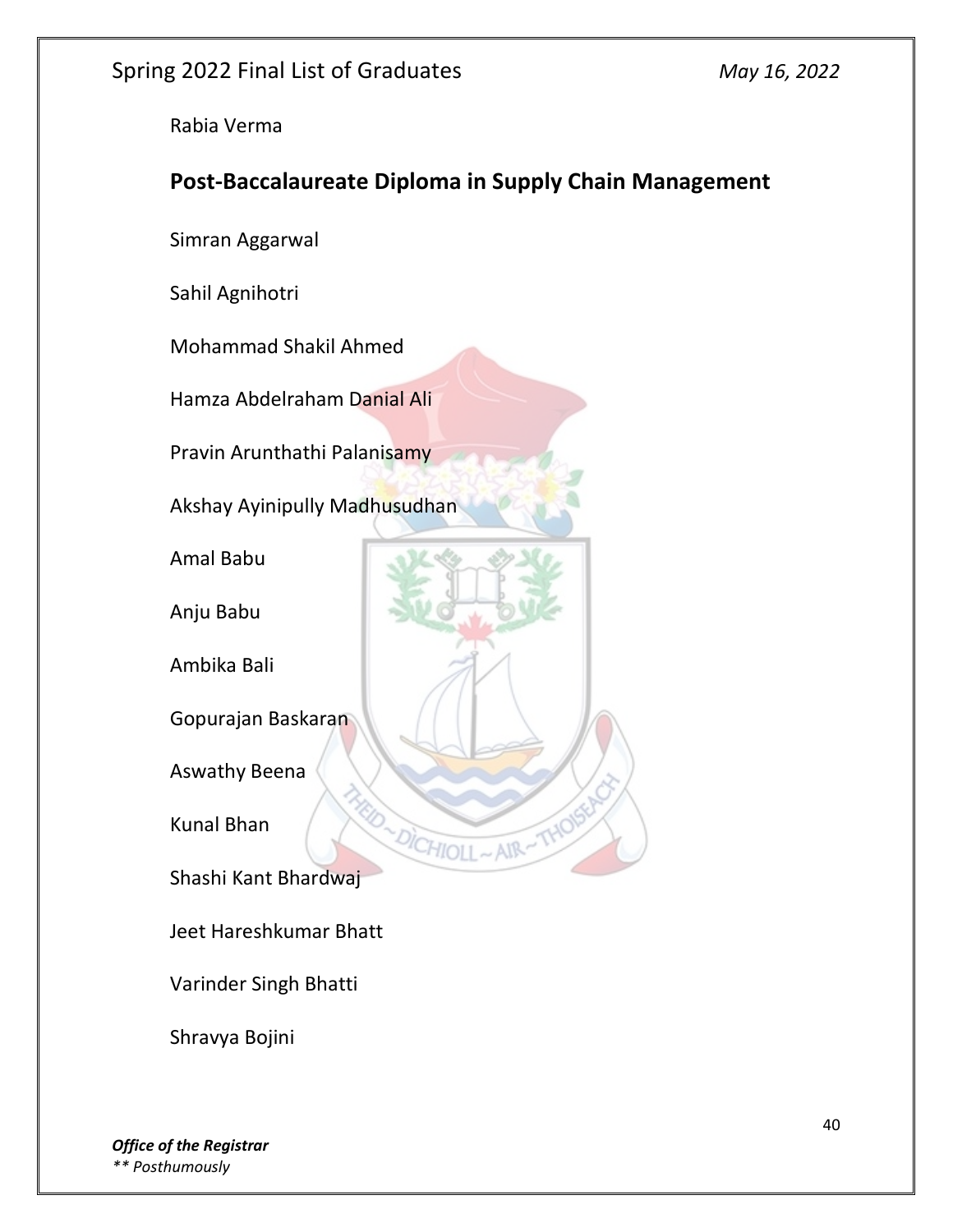![](_page_40_Picture_0.jpeg)

Kirolos Michel Kamel Hanna

Vaisakh Haridas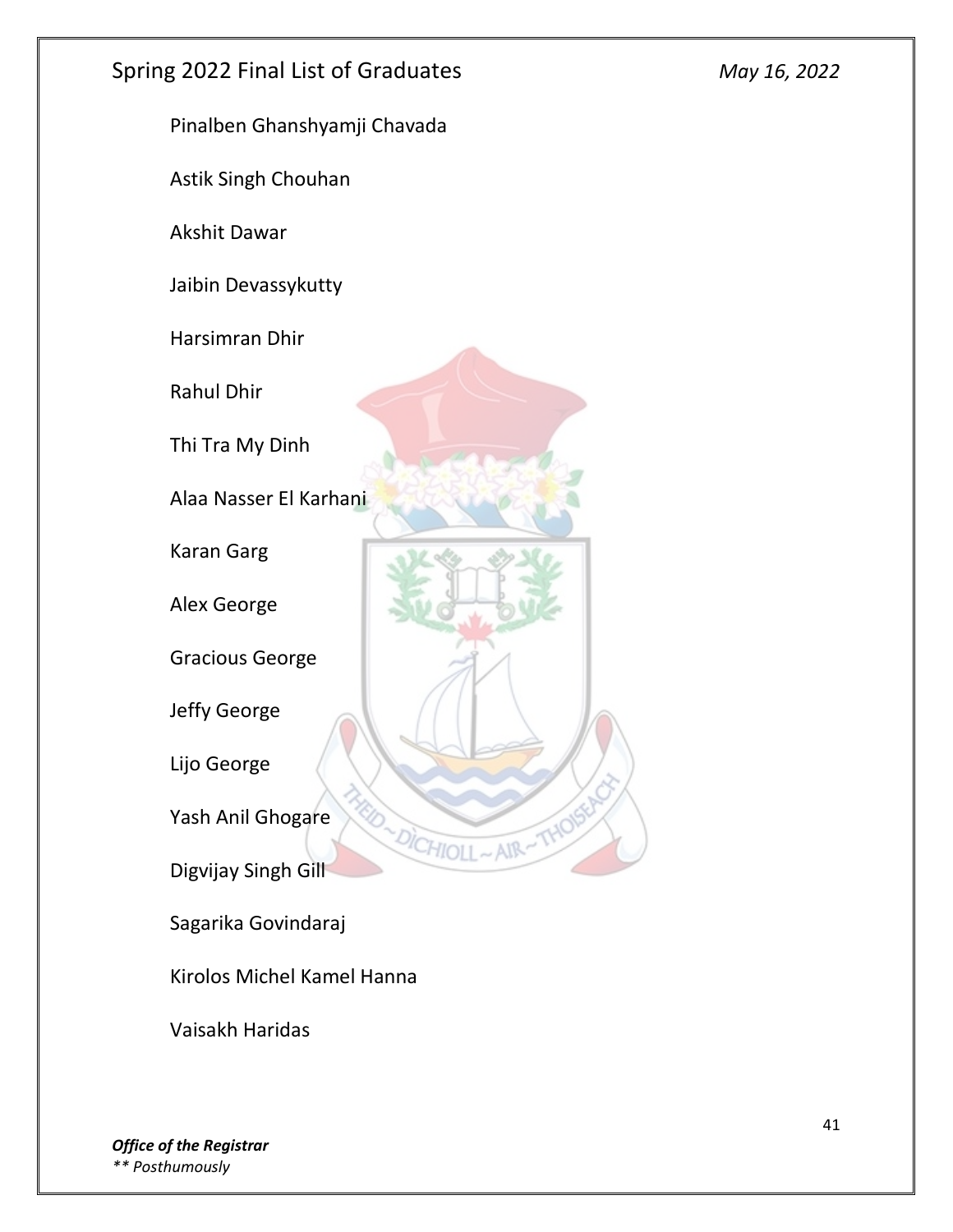![](_page_41_Picture_2.jpeg)

Jasleen Kaur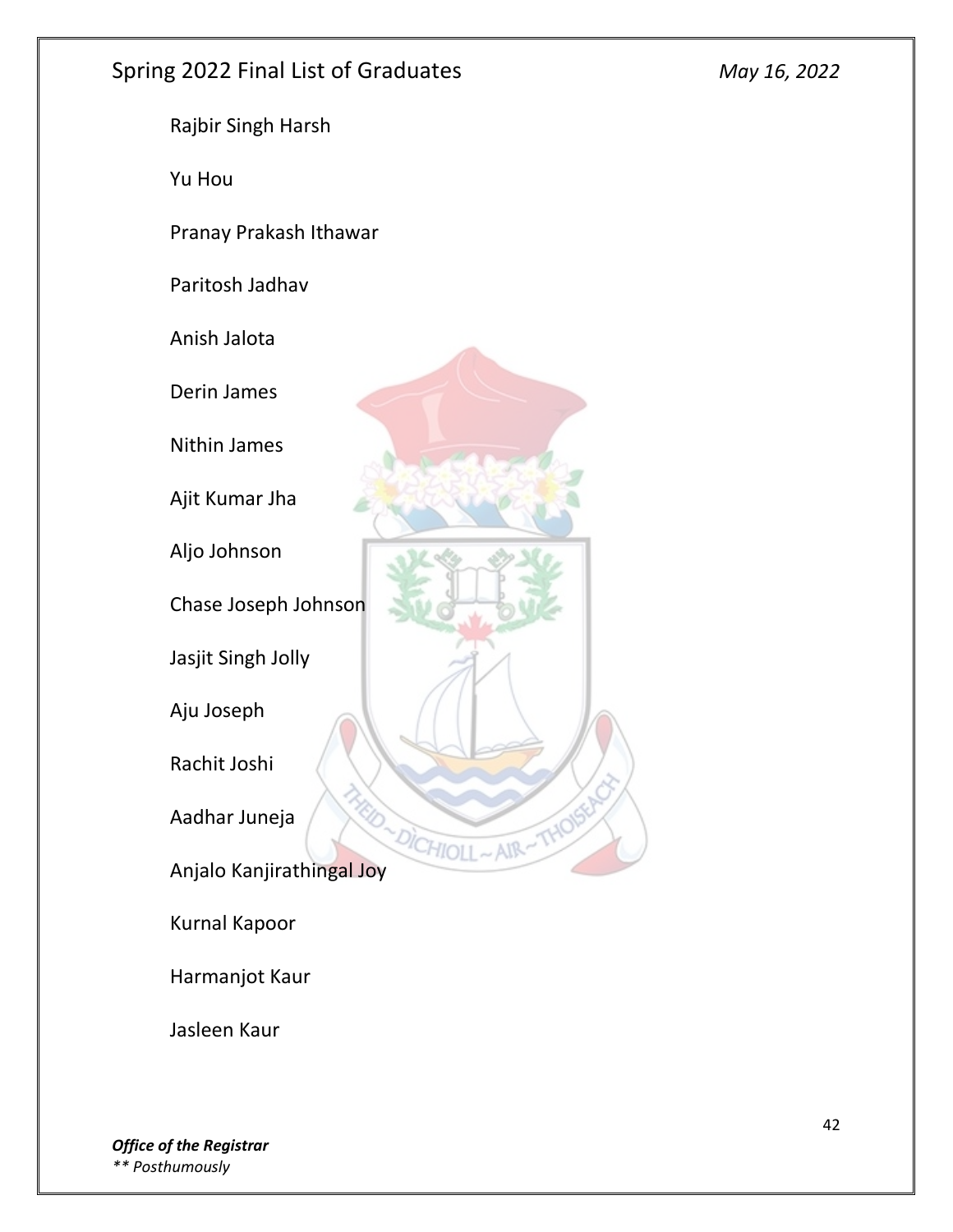![](_page_42_Picture_2.jpeg)

Ann Mary Shawna Libera

Mridul Mahajan

Manju Maniyan Pillai Mayamani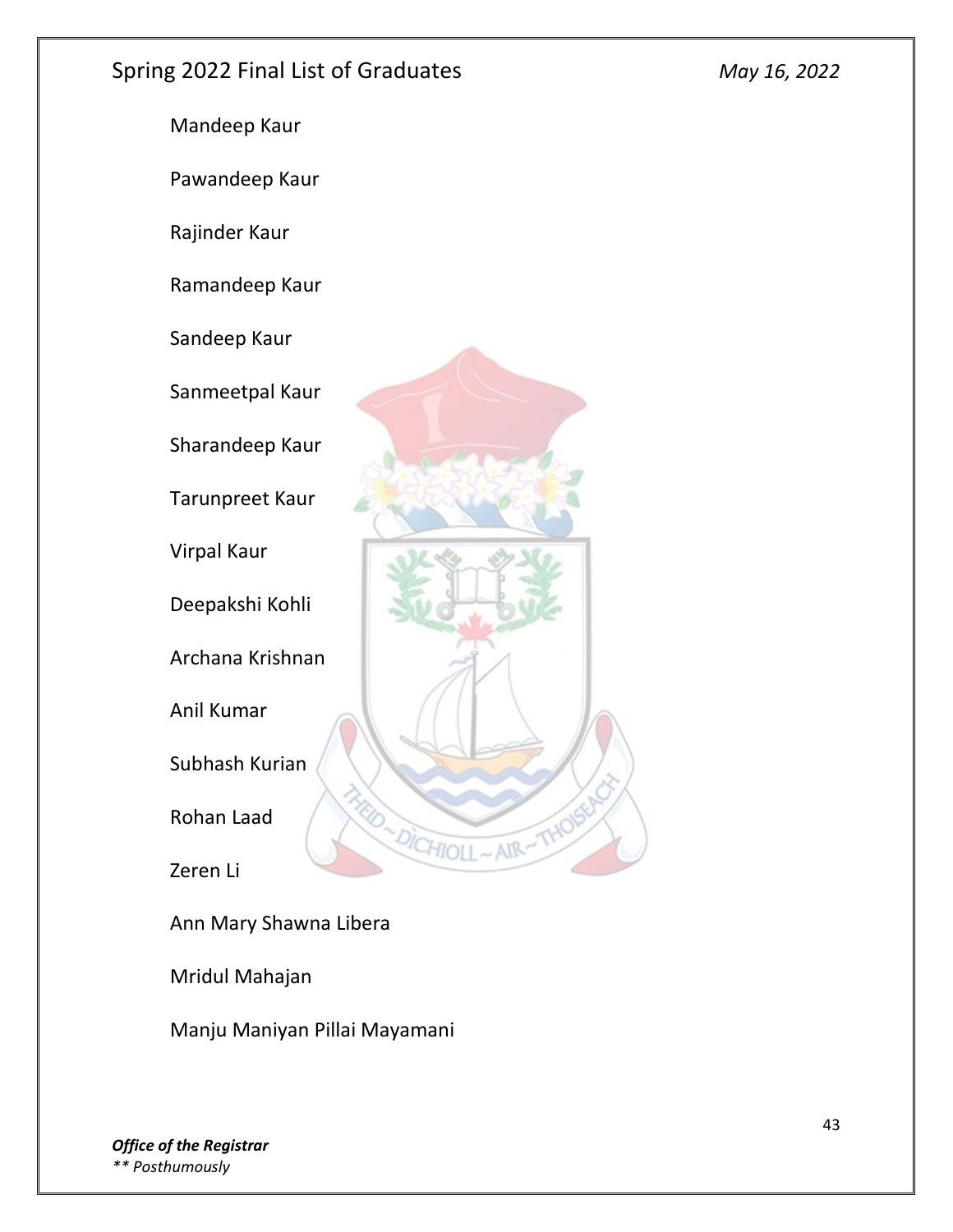Aleena Mathew

Mithun Mulavelil Varghese

Harsh Nanda

Rajath Kodi Navada

Soniari Charlz Opusunju

Linju Ouseph

Harmanjot Singh Pahuja

Dinesh Gupta Paluru

Sarath Babu Panikkassery

Anuj Parkar

Anuj Rohitbhai Parmar

Arpitkumar Ghanshyambhai Patel

Harshil Natubhai Patel

Harshkumar Rameshbhai Patel

Sanikumar Dipakkumar Patel

Vandan Alpeshkumar Patel

Vashishth Patel

Vasudev Aka Vasukumar Samirbha Patel

*Office of the Registrar \*\* Posthumously*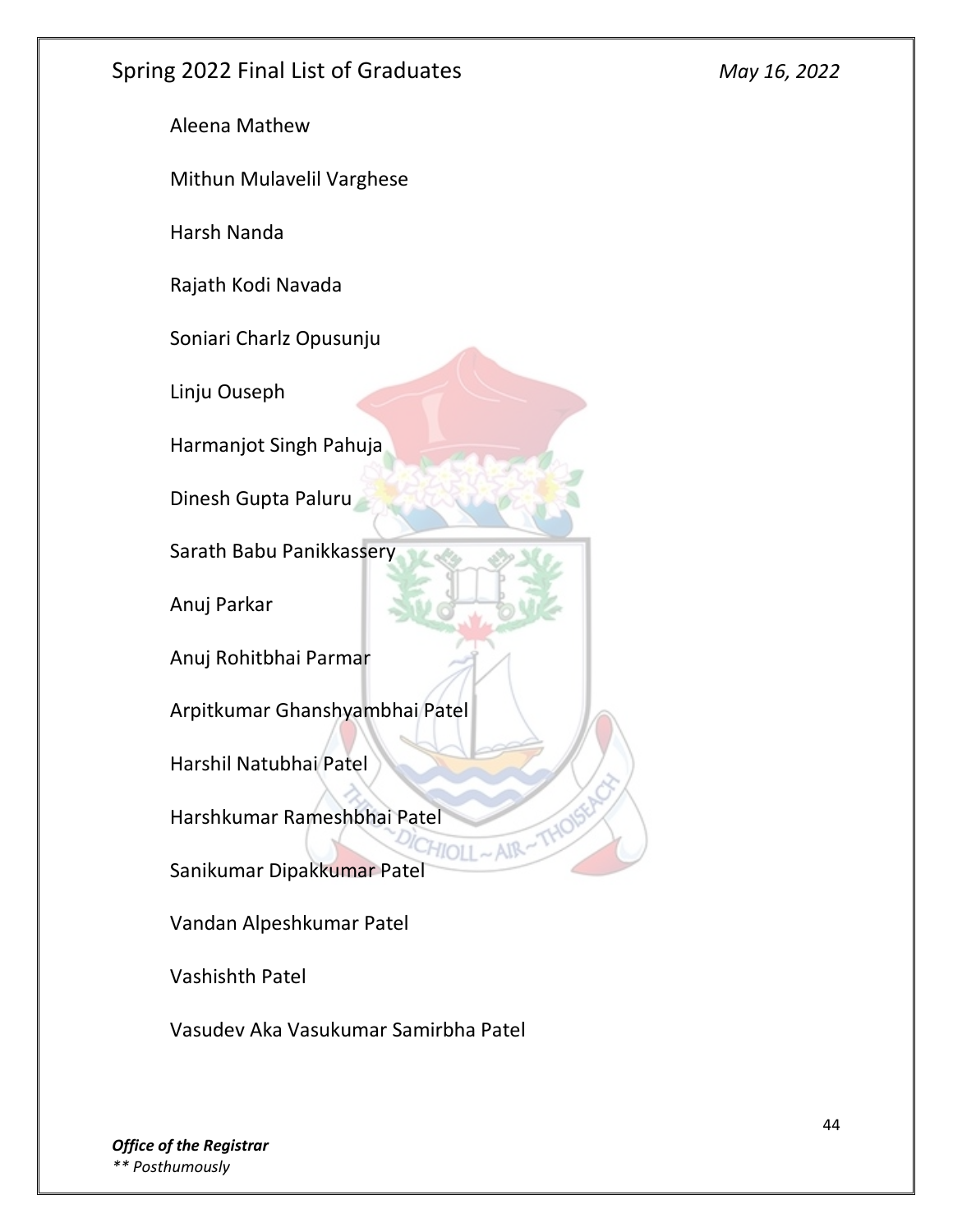![](_page_44_Picture_2.jpeg)

Sahildeep Saini

Ramkumar Sathiyanarayanan

Ashraf Ragaie Tawfik Selwaness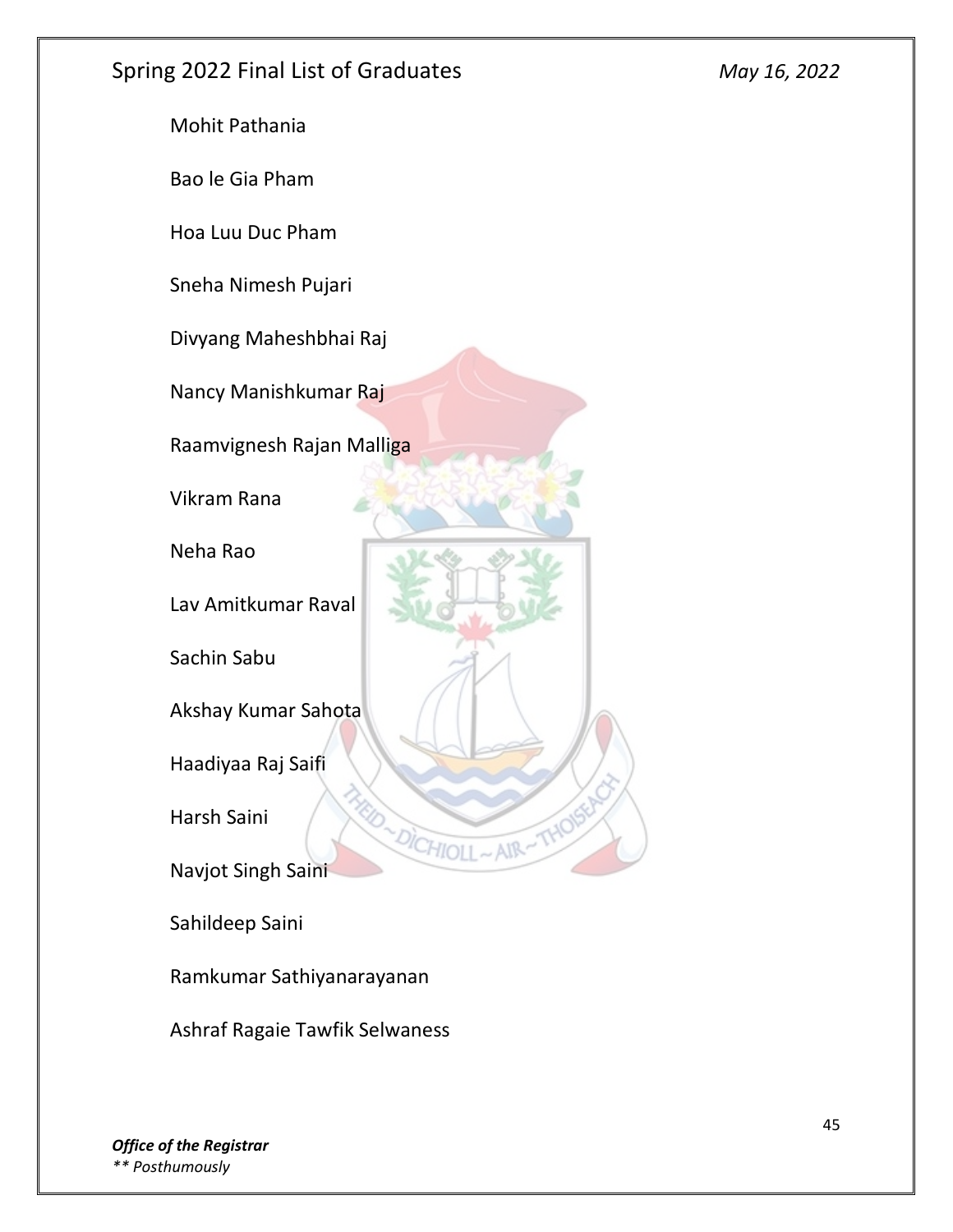![](_page_45_Picture_2.jpeg)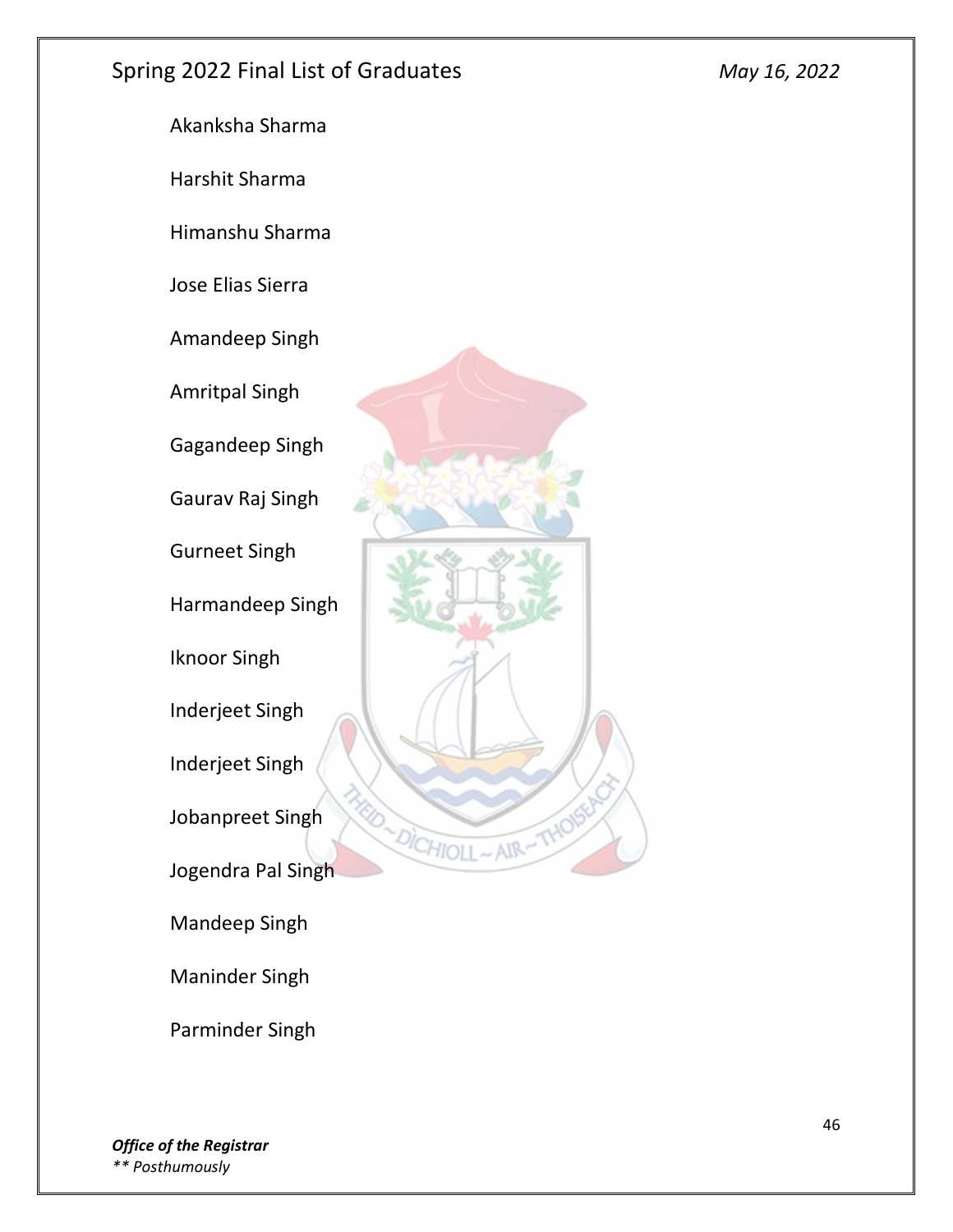![](_page_46_Picture_2.jpeg)

Yao Xue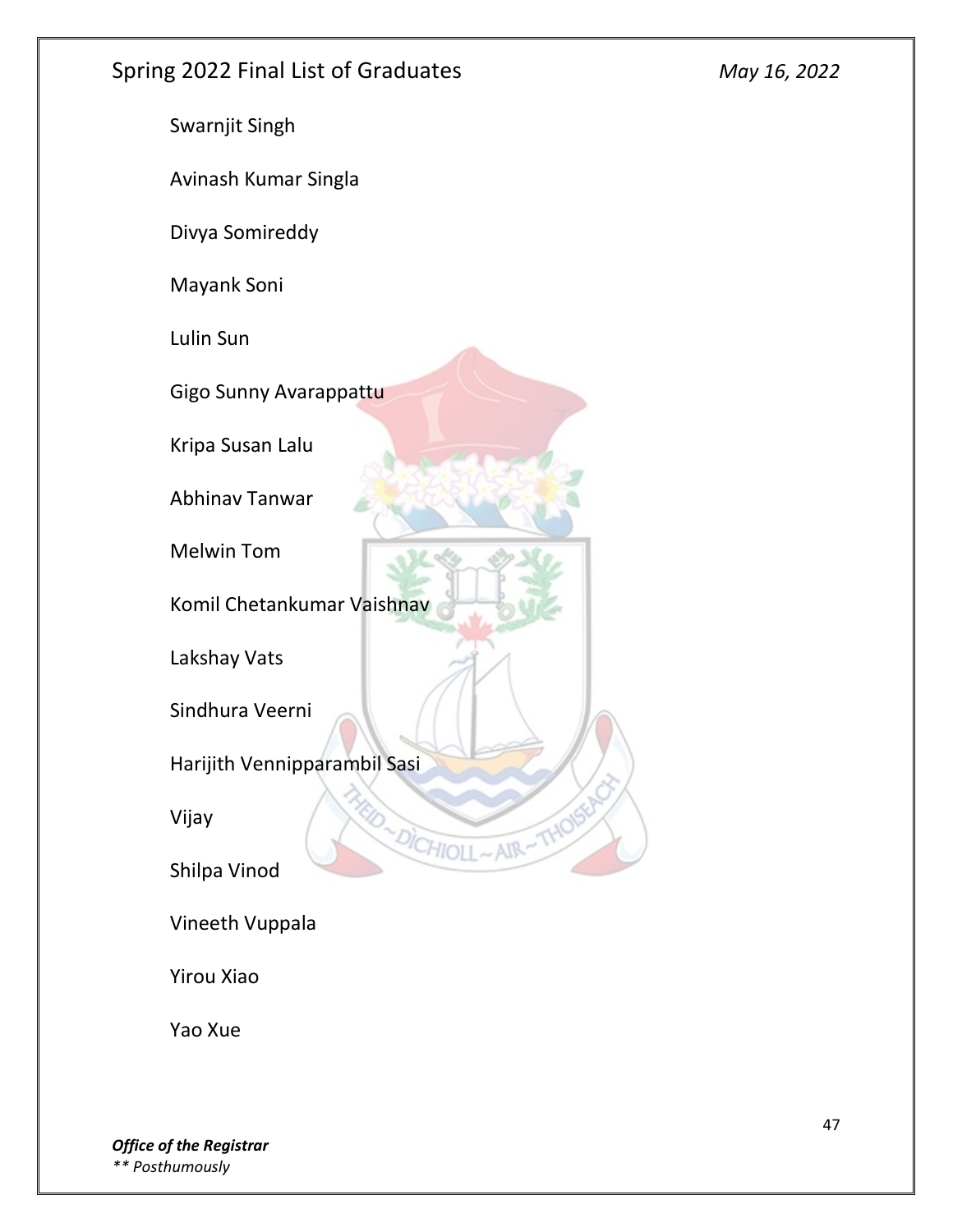# School of Education and Health *Dean: Patrick Howard*

# **Master of Education in Sustainability, Creativity and Innovation**

Sorel Gydé

**Bachelor of Education**

Katelyn Elizabeth Francis, (Elementary Education Option)

Marissa Nicole McIsaac, (Elementary Education Option)

#### **Bachelor of Emergency Management**

Mary Butorac

Tristan Terrance Keough

# **Bachelor of Health Sciences (Public Health)**

Meghal Dilipkumar Amin

Melissa Joy Corral Arcilla

Karandeep Singh Bal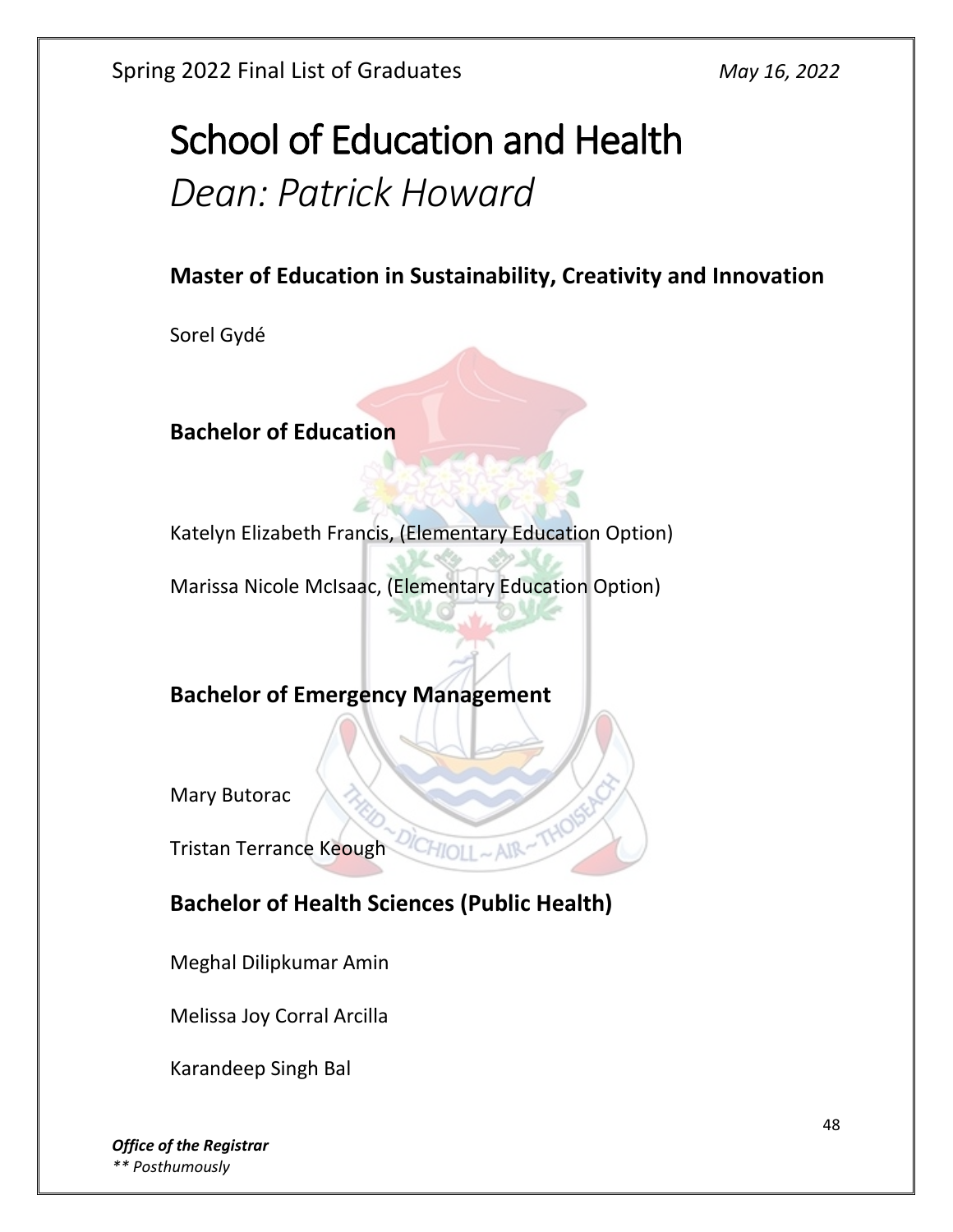Asif Basheer Kiranjot Kaur Brainch Kaya Butorac Ervon Dhalio Hao Yang Gao Sarah Louise Gilchrist Lakshmi Priyanka Guttula Chiamaka Maureen Iloduba Sojiya James Helen Jose Sruthy Jose Beeta Banet Joseph Joshua Earnest Srimanth Katragadda Damanpreet Kaur DICHIOLL AIR: Virginia Keli Erica Olvin Khanna

Neha Kumari

Nguyen Ngoc Lai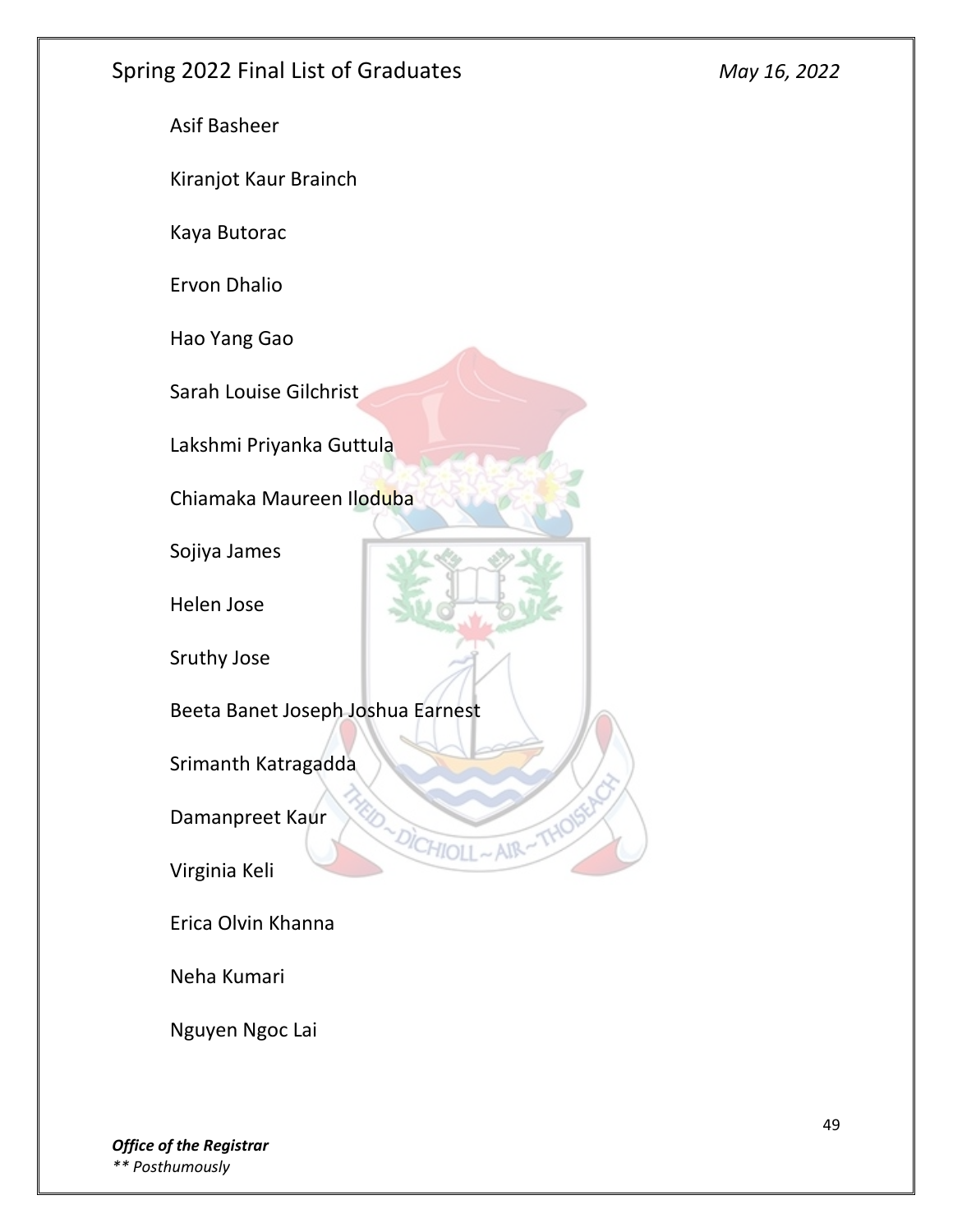Revathi Sushma Lanka

Robyn Nicole MacDonald

Usha Mani

Greeshma Mathew

Nitya Maurya

Sangeetha Nalini Sadasivan Nair

Fatou Ndiaye

Stacy Wambaire Ndirangu

Hoang Linh Nguyen

Temitope Dorathy Ojo

Rushikabahen Jagdishchandra Patel

HIOLI

AIR

Dhwani Kishor Patel

Geevarghese Paul

William Tyndale Petter

Oishi Samantha Sarkar

Sajina Selvanose Jayabai

Ayush Tandon

Fay Amores Tautuan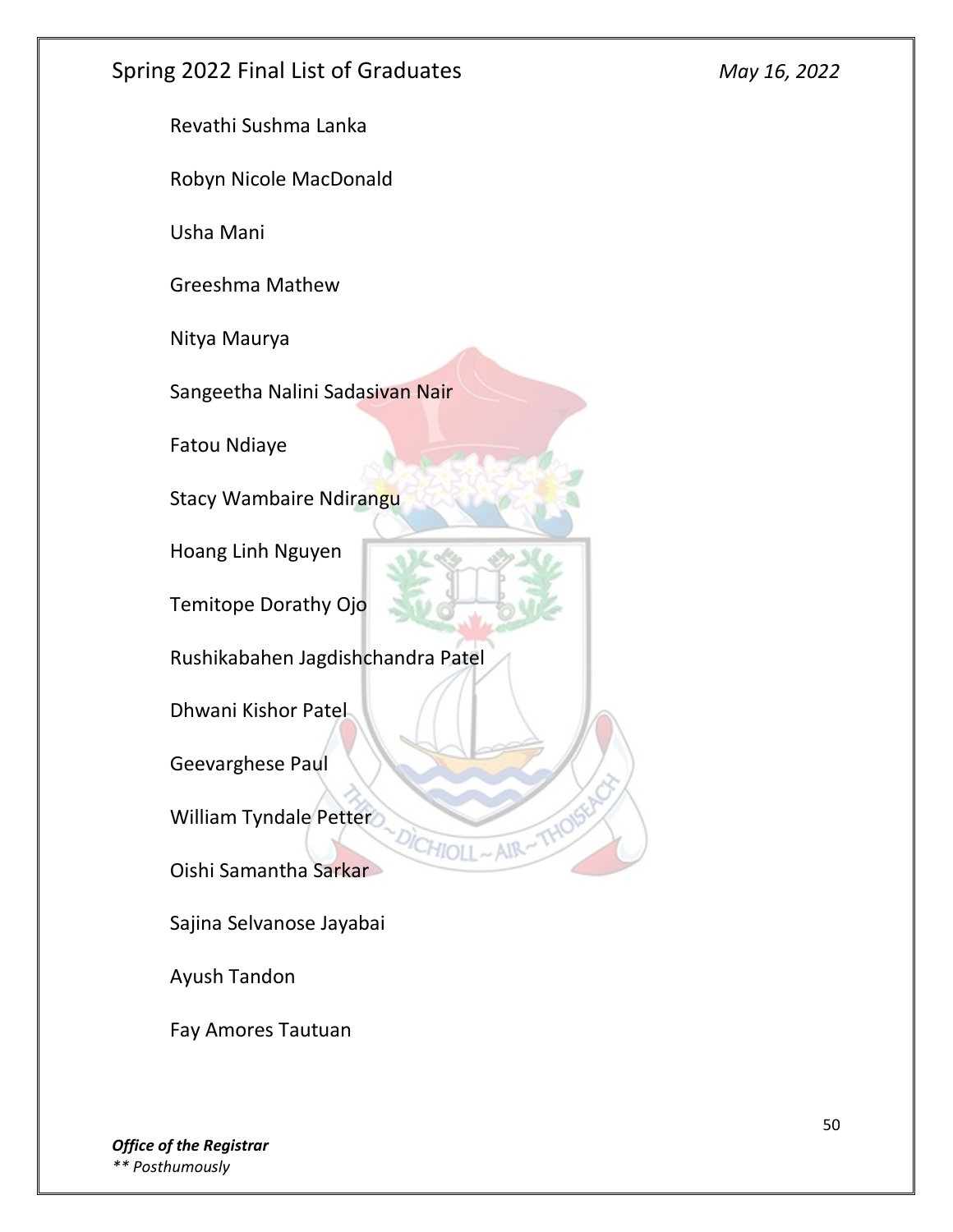Sanu Thomas

Jeremiah Albert Tobin

Prabhjot Kaur Walia

Ruo Qing Wang

Xiyu Wang

# **Diploma in Emergency Management**

Ashley Hinks

# **Diploma in Education**

Amie Anderson, (Educational Technology)

Catherine Lynn Baillie, (Counselling)

Pauline Anne Belliveau, (Educational Technology)

Christine Bullock, (Counselling)

Lori Elizabeth Burns, (Educational Technology)

Grace Cameron, (Educational Technology)

Susan Mary Charlton, (Educational Technology)

Erin Lee Chisholm, (Educational Technology)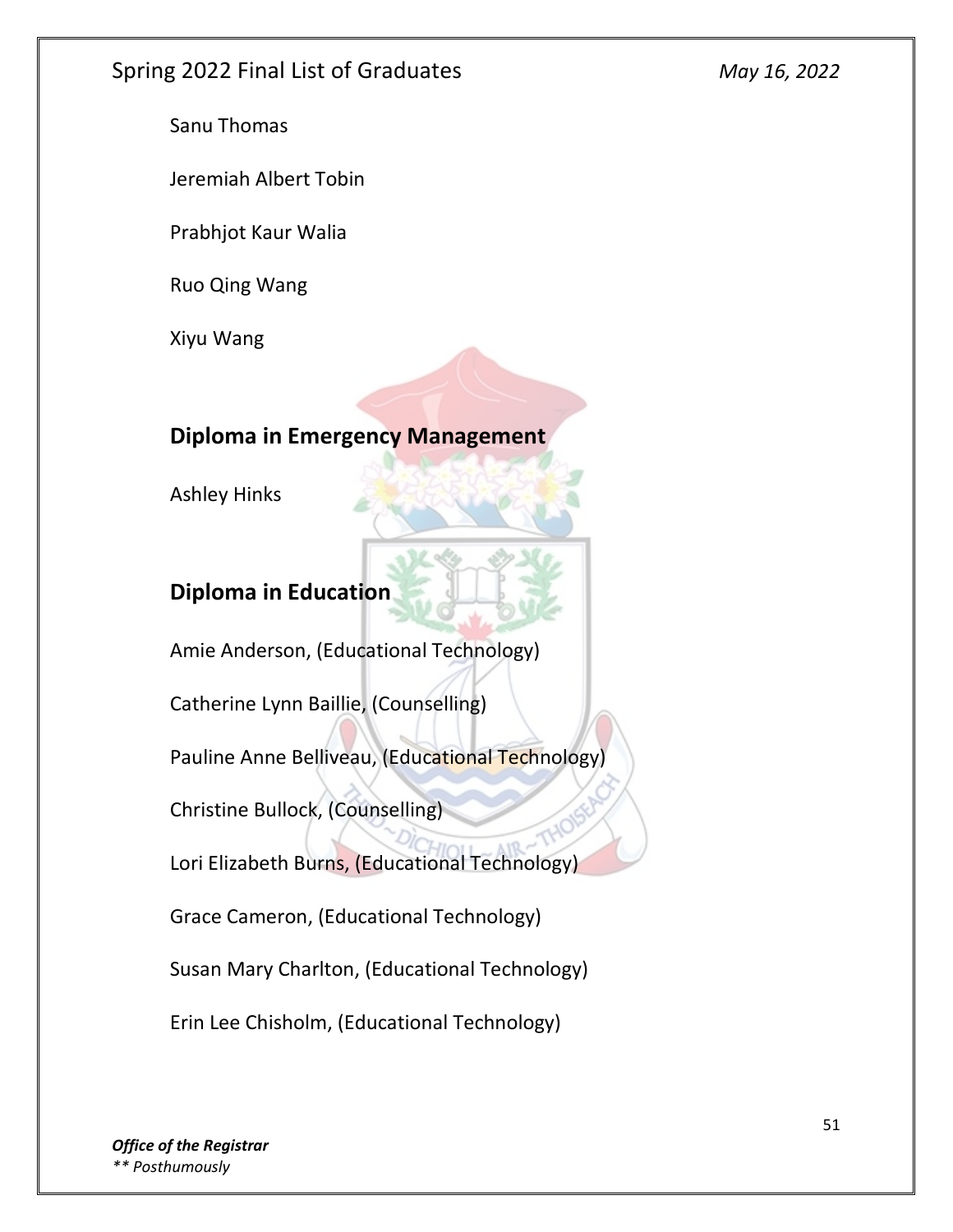Katrina Marie Clair, (Educational Technology) Kattie Colleen Comeau, (Counselling) Courtney Eileen Crofton, (Educational Technology) Natasha Lynn Dalton, (Educational Technology) Christopher Elmer Dawson, (Counselling) Kirsten Ann Duggan, (Counselling) Gary Roger Gallant, (Educational Technology) Julianne Breau Gallant, (Educational Technology) Donnie Grant, (Educational Technology) Marie Elizabeth Hawley, (Educational Technology) Christina Irene Herbeson, (Counselling) Martina Hughes, (Educational Technology) Trina Allison Ives, (Counselling) Emily Sarah Ives, (Counselling) Jessica Ledroit, (Counselling) Luciann MacDonald, (Educational Technology) Mitchell Cleary MacDonald, (Educational Technology)

Vanessa Marie MacDonald, (Educational Technology)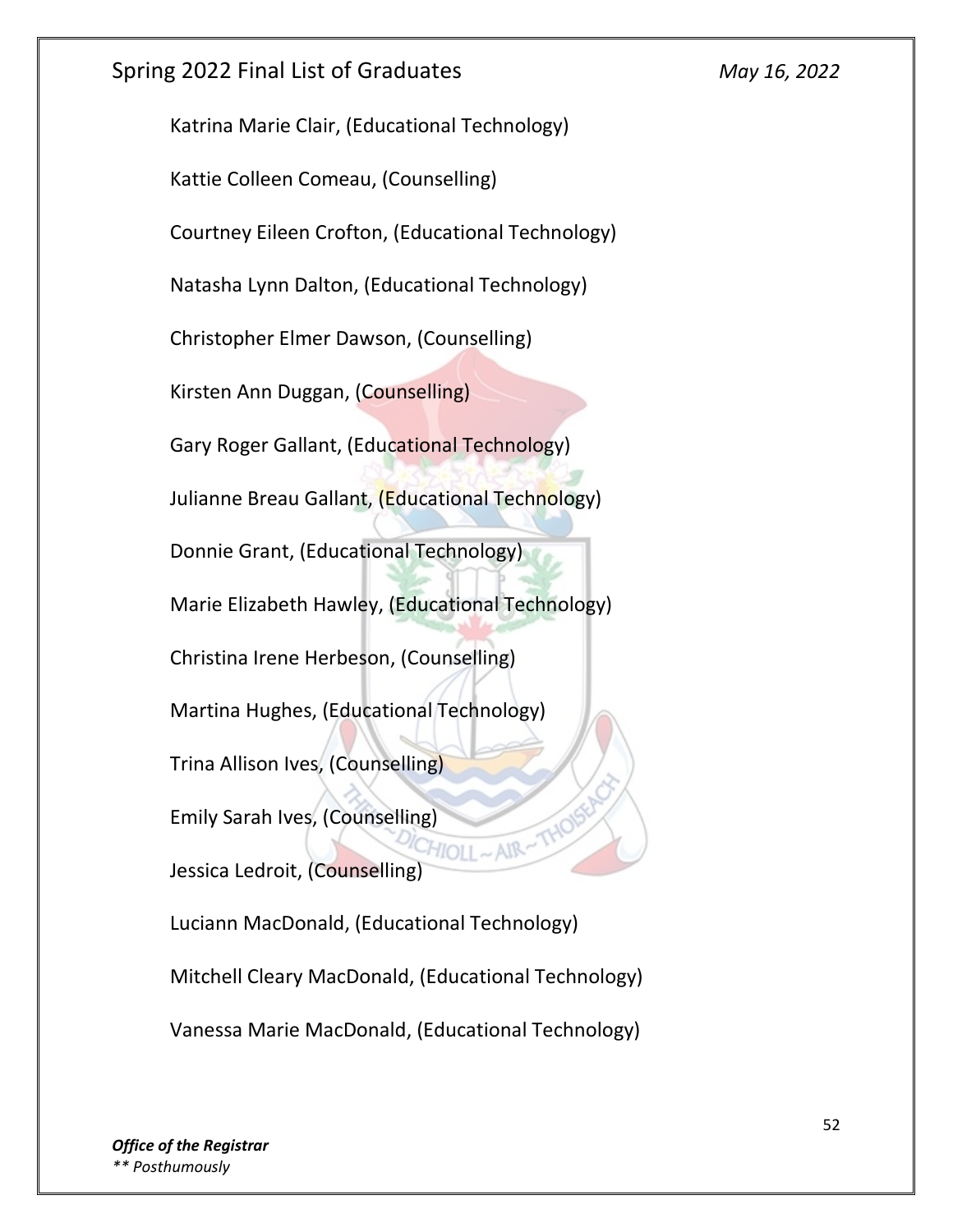Meghan Laurel MacInnis, (Educational Technology)

Jolene Wendy McIntyre, (Counselling)

David MacLellan, (Educational Technology)

Carrie Lynn McNeil, (Educational Technology)

Ashley Marie Mahar, (Counselling)

Shannon Margaret Mazerall, (Counselling)

Sarah Vickie Meyer, (Educational Technology)

Karen Alison Mills, (Counselling)

Nicholas John Renou, (Educational Technology)

Chelsea Jeanette Robertson, (Educational Technology)

Leah Roop, (Counselling)

Carolyn Mary Sullivan, (Educational Technology) Kimberly Elizabeth Turner, (Educational Technology) Amanda Leigh Whitty, (Educational Technology) Shawn Thomas Whitty, (Educational Technology)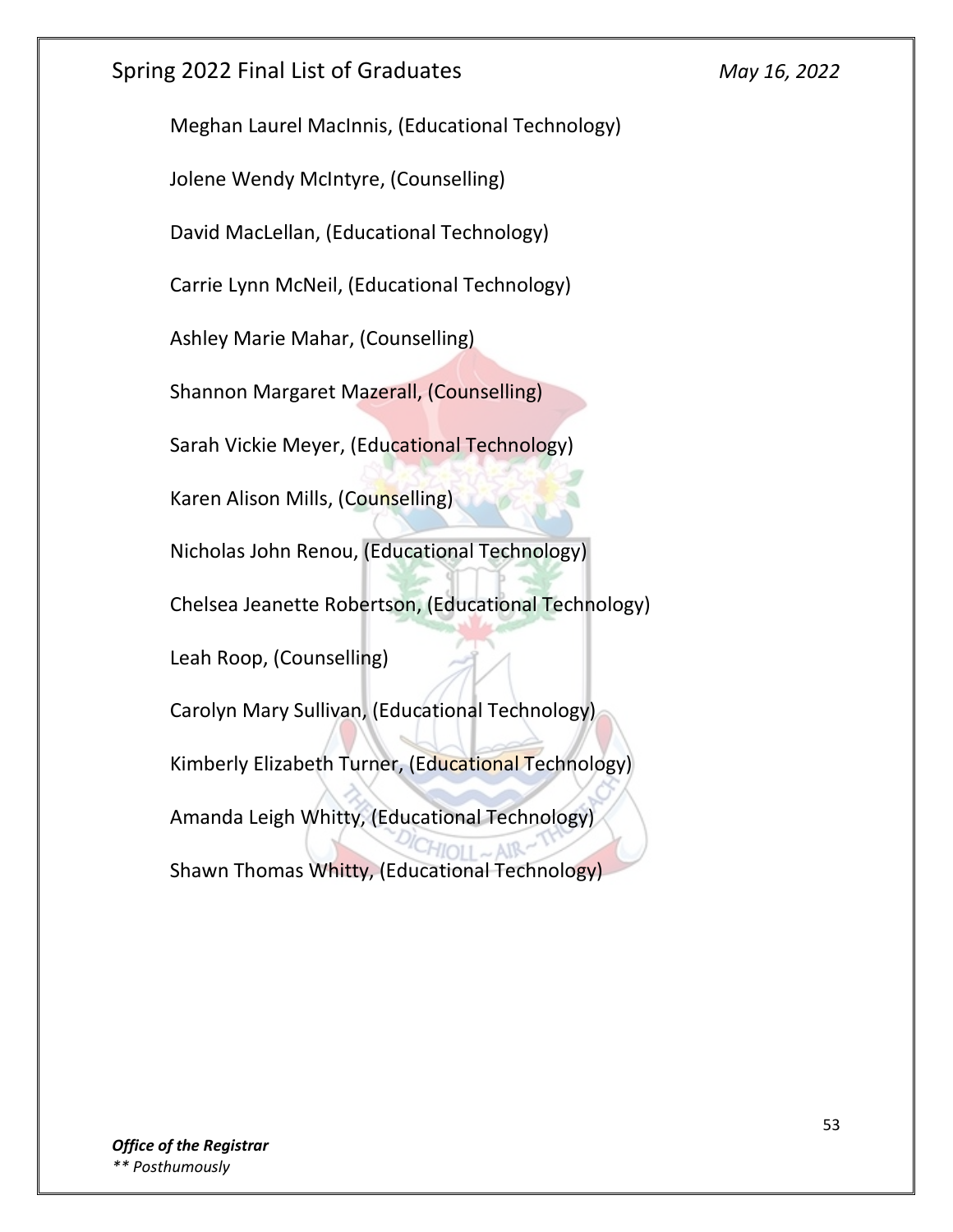# School of Science and Technology *Dean: Richard Pierrynowski*

# **Bachelor of Science (Honours)**

Victoria Marjorie Brogan, (in Psychology) John-Michael Thomas Burns, (in Biology) Joshua Thomas Cameron, (in Psychology) Logan Ronald Collins, (in Mathematics) Andrew Blake Dicks, (in Chemistry) Gracie Lauren Hanrahan, (in Biology) Illya Konstantyn Ostashewski Kierkosz, (in Mathematics) Nicholas Roland MacLean, (in Chemistry) Addison Jane Mailhot, (in Mathematics) Madeline Annette Rose Marinelli, (in Chemistry) Haley Michelle Oliver, (in Chemistry) Ngoc Minh Pham, (in Chemistry) Olivia Nicole Roland, (in Chemistry)  $-AIR - TY$ Kaileigh Nicole Rowe, (in Biology) MacKenzee Jain Ryan, (in Biology)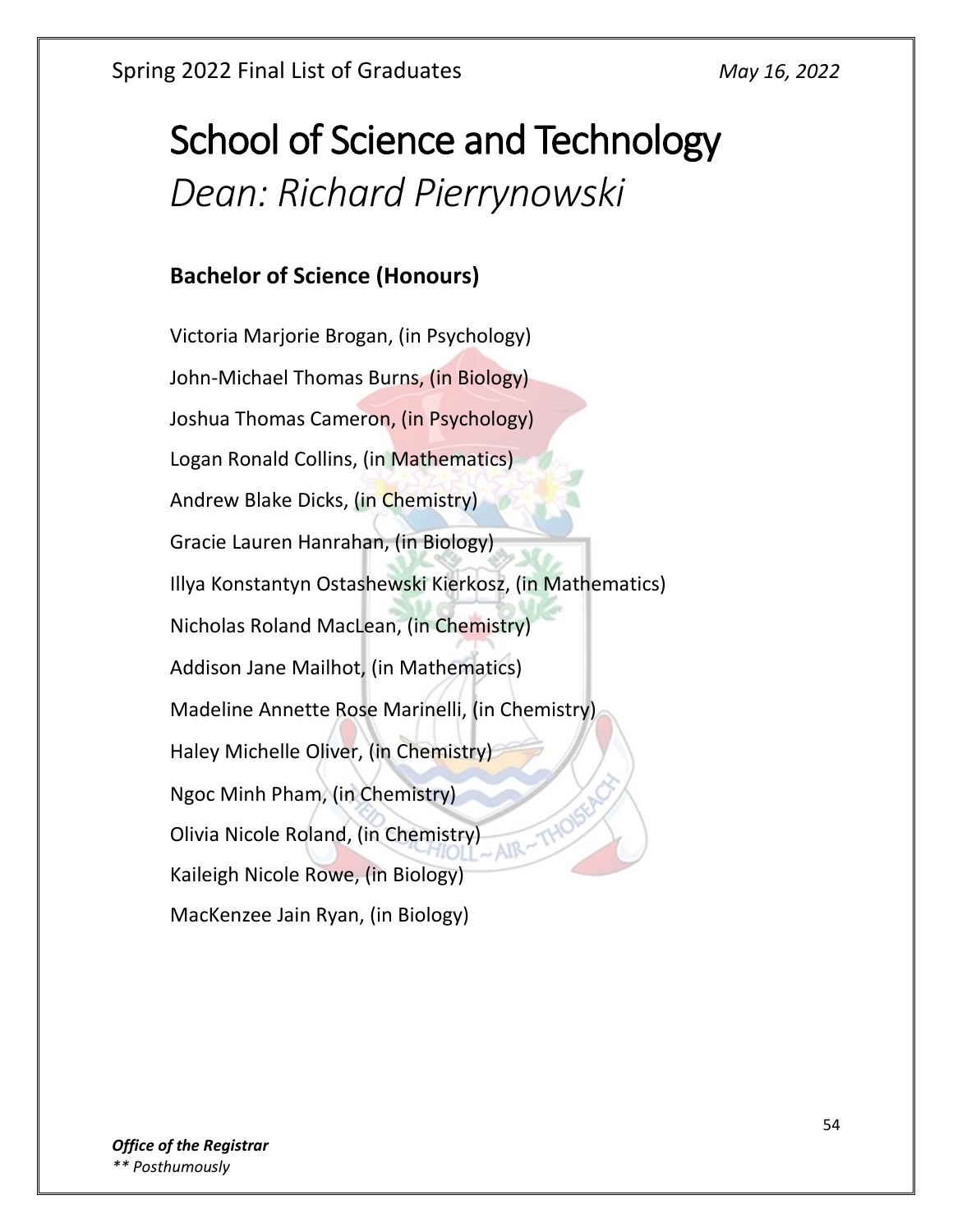#### **Bachelor of Science (Major)**

Ovo Barbra Amurun, (Biology)

Jessie Caitlin Daley, (Biology and Psychology)

Justin John Dejeet, (Biology)

Kayleigh Marie Harris, (Biology)

Dominick Emanuel Kennedy, (Biology and Psychology)

Abigail Anissa Lattibeaudiere, (Biology)

Rhianna Isabel MacDonald, (Biology)

Emma Christine MacPherson, (Psychology)

Ava Laurynn Prosser, (Chemistry), with the Certificate in Industrial Chemistry

 $HIO11$ 

Kirk Jacob Shepard, (Psychology)

Kianna Simonson, (Biology)

Olivia Lynn Wall, (Biology)

# **Bachelor of Science**

Karanpreet Singh Bajwa

Carly Nicole Brown

Jason Ronald Callaghan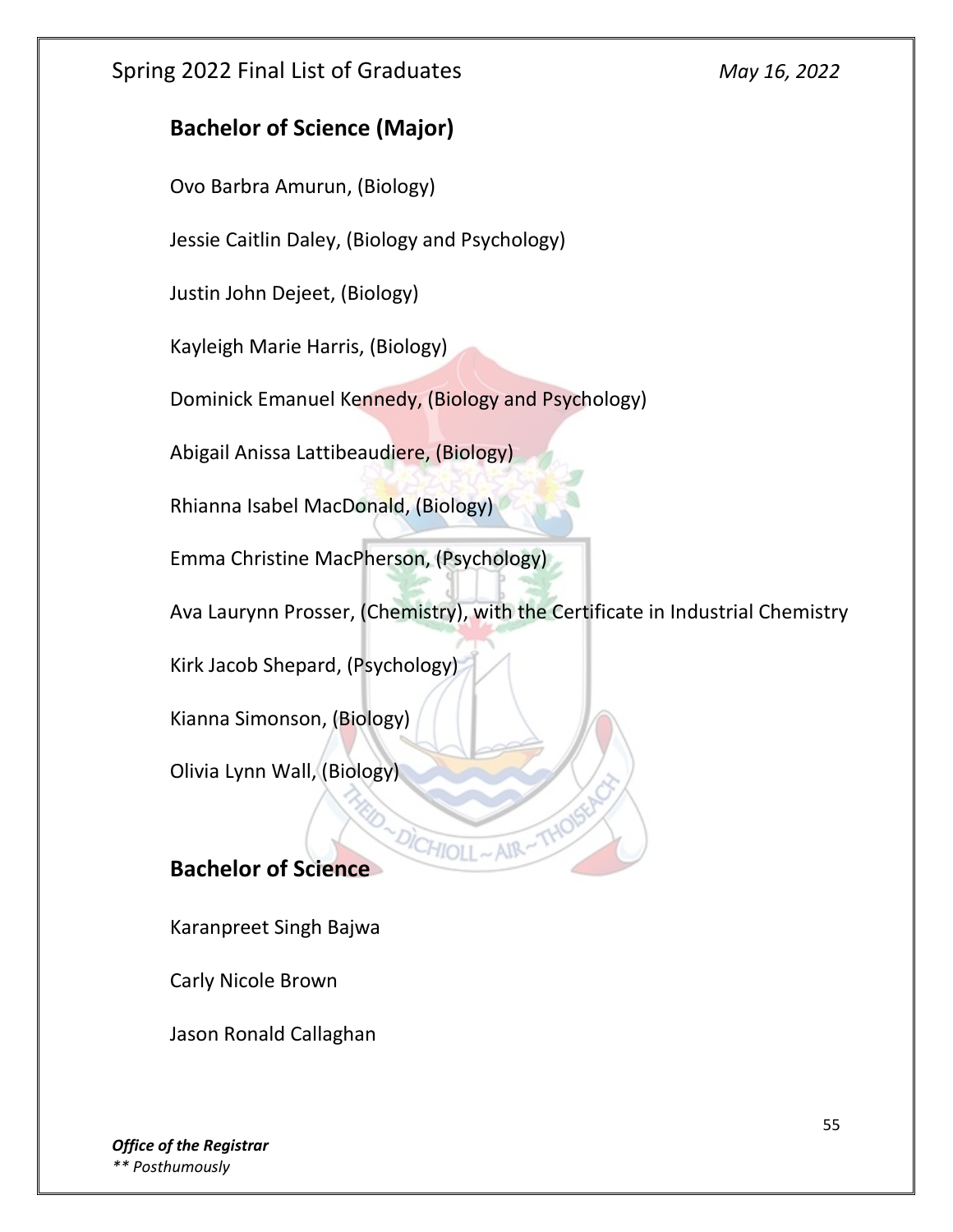![](_page_55_Picture_2.jpeg)

Ashish Sidhu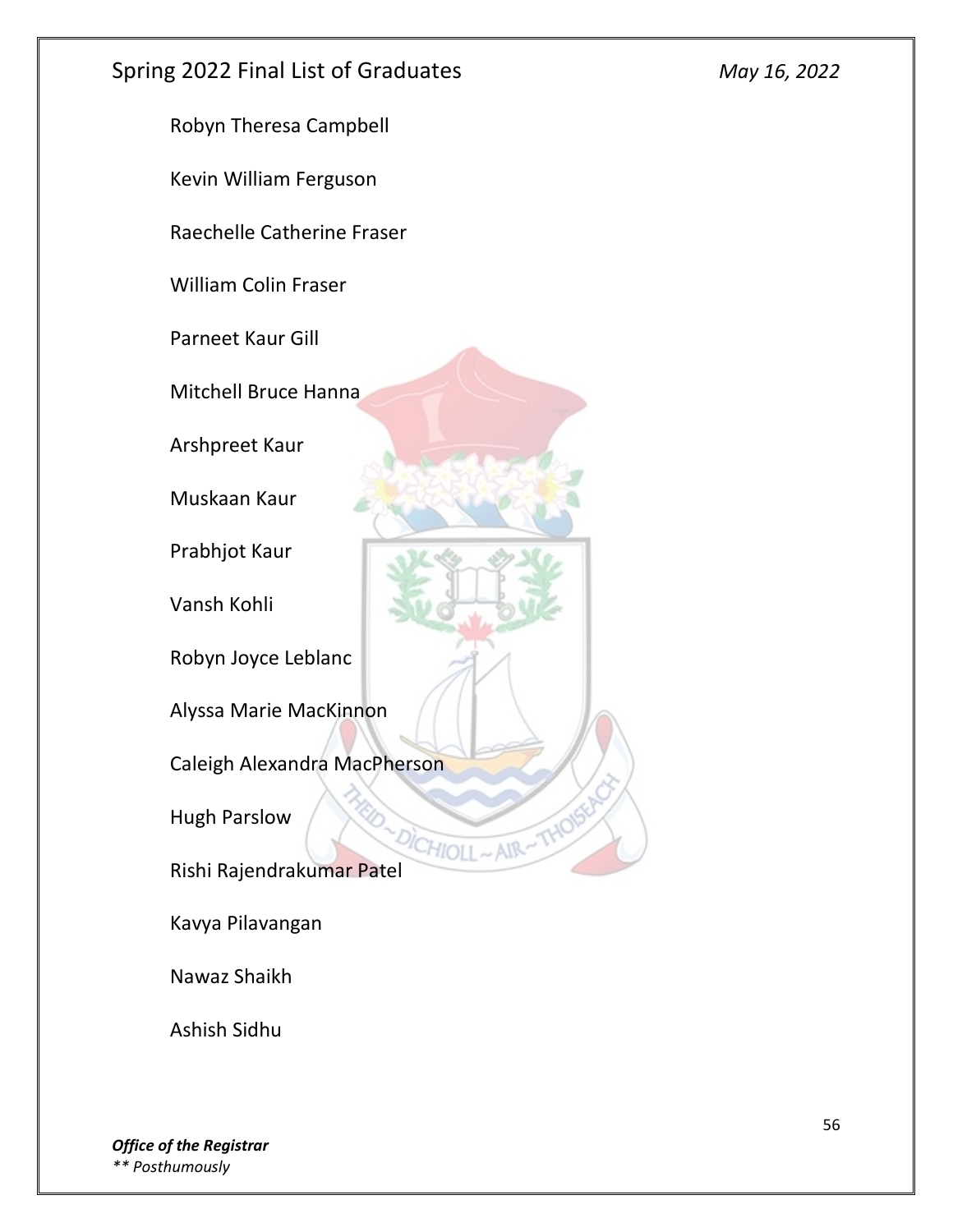Simran

Jenna Katherine Surette

Aeshmeet Virk

# **Bachelor of Technology (Nautical Sciences)**

Wilberth Rafael Abarca Cuellar

Matthew Zane Akerman

Curtis William Benjamin

Jean-Maé Boulerne

Jonathan Brideau

Gabriel Brind'Amour Riffou

Annick Brisson

Jaylon Reid Brownridge

Liam Blair Buchanan

Catherine Tobi Elizabeth Buschhaus

 $-$  AIR

Jack Campbell

MacKenzie Collings

Aiden Patrick D'Arcy

*Office of the Registrar \*\* Posthumously*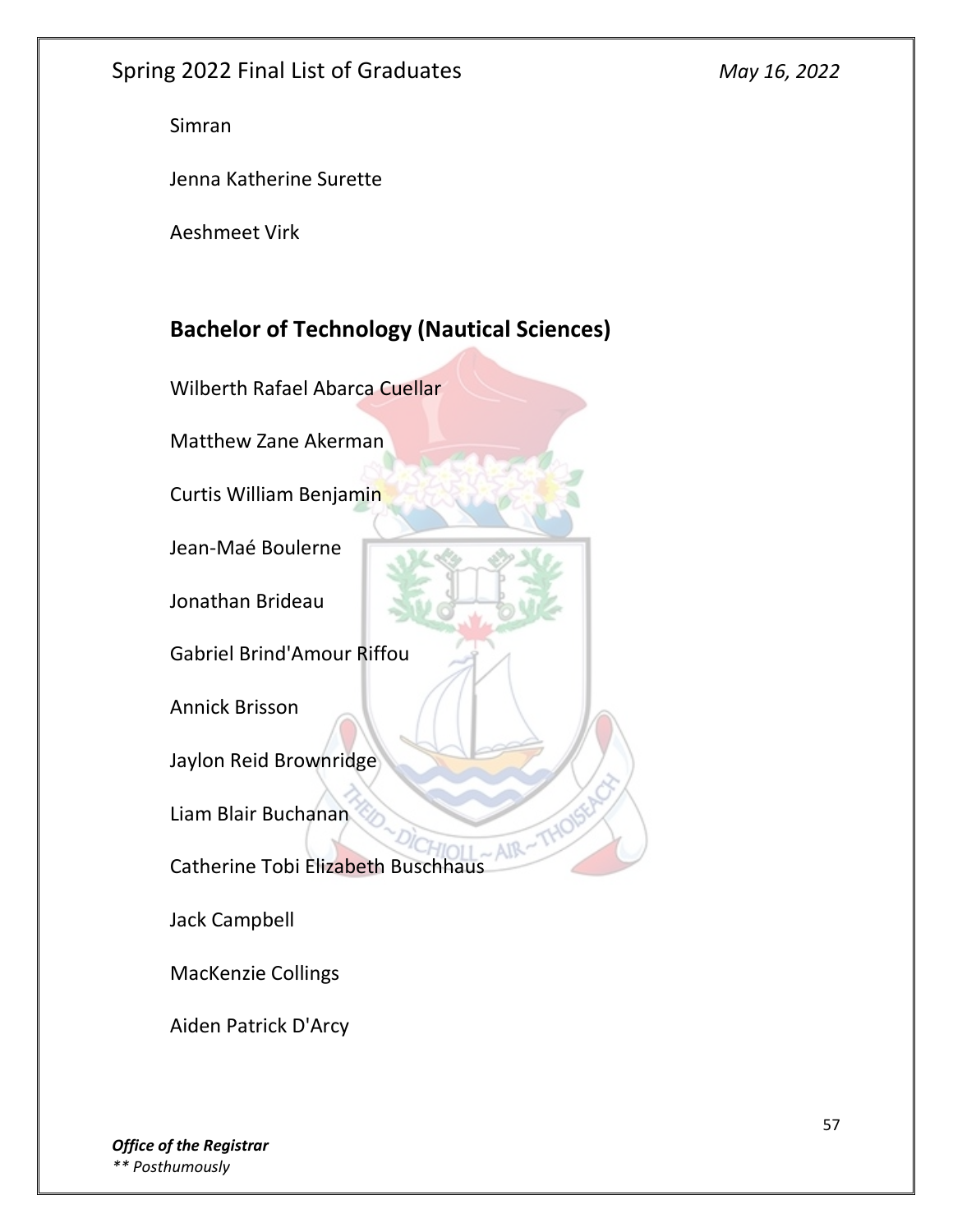![](_page_57_Picture_2.jpeg)

Geoffrey William Wallace Mayotte

Braden Scott McCann

Thomas Fenwick Christopher Mosher

Mark Jameson Paton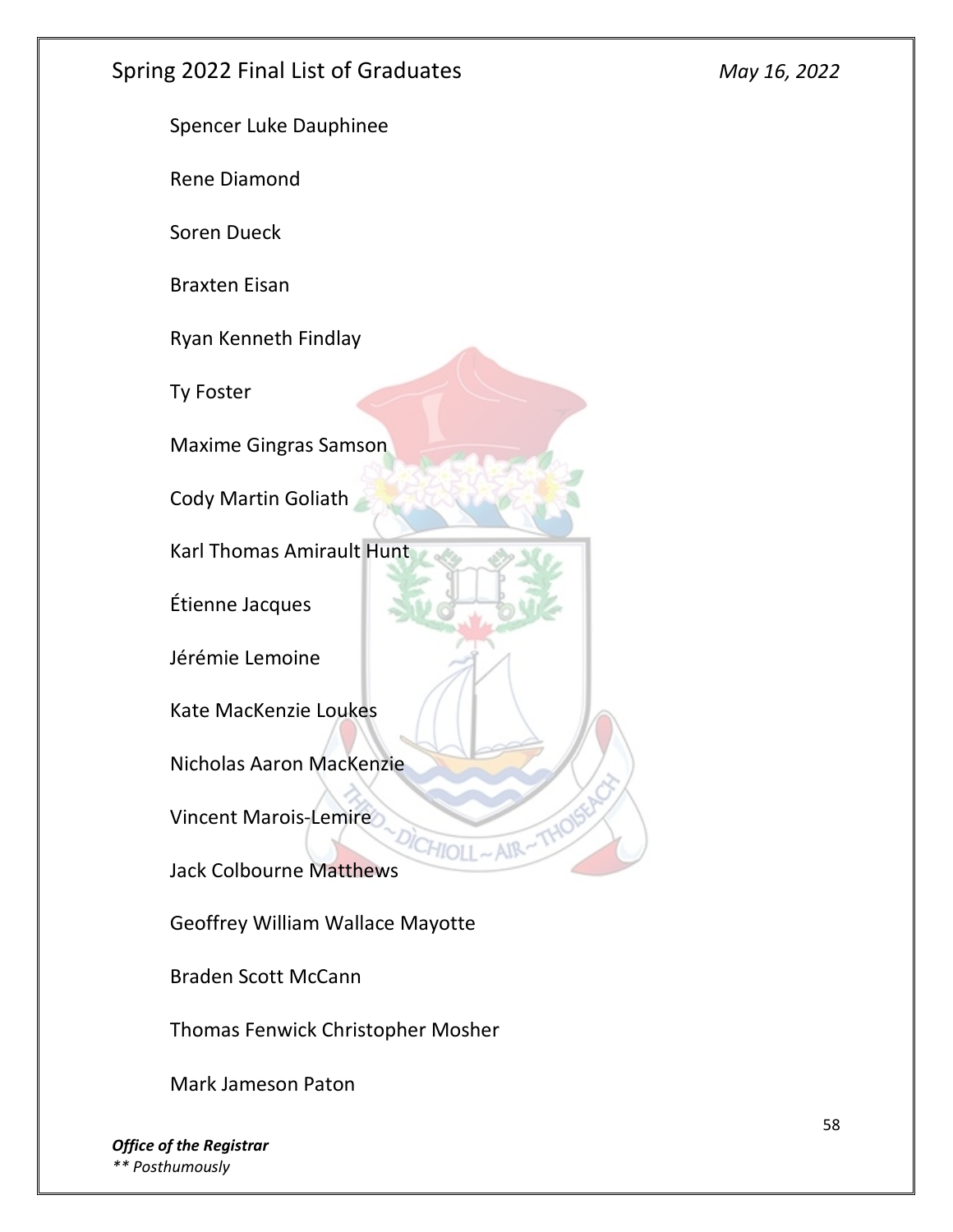Jonathon Rylan William Perry Kelsey Pinkham Caylum James Poirier Jonathan Michael Reid Jeremy William Roach Delano Robichaud Xavier Saindon Megan Hunter Sams Jason Schreiber Christopher Soulsby Simon St-Pierre Xavier Mattias Stochmal Éric Thériault Seth Alexander Turner Patrice Vaillancourt Emma Vanwesterneng Lachlan Stewart Wilson Jacob Gregoory Woods <sup>ICHIOLI</sup>~AIR Xin Xu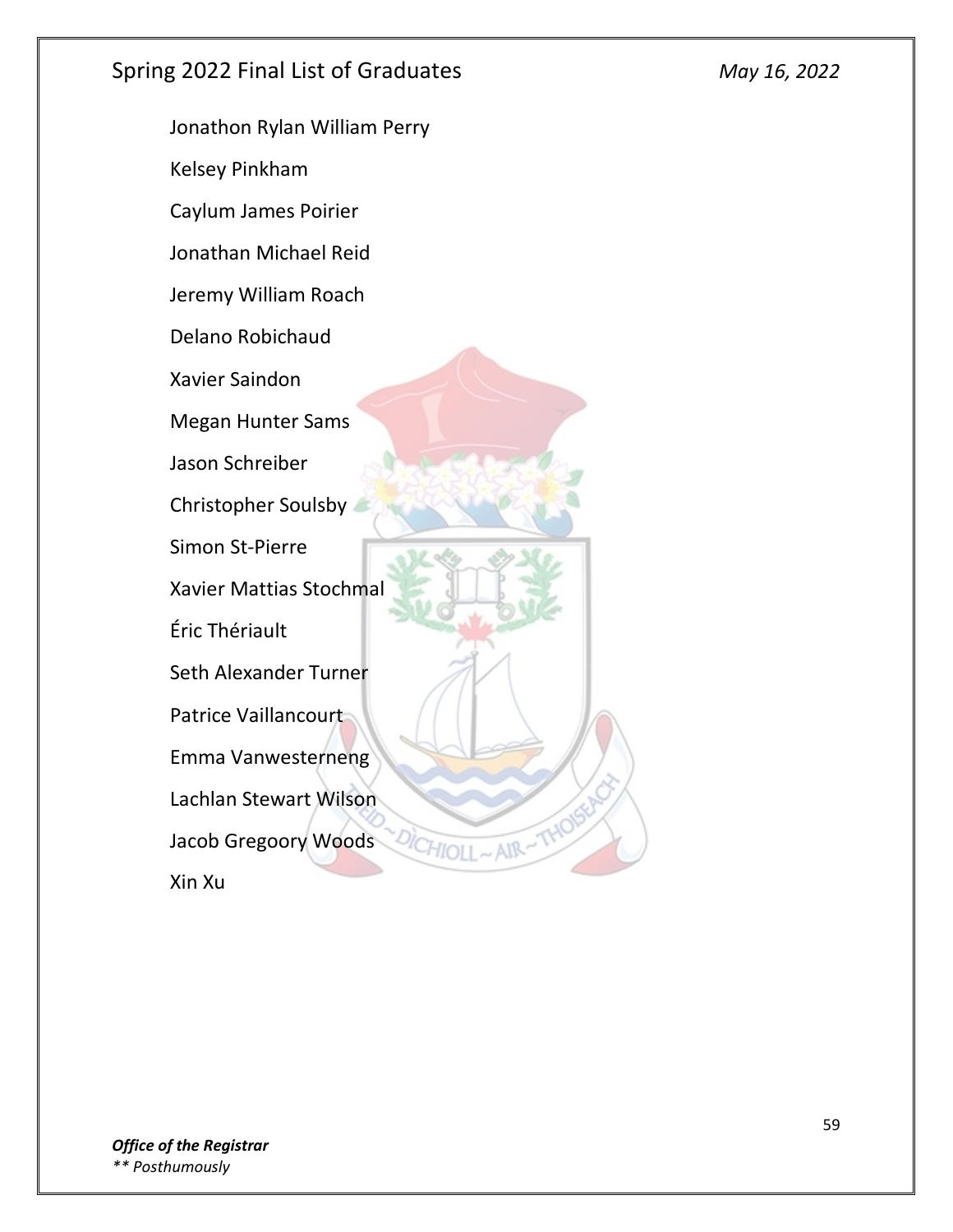#### **Bachelor of Engineering Technology (Chemical)**

Ava Laurynn Prosser

#### **Bachelor of Engineering Technology (Electronics & Controls)**

Sherif Magdy Abdelghany Abdelazem

Annania

Michael Colbert

Baitong Dong, (Advanced Electronics)

Ahmed Osama Elsharkawey

Judy Karambu Gituma

Julia Riley Hawley

Nitish Kapuria

Mandeep Kaur

Manjot Kaur

Justin Gregory MacIntyre

Pabbati Roshan Mehul Goud

Yossef Nabil Sayed Mohamed

Debra Mukopa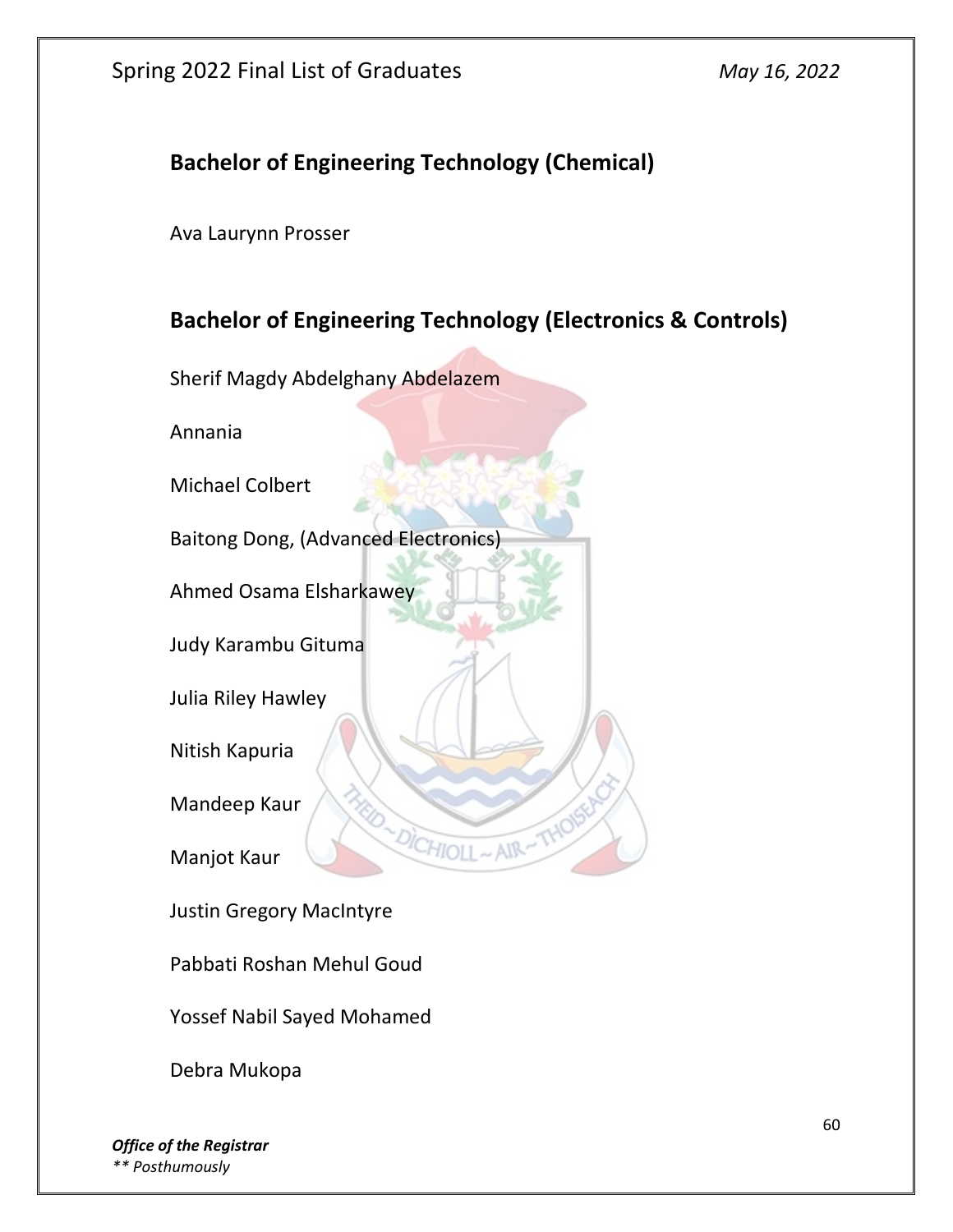Nibin Nandakumar

Lefin Paruvaparampil Chacko

Joe Jose Pathadan

Gishnu Gopalakrishna Pillai

Prashant Rana

Jagpreet Singh

Parvinder Singh

Mareena Thomas

Guang Bo Wang

Yankish

![](_page_60_Picture_12.jpeg)

# **Bachelor of Engineering Technology (Environmental Studies)**

HIOLI

Vilisha Adhana

Mussawar Ahmad

Krishna Priya Ambattu

Matt Appleby

Aiswarya Babu

Kaitlyn Janelle Baillie

*Office of the Registrar \*\* Posthumously*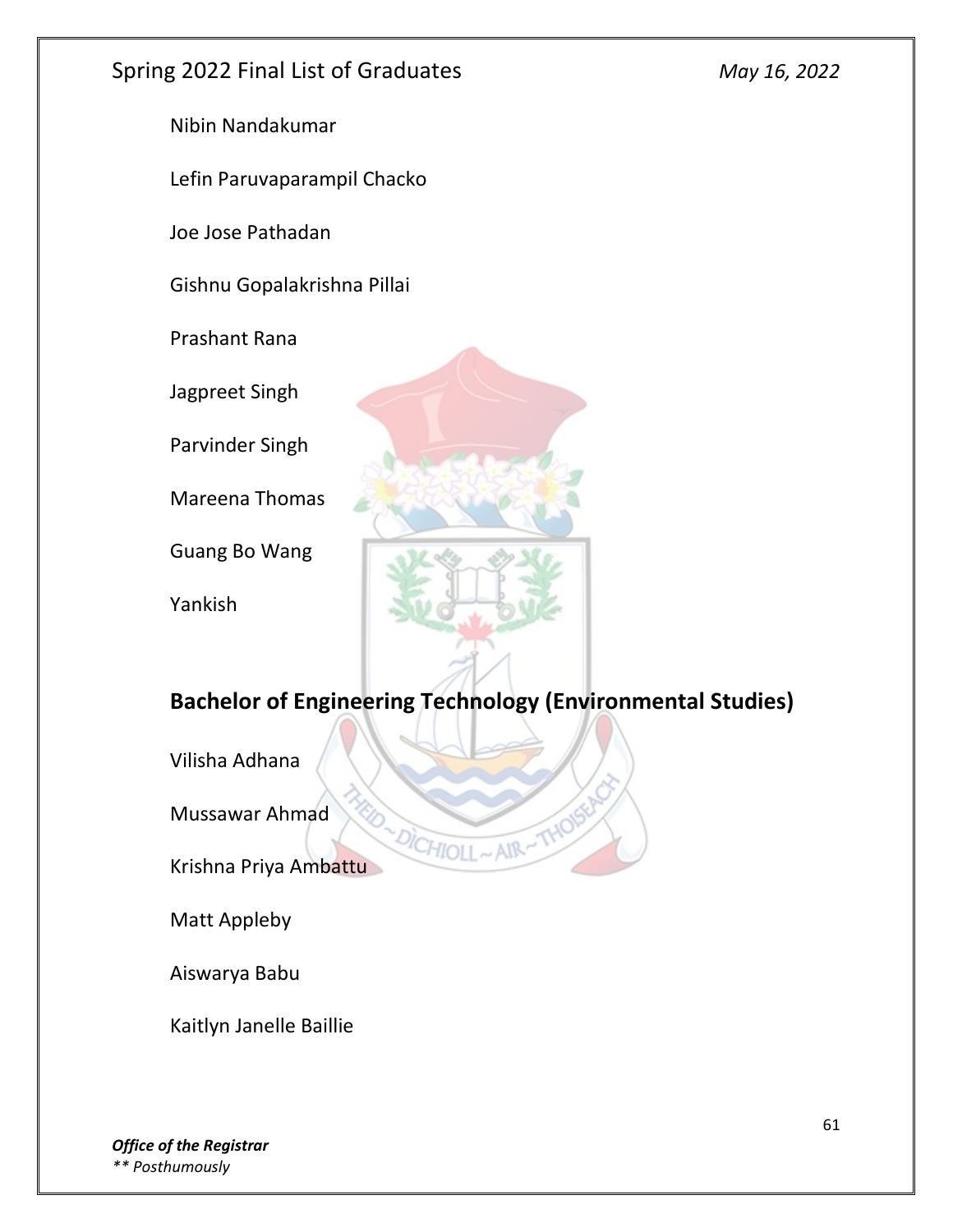Harjeet Singh Braich Manu Ebenezer Emmett Timothy Ryan Flynn Jeswin George Aiswarya Gireesh Matthew S. Johnson Shane Kannai Jose Olasope Olufolaranmi Kareem Jagpreet Kaur Manjinder Kaur Manpreet Kaur Sukhjeet Kaur Taranbir Kaur Lovepreet Kumar Elexis Edmond Delmo Lauzon Allyson Cecelia MacNeil Sohan Varghese Madhu

Vishnudeth Manikantan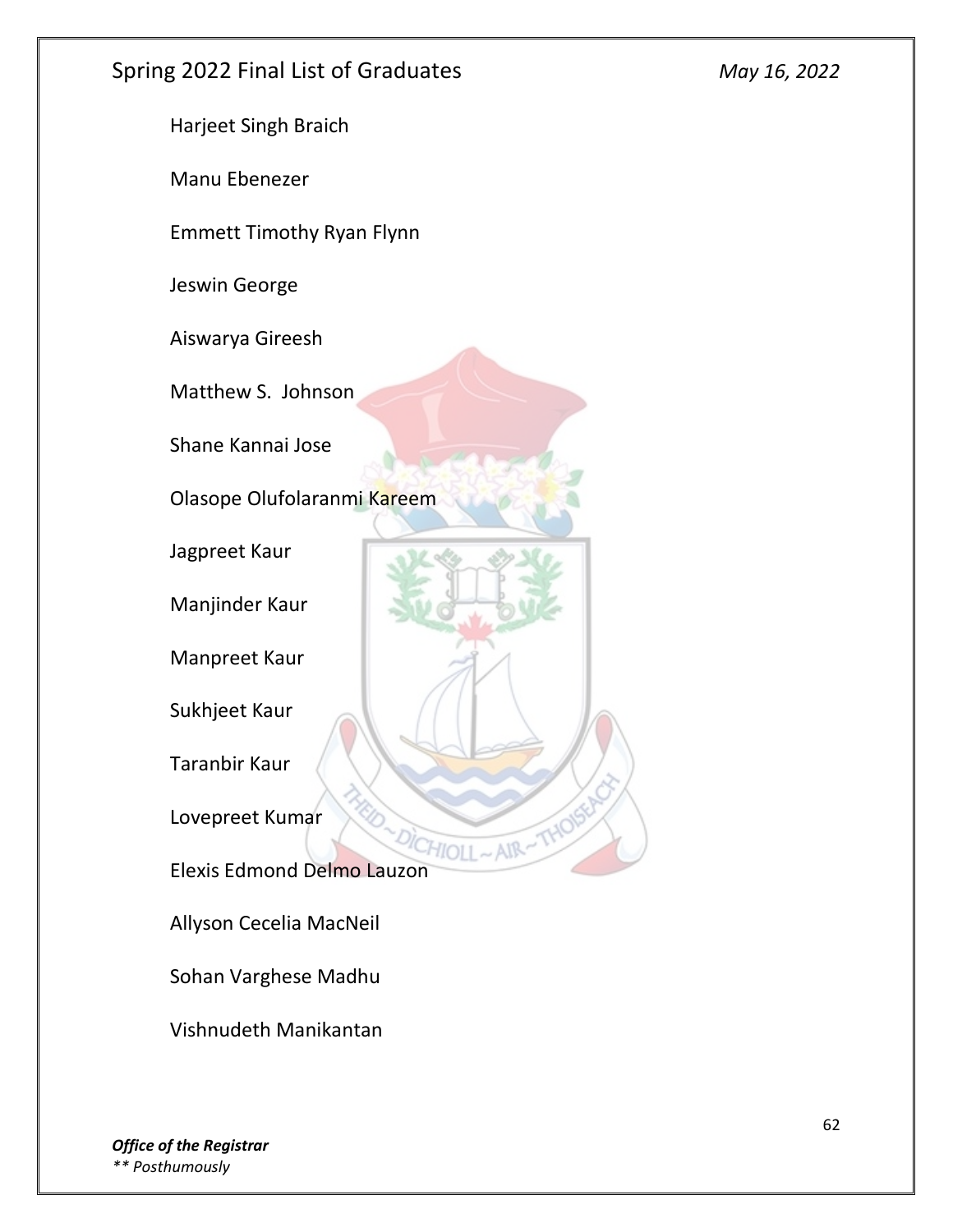![](_page_62_Picture_0.jpeg)

# **Bachelor of Engineering Technology (Manufacturing)**

Kunal Arora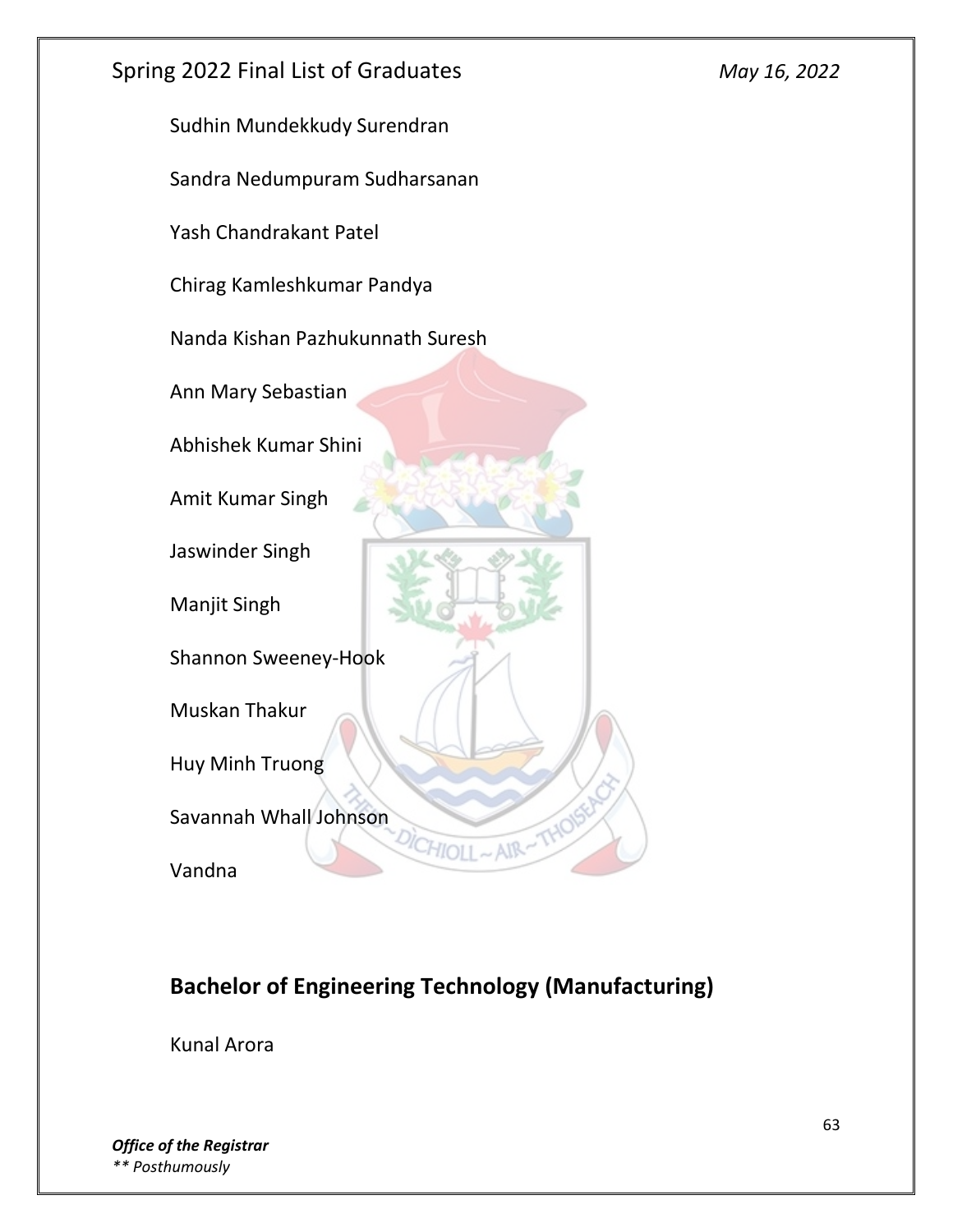David Boutros Astorous

Brent Arthur Bustard

Donald R. Cullen

Lei Feng

Sameed Ghazanfar

Omar Sayed Mohamed Ghoneim

Abdelrahman Mohamed Mamdouh Mohamed Ibrahim

Danial Osama Khairi Khalil

Faiza Huda Khan

Anuoluwapo Olisa

Gesifie Omogbare Otrofanowei

Alisha Perron

Wail Mahmoud Mohamed Sanad

Harsh P. Shah

Yash Kirankumar Soni

Brett Stefanic

Eric Osama Azmy Tadros

Jeremy Glenn Totton

Neeraj Ubhe

# **Bachelor of Engineering Technology (Petroleum)**

Abdirahman Mohamed Dahir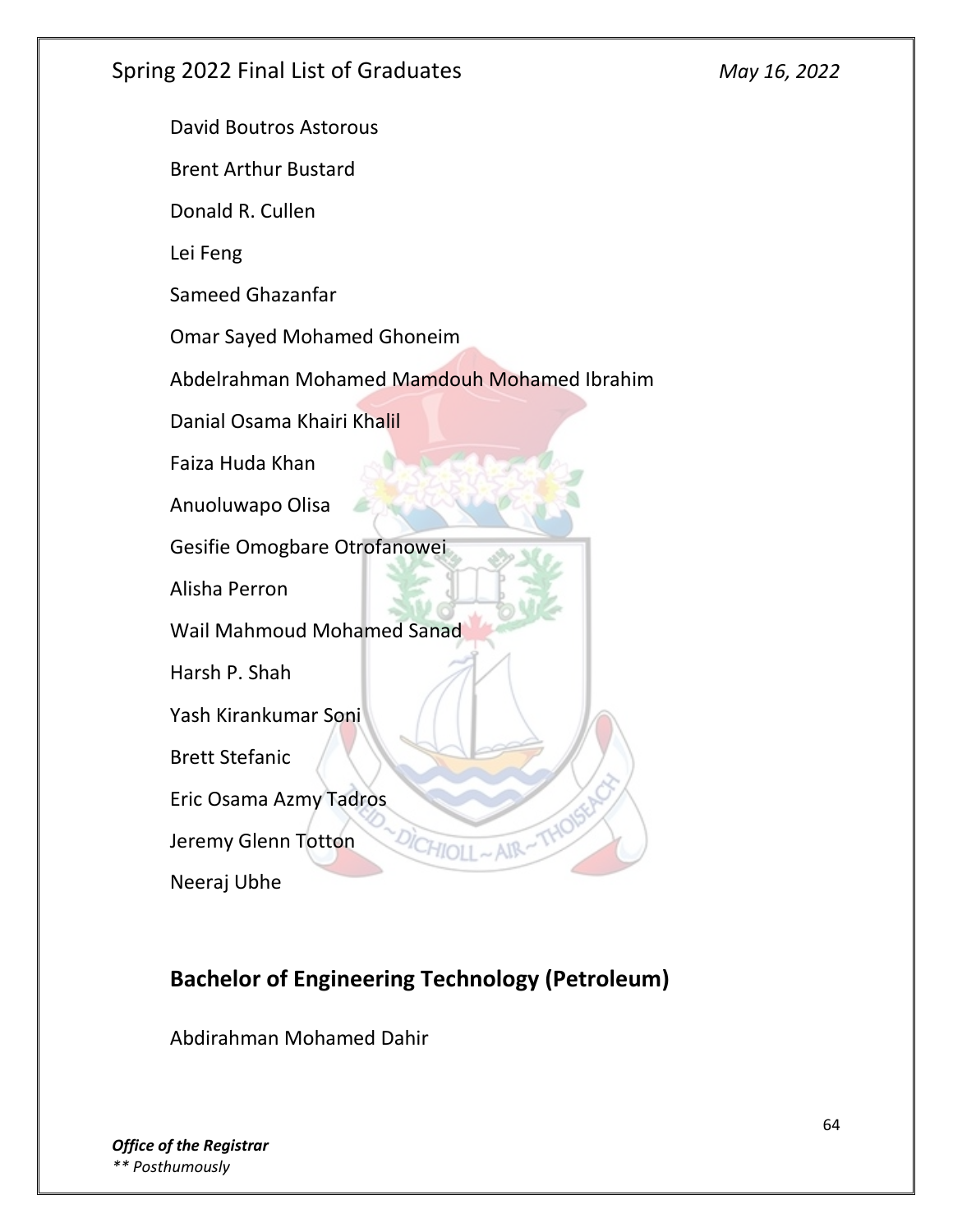Alexander George Tharakan

Eboshiogwe Faith Ibeagboade

Kamaljit Kaur

Riya Girish Kejriwal

Sahil Kumar

Sayeeda Leaqunisa

Darshnil Anantbhai Makwana

Manesh Mohan

Athul Udayanan Panicker

Shrutkumar Ghanshyambhai Patel

Guneet Singh Rally

Gurkamal Singh

Vatsal Birenkumar Shah

April Shane Sheryl Doinog Teston

#### **Diploma of Engineering (BEng Transfer)**

 $HIOII \sim AIR$ 

Kristina Rose Basque

Basil Benny

Manav Singh Brar

Vansh Chopra

Aaron Joseph Dandy

Do Duc Duy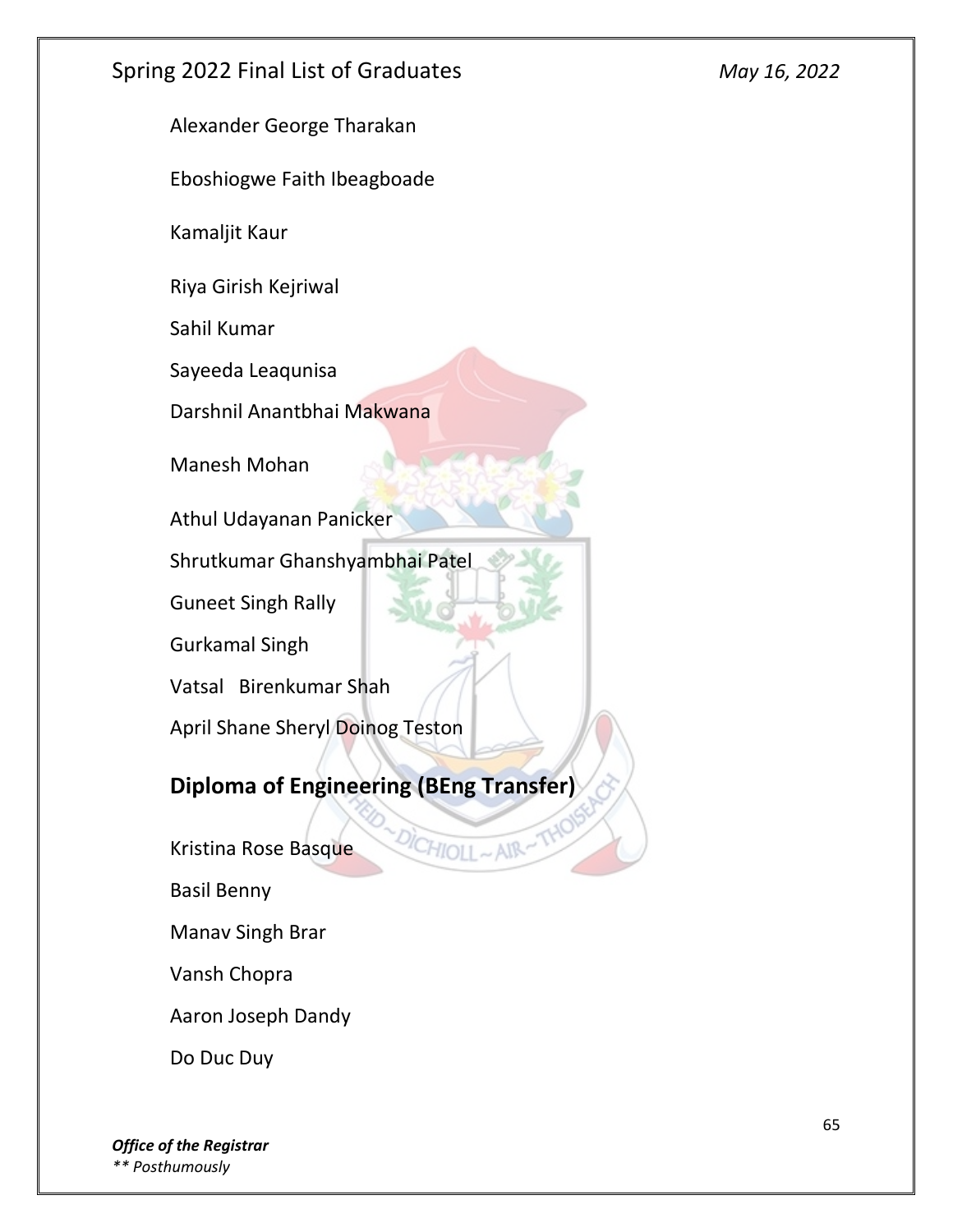Kiranjot Kaur Tan Tai Le Nicholas Joseph Loro Brenden James MacDonald Jaedyn Alfred MacEachern Davis Ewen MacKenzie Aaron Clifford John MacLean Courtney Grace McAllister Van Hung Nguyen Christopher James Parsons Manav Pradeep Patel Prince Rajesh Patel Kavya Pilavangan Neil Sebastian Harman Preet Singh Adam Steylen

# **Diploma of Engineering Technology**

Michael Colbert, (Instrumentation & Controls) Judy Karambu Gituma, (Instrumentation & Controls) Julia Riley Hawley, (Instrumentation & Controls) Anshul Kumar, (Petroleum)

*Office of the Registrar \*\* Posthumously*